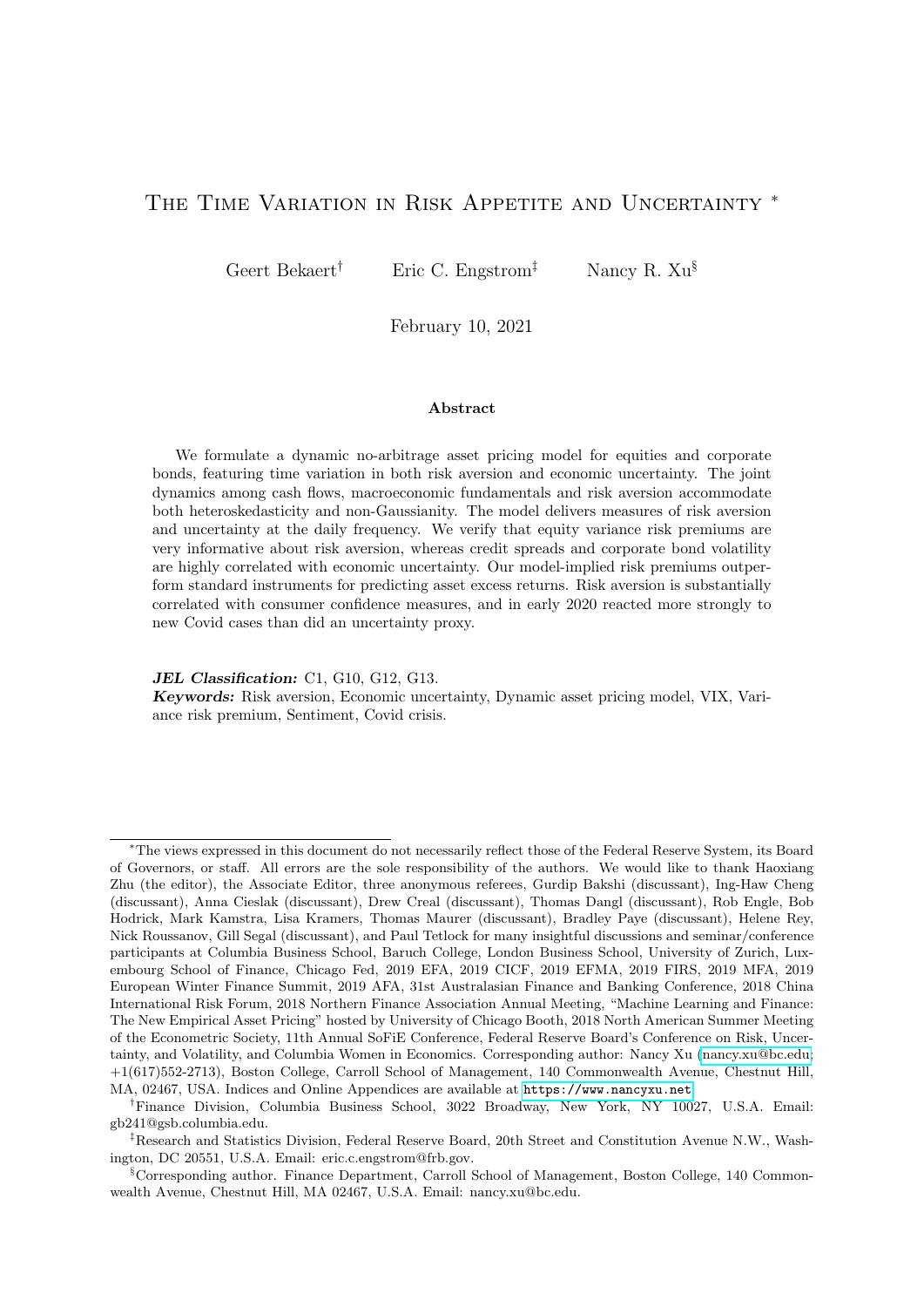# 1 Introduction

Many economic models combine assumptions regarding the preferences of economic agents with assumptions regarding the data generating process for consumption growth or productivity shocks to derive implications for financial asset prices. A large class of models (see e.g. [Bansal,](#page-44-0) [Kiku, Shaliastovich, and Yaron \(2014\)](#page-44-0)) relies on time variation in economic uncertainty as the main mechanism to generate variation over time in financial risk premiums, while assuming the risk aversion of households to be time invariant. Another class of models featuring habit-forming utility, starting with [Campbell and Cochrane \(1999\)](#page-45-0), stresses time-varying risk aversion as the main driver of financial market risk premiums.

In this article, we separately identify time-varying uncertainty in fundamentals, using macro data, and time-varying aggregate risk aversion (or its inverse, which we call "risk appetite"), using both macro data and financial asset prices, through the lens of a dynamic asset pricing model.<sup>[1](#page-0-0)</sup> To do so, we build on the habit models of [Campbell and Cochrane \(1999\)](#page-45-0), [Men](#page-46-0)[zly, Santos, and Veronesi \(2004\)](#page-46-0) and [Wachter \(2006\)](#page-46-1), but in contrast to those models we allow stochastic risk aversion to have a component that is uncorrelated with fundamentals. The nonfundamental component may reflect economic news that is imperfectly correlated with realized measures of aggregate activity, or consumer sentiment regarding the economy, a hypothesis we formally test. However, it may also reflect pure mood swings (e.g., [Kamstra, Kramer, and Levi](#page-46-2) [\(2003\)](#page-46-2)'s weather-induced swings), or unmodeled institutional factors, such as risk constraints faced by financial institutions (e.g., [He and Krishnamurthy \(2013\)](#page-45-1); [Adrian and Shin \(2013\)](#page-44-1)), that end up affecting aggregate risk aversion.

To develop the risk aversion measure in an internally consistent manner, we must solve for asset prices as a function of preferences, consumption growth and cash flow dynamics. We employ two prominent risky asset classes, corporate bonds and equities. To give the macroeconomicand cash flow-based fundamentals a maximal chance of fitting asset price dynamics, we use, inter alia, monthly data on industrial production, which is helpful in identifying cyclical variation, and model fundamental and cash flow shocks (earnings for equities, loss rates for corporate bonds) using non-Gaussian distributions with time-varying second and higher order moments. Concretely, we use the Bad Environment-Good Environment (BEGE, henceforth) framework developed in [Bekaert and Engstrom \(2017\)](#page-44-2), where shocks to key state variables are modeled as the sum of two centered gamma distributions with time-varying shape parameters. These shape parameters drive changes in "bad" ("good") volatility, associated with negative (positive) skewness, respectively. Despite the fact that the model accommodates state variables with time-varying non-Gaussian shocks, our formulation admits (quasi) closed-form solutions for asset prices within the affine class. Our modeling framework is quite different from the model in [Bekaert and Engstrom \(2017\)](#page-44-2), which appends a simplified BEGE model for consumption growth to the non-linear price of risk model of [Campbell and Cochrane \(1999\)](#page-45-0), preventing closed-form equilibrium solutions. Our modeling of macroeconomic uncertainty also delivers an uncertainty index as a by-product, contributing to a recent cottage industry for developing

<sup>&</sup>lt;sup>1</sup>[Pflueger, Siriwardane, and Sunderam](#page-46-3) [\(2020\)](#page-46-3) aim to identify the product of "uncertainty" and "risk aversion," which they term risk appetite, and show that it is an important determinant of real rate variation.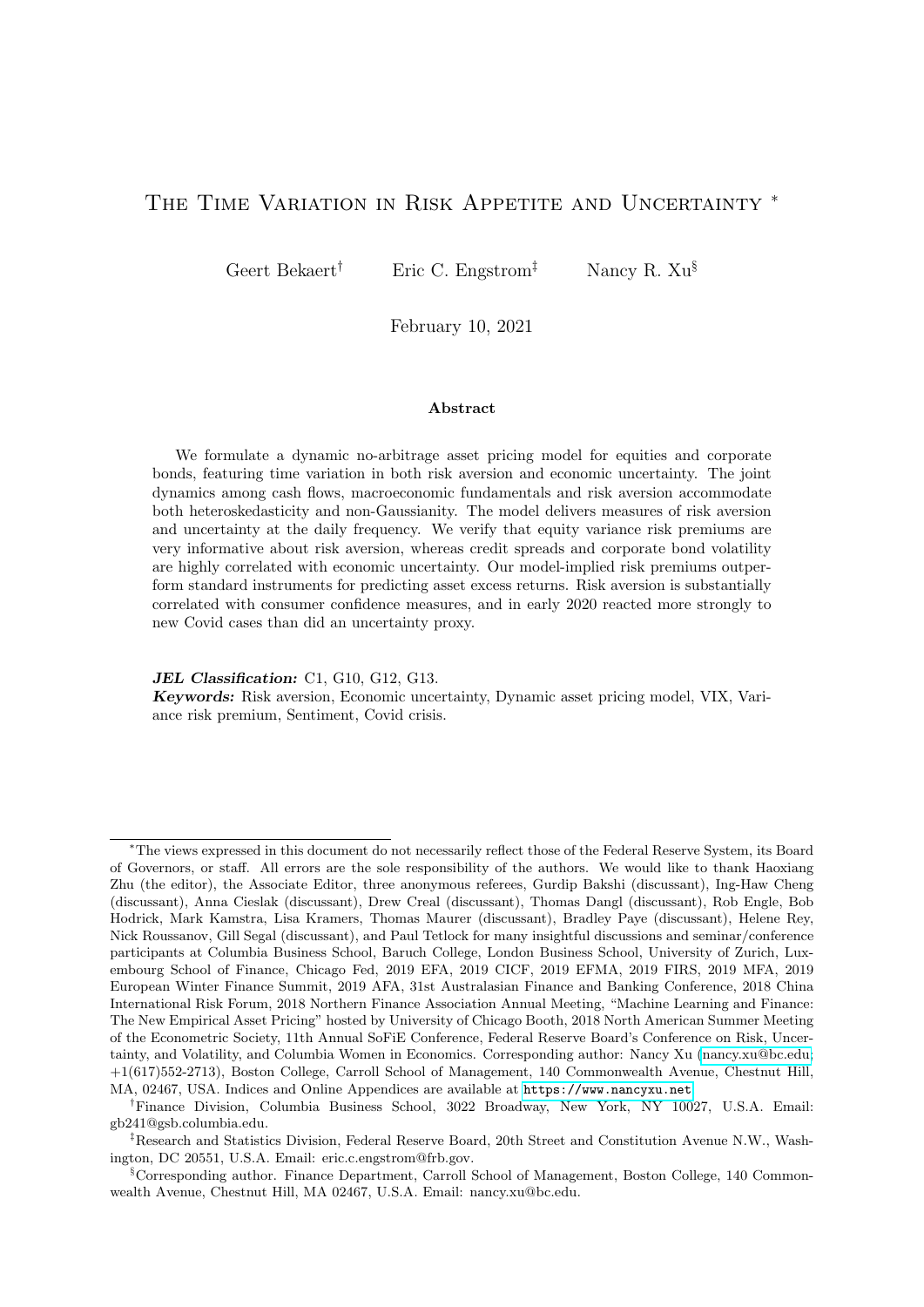indices of macroeconomic uncertainty (e.g. [Jurado, Ludvigson, and Ng \(2015\)](#page-46-4)).

To identify the model parameters and stochastic risk aversion, we go beyond using only information in historical realized returns, which are known to be noisy. In particular, we use both realized variances and option-implied variances in the estimation of the model parameters. A large empirical literature (see e.g. [Andersen, Bollerslev, Diebold, and Labys \(2003\)](#page-44-3)) shows that realized variances can be measured fairly precisely and provide accurate forecasts of future return variances. Moreover, conditional return variances are an exact function of the relevant state variables (including risk aversion) in our pricing framework (see [Joslin, Le, and Singleton](#page-45-2) [\(2013\)](#page-45-2) for a similar observation in a term structure model). There is also a large literature on inferring risk and risk preferences from option prices, which we discuss in more detail in Section [2](#page-0-0).<sup>2</sup> Option-implied volatility, such as the famous VIX index in the equity market, reflects both the physical return distribution, including the probability of crashes, and risk aversion. The risk aversion of agents creates a demand for insurance against potential losses, making (outof-money) put options relatively more expensive than call options. Such expensive put options are the source of the consistent presence of a positive variance risk premium (often empirically measured as the difference between the VIX index-squared and the physical conditional return variance) (see [Bekaert and Hoerova \(2016\)](#page-44-4); [Bakshi and Madan \(2006\)](#page-44-5) for formal arguments). Option data should also be informative about conditional risk premiums, which are difficult to observe from the data. [Martin \(2017\)](#page-46-5) uses option-implied variances to provide bounds on equity premiums, and several articles (see [Bollerslev and Todorov \(2011\)](#page-45-3); [Liu, Pan, and Wang \(2004\)](#page-46-6); [Santa-Clara and Yan \(2010\)](#page-46-7)) suggest that compensation for rare events ("jumps") accounts for a large fraction of equity risk premiums.

An important output of our model and contribution of this work is a measure of timevarying aggregate risk aversion that consistently helps price assets in the context of our structural asset pricing model and is easily tracked over time, even at high frequencies. To accomplish this, we exploit the model implication that asset prices and variances are an exact function of the uncertainty and risk aversion state variables. While we filter the uncertainty state variables from macroeconomic data, we use a method of moments estimation for the preference parameters, which exploits the model implication that risk aversion is a linear function of a set of observable financial variables, such as credit spreads and equity risk-neutral variances. The measure should be a useful model-based complement to "sentiment indices" developed in the behavioral finance literature (see, e.g., [Lemmon and Portniaguina \(2006\)](#page-46-8); and [Baker and Wurgler \(2006\)](#page-44-6)), or practitioner indices developed by financial institutions (see [Coudert and Gex \(2008\)](#page-45-4) for a survey). We hope that our measurement of risk aversion will be useful in other areas of economics as well. For example, in monetary economics, recent research suggest a potential link between loose monetary policy and greater risk appetite of market participants, spurring a literature that explores what structural economic factors drive risk aversion changes (see, e.g., [Rajan](#page-46-9) [\(2006\)](#page-46-9); [Adrian and Shin \(2009\)](#page-44-7); [Bekaert, Hoerova, and Lo Duca \(2013\)](#page-44-8)). In international finance, [Miranda-Agrippino and Rey \(2020\)](#page-46-10) and [Rey \(2013\)](#page-46-11) suggest that global risk aversion is

<sup>&</sup>lt;sup>2</sup>A number of these articles develop time-varying risk aversion measures motivated by models that really assume a "constant" risk aversion coefficient and hence are inherently inconsistent (see, e.g., [Bollerslev, Gibson,](#page-44-9) [and Zhou](#page-44-9) [\(2011\)](#page-44-9); [Faccini, Konstantinidi, Skiadopoulos, and Sarantopoulou-Chiourea](#page-45-5) [\(2019\)](#page-45-5)).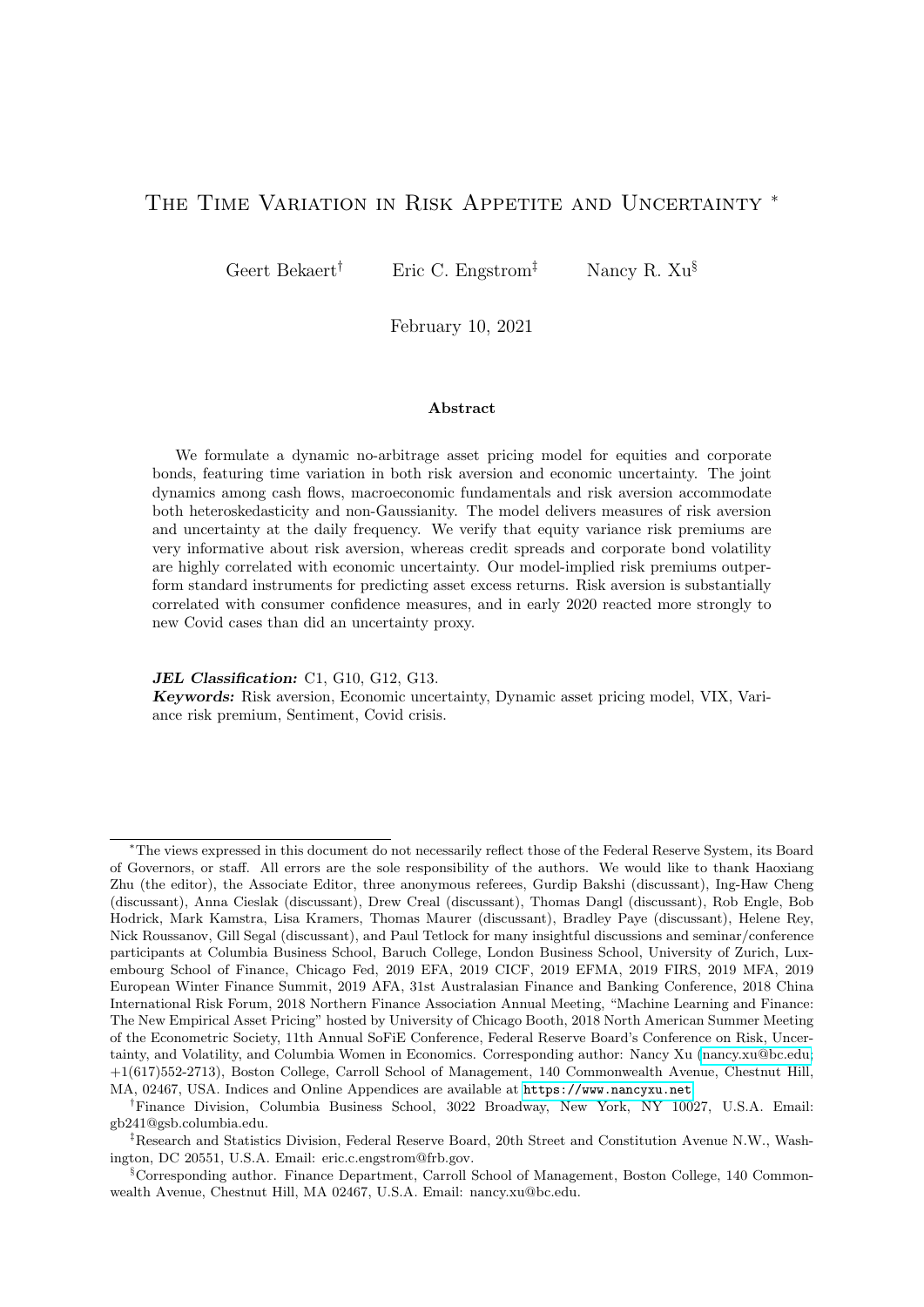a key transmission vector by which US monetary policy is "exported" to foreign countries and is a major source of asset return comovements across countries (see also [Xu \(2019\)](#page-46-12)).

Our main results are as follows: First, we find significant time variation in the volatilities and higher-order moments of the fundamentals, especially in real activity. The time variation in uncertainty is dominated by strongly countercyclical "bad" volatility. Moreover, we find that macroeconomic uncertainty is informative about uncertainty regarding risky asset cash flows, both for the equity and corporate bond markets. Nonetheless, the volatility of corporate bond loss rates shows independent time variation.

Second, the extracted risk aversion process loads most significantly on equity risk-neutral variances (with a positive sign) and realized variances (with a negative sign), consistent with the literature finding the variance premium a good proxy for aggregate risk aversion. This finding is consistent with recent work in the consumption-based asset pricing literature, showing the variance premium to be very informative for identifying equilibrium models featuring complex data generating processes for the fundamentals (see [Drechsler and Yaron \(2011\)](#page-45-6); [Bollerslev,](#page-45-7) [Tauchen, and Zhou \(2009\)](#page-45-7); [Bekaert and Engstrom \(2017\)](#page-44-2)). Nevertheless, corporate bond market variables – the credit spread and realized corporate bond variance – also account for almost 35 percent of the measured variation in risk aversion. Moreover, our measure of risk aversion sometimes deviates materially from the signal provided by the variance premium. In particular, the residual from a regression of risk aversion on the variance risk premium shows meaningful countercyclical variation. The risk aversion process is much more rapidly mean reverting than would be implied by habit models, which is consistent with the results in [Martin \(2017\)](#page-46-5).

Third, economic uncertainty is highly correlated with corporate bond volatility and, especially, with credit spreads, suggesting that these financial measures are good predictors of macroeconomic turbulence. In addition, our economic uncertainty index predicts output negatively and significantly. Because equity risk premium variation is dominated by changes in risk aversion, but the conditional variance of equity returns also loads strongly on macroeconomic uncertainty, our results help explain the failure of a large literature in finance (starting with [French, Schwert, and Stambaugh \(1987\)](#page-45-8)) to find a robust link between future equity returns and the conditional variance of equity returns, while assuming a constant price of variance risk. In addition, the model-implied equity premium is always above and very highly correlated with the lower bound provided in [Martin \(2017\)](#page-46-5).

Fourth, to aid with the interpretation and validation of our risk aversion measure, we conduct several exercises. We present the correlation of the risk aversion measure with macroeconomic news data to verify its relation to alternative measures of real activity. Among 7 news announcements, we find industrial production news to be most important determinant but it still only accounts for a small part of the variation in risk aversion, consistent with our model findings. We also relate risk aversion to 16 alternative sentiment/confidence measures, most of which do not rely on asset prices. Even when those external measures are orthogonalized with respect to economic uncertainty, our risk aversion proxy is highly correlated with them and risk aversion is most correlated with measures focusing on consumer sentiment/confidence. The highest correlation occurs with the Sentix investor sentiment measure designed "to reflect investors' emotions fluctuating between fear and greed." In addition, we analyze the behavior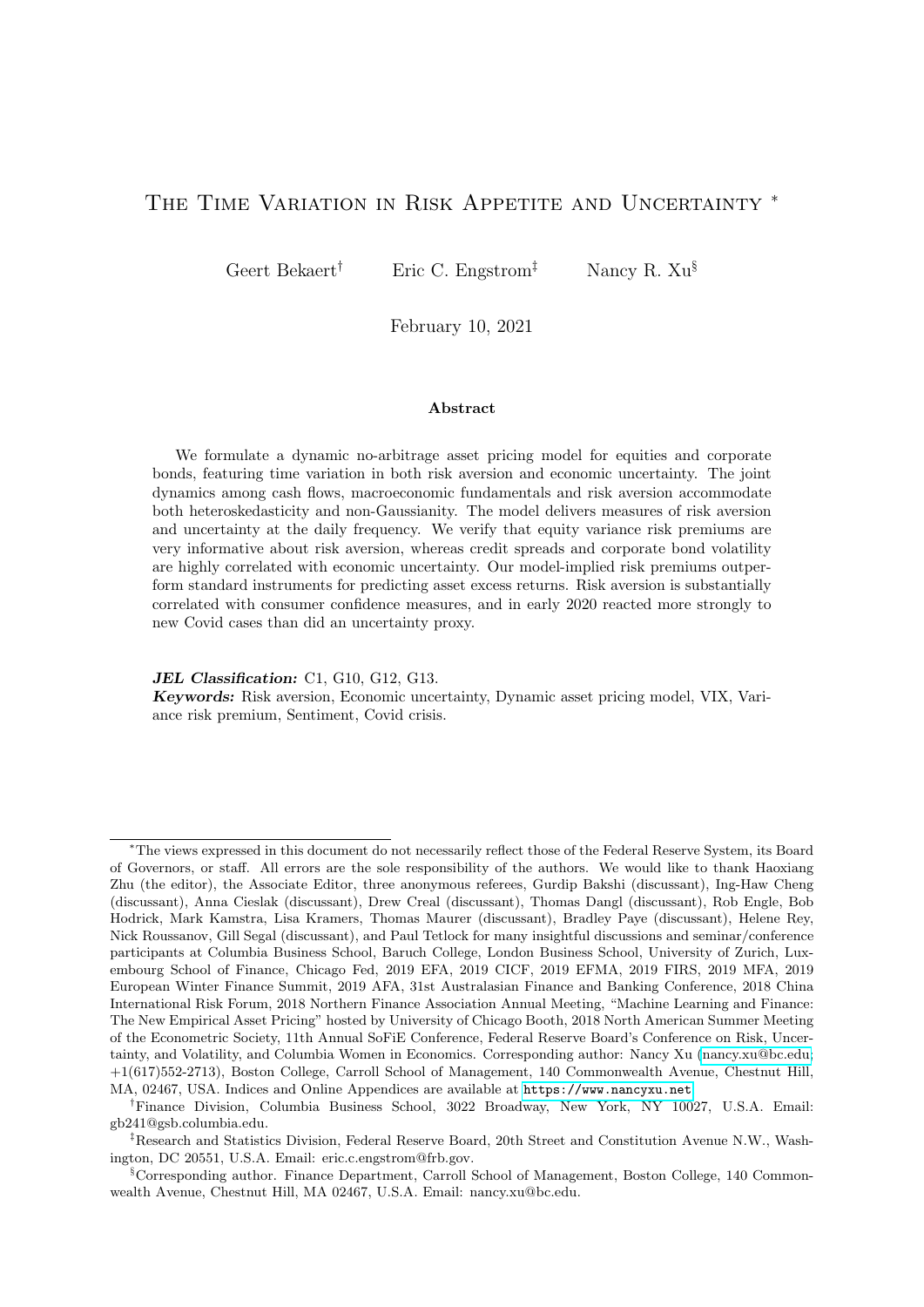of risk aversion during the Covid crisis. We find that, controlling for economic news, our high frequency proxy to risk aversion reacts more to information regarding the volume of new cases of infection, than does our high frequency proxy to economic uncertainty.

The remainder of the paper is organized as follows. Sections [2](#page-4-0) presents the model. Section [3](#page-13-0) presents the estimation results for the fundamentals and cash flow dynamics, and Section [4](#page-19-0) for risk aversion. In Section [5,](#page-26-0) we investigate how our measures of risk aversion and macroeconomic uncertainty correlate with (and predict) macroeconomic activity and asset price changes, and examine their relation with extant indices. We also examine the link between risk aversion and various consumer and investor confidence measures, finishing with a study of the behavior of risk aversion and uncertainty during the Covid crisis. Concluding remarks are in Section [6.](#page-41-0)

# <span id="page-4-0"></span>2 Modeling Risk Appetite and Uncertainty

In this section, we first define our concept of risk aversion. We then build a dynamic model with stochastic risk aversion and macroeconomic factors affecting the cash flows processes of two main risky asset classes, corporate bonds and equity. The state variables are described in Section [2.2](#page-6-0) and the pricing kernel in Section [2.3.](#page-11-0)

#### 2.1 Risk Aversion

An ideal measure of risk aversion would be model-free and would not confound time variation in economic uncertainty with time variation in risk aversion. There are many attempts in the literature to approximate this ideal measure, but invariably various modeling and statistical assumptions are necessary to identify risk aversion. For example, in the options literature, a number of articles [\(Aıt-Sahalia and Lo \(2000\)](#page-44-10); [Rosenberg and Engle \(2002\)](#page-46-13); [Jack](#page-45-9)[werth \(2000\)](#page-45-9); [Bakshi, Kapadia, and Madan \(2003\)](#page-44-11); [Britten-Jones and Neuberger \(2000\)](#page-45-10); [Bliss](#page-44-12) [and Panigirtzoglou \(2004\)](#page-44-12); [Bakshi and Wu \(2010\)](#page-44-13); [Faccini, Konstantinidi, Skiadopoulos, and](#page-45-5) [Sarantopoulou-Chiourea \(2019\)](#page-45-5)) appear at first glance to infer risk aversion from equity options prices in a model-free fashion, but it is generally the case that the utility function is assumed to be of a particular form and/or to depend only on stock prices.<sup>[3](#page-0-0)</sup>

Our approach is to start from a utility function defined over both consumption ("fundamentals") and a potential "non-fundamental" factor. Our measure of risk aversion is then the coefficient of relative risk aversion implied by the utility function. We specify a consumption process accommodating time variation in economic uncertainty and use the utility framework to price all assets consistently, given general processes for their cash flows.

Consider a period utility function in the hyperbolic absolute risk aversion (HARA) class:

<span id="page-4-1"></span>
$$
U\left(\frac{C}{Q}\right) = \frac{\left(\frac{C}{Q}\right)^{1}}{1-\gamma} \tag{1}
$$

where  $\gamma$  is the curvature parameter, C is consumption and Q is a process that will be shown

<sup>&</sup>lt;sup>3</sup>This is also true in the recent debate about the claim of recoverability of physical probabilities from option prices, which, if true, identifies risk aversion as well [\(Ross](#page-46-14) [\(2015\)](#page-46-14); [Carr and Wu](#page-45-11) [\(2016\)](#page-45-11)).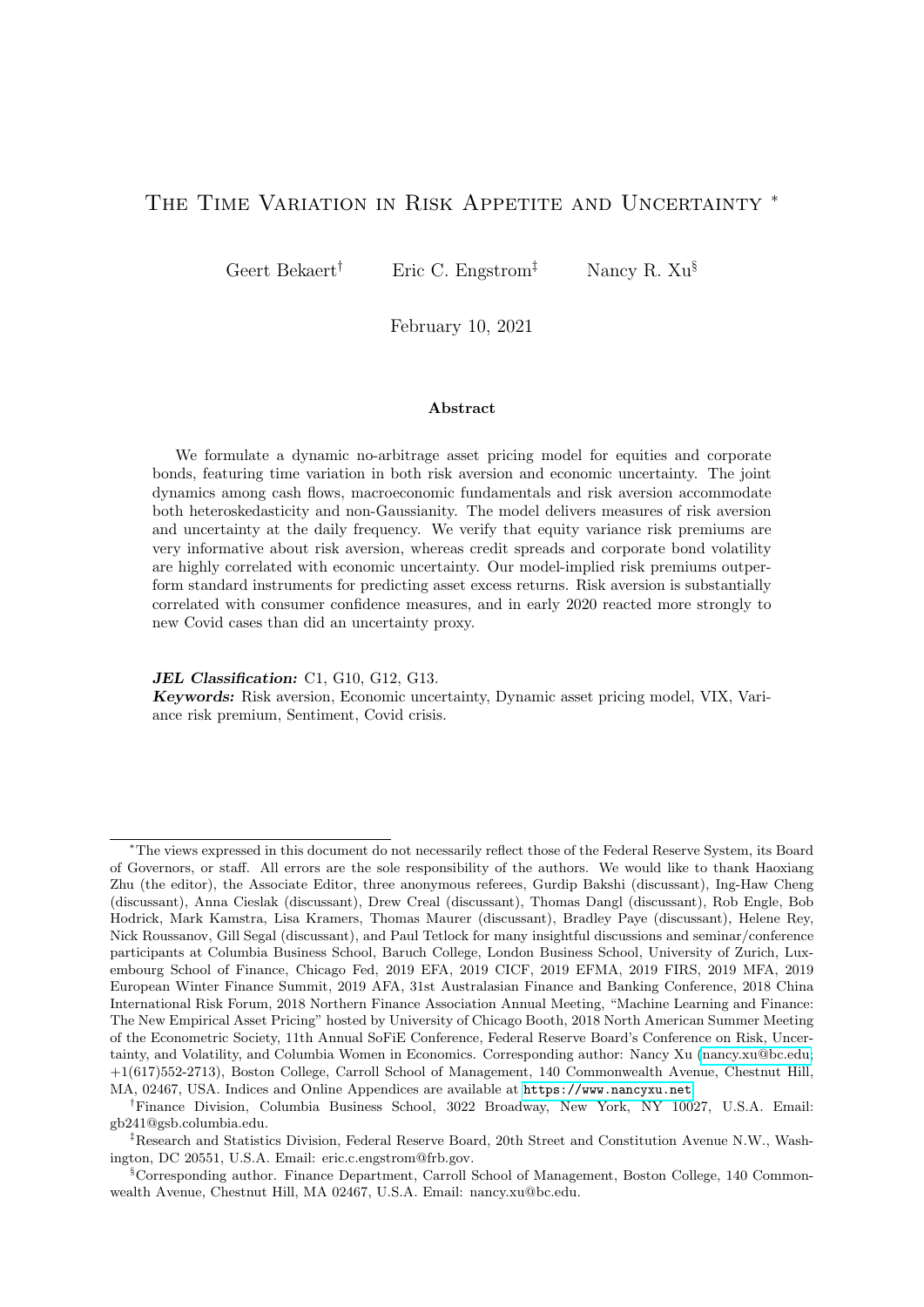to drive time-variation in risk aversion. Essentially, when  $Q$  is high, consumption delivers less utility and marginal utility increases. We assume:

$$
Q = \frac{C}{C \cdot H} = f(C) \tag{2}
$$

where H is an exogenous reference level or process  $(C > H)$ , for example the "external" habit stock as in [Campbell and Cochrane \(1999\)](#page-45-0) (CC henceforth) or a subsistence level. Critically, the  $H$  process can vary through time but is "exogenous" to the agent's optimization problem, as in the well-known "catching up with the Jones's" preferences (see also [Abel \(1990\)](#page-43-0)). This excludes internal habit models. Note that  $Q$  is a negative function of consumption. If  $Q$  were simply an exogenous process, risk aversion is equal to  $\gamma$  and does not vary over time (see [Abel](#page-43-0) [\(1990\)](#page-43-0) for such "multiplicative" habit models).

The coefficient of relative risk aversion for this class of models is given by

$$
RRA = \frac{CU^{\emptyset}(C)}{U^{\emptyset}(C)} = \gamma Q \tag{3}
$$

and is thus proportional to  $Q$ . We use the terms "risk aversion" and "risk appetite" as each other's inverse.[4](#page-0-0)

For pricing assets, it is helpful to derive the log pricing kernel which is the intertemporal marginal rate of substitution in a dynamic economy. We assume an infinitely lived agent, facing a constant discount factor of  $\beta$ , and the HARA period utility function in Equation [\(1\)](#page-4-1). The log pricing kernel,  $m_{t+1}$ , is then given by

$$
m_{t+1} = \ln(\beta) + \ln\left[\frac{U^{\theta}(C_{t+1})}{U^{\theta}(C_t)}\right] = \ln(\beta) \quad \gamma \Delta c_{t+1} + \gamma \Delta q_{t+1} \tag{4}
$$

where we use t to indicate time, lower case letters to indicate logs of uppercase variables, and  $\Delta$  to represent the difference operator. For all gross returns  $R^i$ , it is true that  $E_t \left[ \exp(m_{t+1}) R^i_{t+1} \right] = 1$ .

There are a variety of approaches to model  $Q$ . In the external habit model of CC,  $Q_t$  is the inverse of the surplus ratio. CC models  $q_t$  exogenously as a slow-moving, persistent process, but restrict the correlation between shocks to  $q_t$  and  $\Delta c_t$  to be *perfect*. That is, risk aversion is fully driven by consumption shocks. Importantly, there is no time variation in economic uncertainty in their model as the consumption growth process is homoskedastic. The "moody investor" economy in [Bekaert, Engstrom, and Grenadier \(2010\)](#page-44-14) is also a special case. In that model,  $q_t$ is also exogenously modeled, but has its own shock; that is, there are preference shocks not correlated with fundamentals. Another special case is the model in [Brandt and Wang \(2003\)](#page-45-12), in which the risk aversion process specifically depends on inflation in addition to consumption growth.

We specify a stochastic process for  $q$  (risk aversion), which is partly but not fully driven by macroeconomic fundamentals (consumption growth) and features an independent preference

<sup>&</sup>lt;sup>4</sup>[Gai and Vause](#page-45-13) [\(2006\)](#page-45-13) and [Pflueger, Siriwardane, and Sunderam](#page-46-3) [\(2020\)](#page-46-3) however use the term "risk appetite" to indicate the price of risk, that is the product of "risk aversion" and "the amount of risk" (which would be the volatility of consumption growth in a power utility model).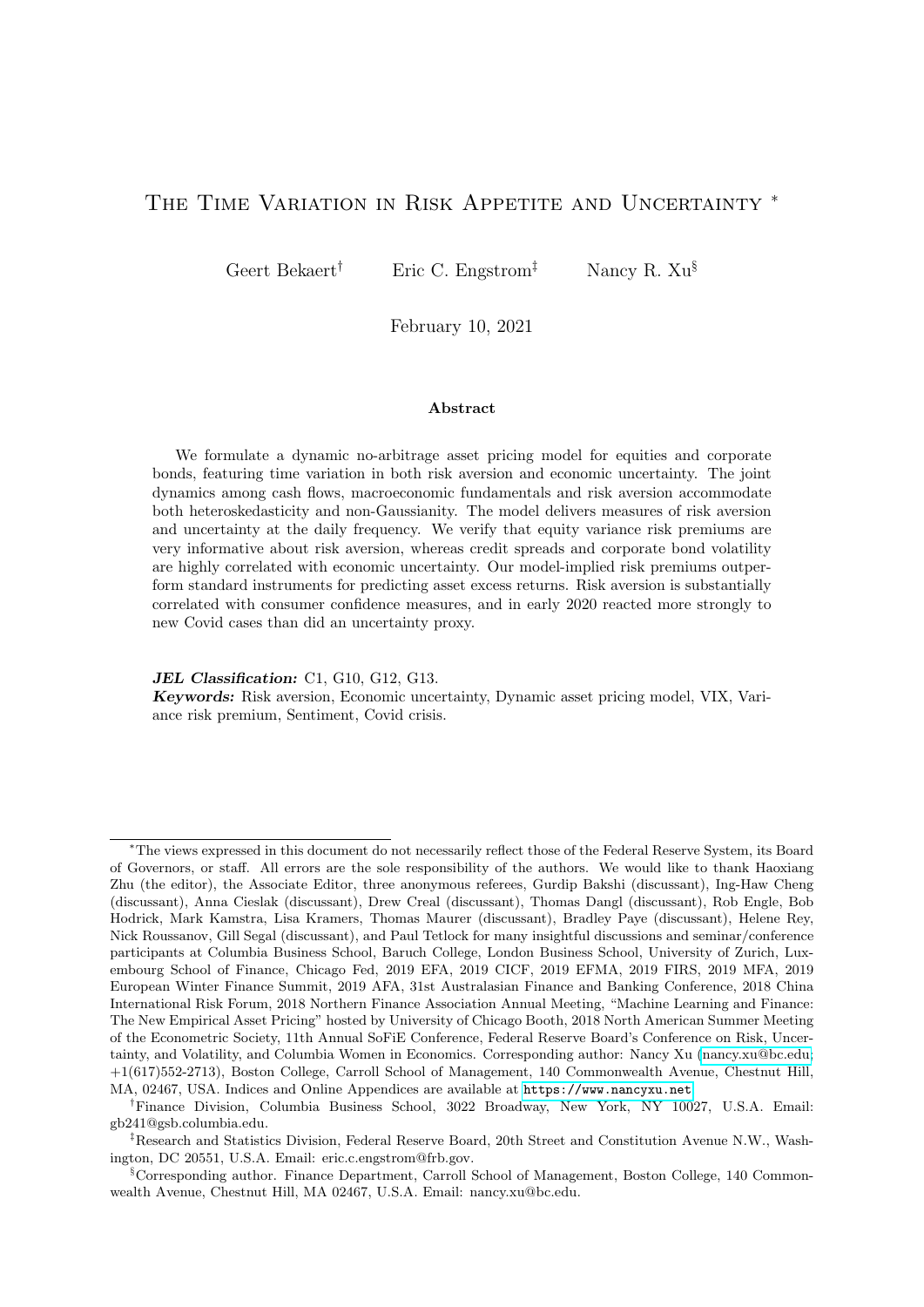shock. Shocks to risk aversion that are independent of macroeconomic fundamentals may arise in a variety of ways. The experimental literature (see e.g. Cohn, Engelmann, Fehr, and Maréchal [\(2015\)](#page-45-14)) shows that the subjective willingness to take risk is indeed lower during a recession, which is simulated by "priming" people with a stock market crash (versus boom), and that this risk aversion is rooted in emotions of fear.<sup>[5](#page-0-0)</sup> Thus, bad economic news can increase risk aversion but it is unlikely that the aggregate component of this type of counter-cyclical risk aversion is perfectly correlated with "measured" aggregate consumption growth.

In addition, the wealth of richer people conceivably decreases proportionally more than that of poorer people in bad times (because more of their wealth is tied up in risky asset classes). Thus, changes in the wealth distribution across individuals may cause changes in aggregate wealth-weighted risk aversion and even induce counter-cyclical risk aversion. Of course, we cannot exclude risk aversion changes that are driven by other sources, ranging from reactions to political speeches to pure mood swings.

Finally, it goes without saying that our risk aversion process is identified within the context of a particular rational expectations model, and thus alternative interpretations of our results are possible. We provide more discussion and external validation in Section [5.3.](#page-35-0)

### <span id="page-6-0"></span>2.2 Economic Environment: State Variables

#### 2.2.1 Macroeconomic Factors

In typical asset pricing models, agents have utility over consumption, but it is well known that consumption growth and asset returns show very little correlation. Instead, we use industrial production as our main macroeconomic factor, with its availability at the monthly level an additional advantage. We extract two macro risk factors from industrial production, "good" uncertainty, denoted by  $p_t$ , and "bad" uncertainty, denoted by  $n_t$ , thereby contributing to the recent macroeconomic literature on the measurement of "real" uncertainty (see e.g. [Jurado,](#page-46-4) [Ludvigson, and Ng \(2015\)](#page-46-4)) and its effects on the real economy (see e.g. [Bloom \(2009\)](#page-44-15)).

Specifically, under our model the change in log industrial production index,  $\theta_t$ , has timevarying higher-order moments governed by two state variables:  $p_t$  and  $n_t$ . These two factors additionally affect the conditional mean of growth, which also has an autoregressive component:

$$
\theta_{t+1} = \overline{\theta} + \rho \left( \theta_t \quad \overline{\theta} \right) + m_p(p_t \quad \overline{p}) + m_n(n_t \quad \overline{n}) + u_{t+1}, \tag{5}
$$

where the growth shock is decomposed into two independent centered gamma shocks,

<span id="page-6-1"></span>
$$
u_{t+1} = \sigma \rho \omega_{p,t+1} \sigma \omega_{n,t+1}.
$$
 (6)

The shocks follow centered gamma distributions with time-varying shape parameters,

$$
\omega_{p;t+1} \quad \widetilde{\Gamma}(p_t,1), \ \omega_{n;t+1} \quad \widetilde{\Gamma}(n_t,1), \tag{7}
$$

<sup>&</sup>lt;sup>5</sup>There is an active literature on the neural basis of risk taking behavior in a financial context, see e.g. [Kuhnen](#page-46-15) [and Knutson](#page-46-15) [\(2005\)](#page-46-15) for an early paper.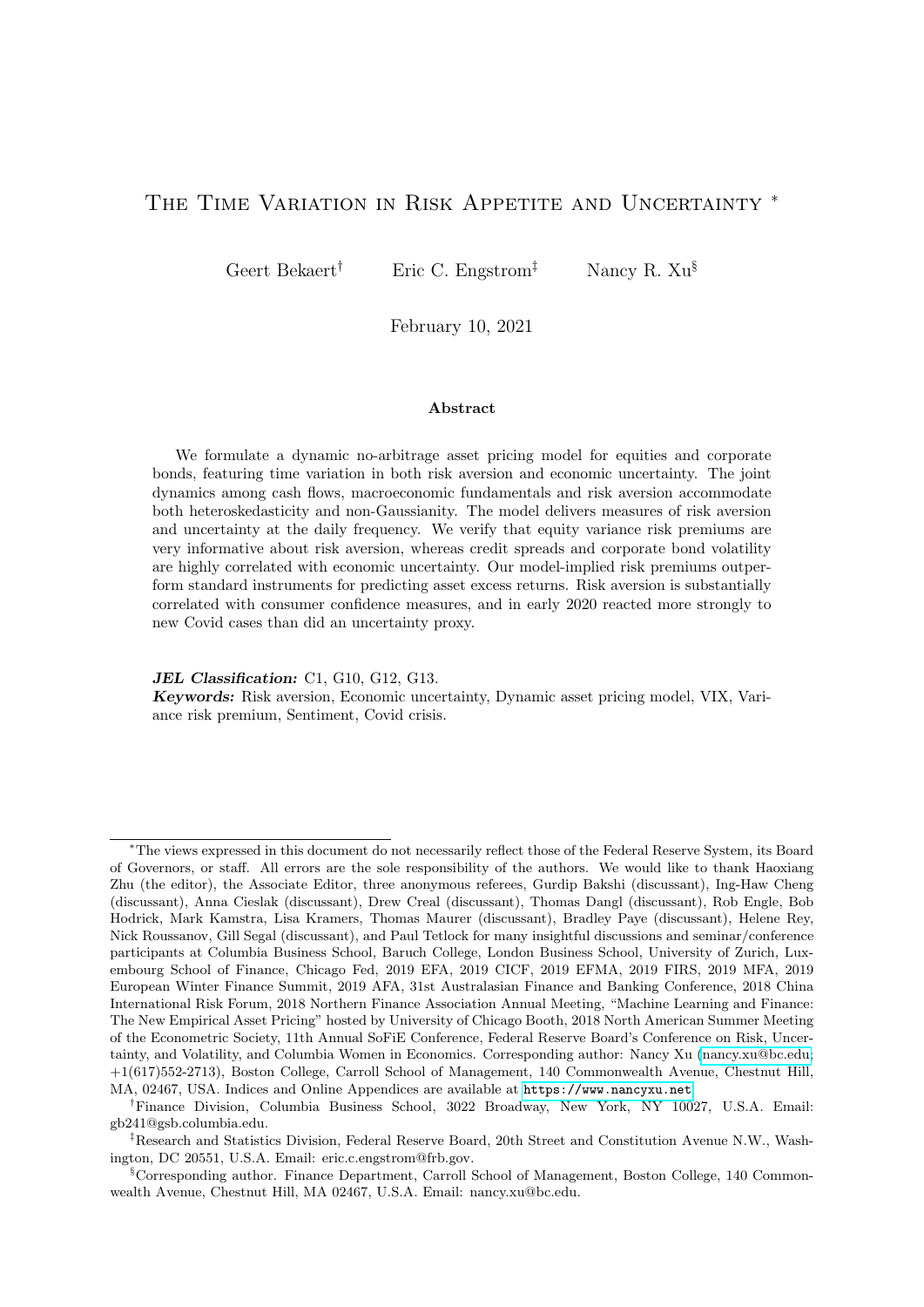where  $\tilde{\Gamma}(x, 1)$  denotes a centered gamma distribution with shape parameter x and a unit scale parameter. The shape factors,  $p_t$  and  $n_t$ , follow autoregressive processes,

<span id="page-7-0"></span>
$$
p_{t+1} = \overline{p} + \rho_p(p_t - \overline{p}) + \sigma_{pp}\omega_{p,t+1},\tag{8}
$$

$$
n_{t+1} = \overline{n} + \rho_0(n_t - \overline{n}) + \sigma_{nn} \omega_{n;t+1}, \qquad (9)
$$

where  $\rho_X$  denotes the autoregressive term of process  $x_{t+1}$ ,  $\sigma_{XX}$  the sensitivity to shock  $\omega_{X;t+1}$ , and  $\overline{x}$  the long-run mean. We denote the macroeconomic state variables as,  $Y_t^{mac} = \begin{bmatrix} \theta_t & p_t & n_t \end{bmatrix}^{\theta}$ .

Because macro risks are also allowed to affect expected growth, our model can accommodate cyclical effects (e.g., lower conditional means in bad times), or the uncertainty effect described in [Bloom \(2009\)](#page-44-15). The conditional higher moments of output growth are linear functions of the bad and good uncertainties. For example, the conditional variance and the conditional unscaled skewness are as follows,

Conditional Variance: 
$$
E_t \left[ (u_{t+1})^2 \right] = \sigma^2_{\rho} p_t + \sigma^2_{\rho} n_t
$$
,  
Conditional Unscaled Skewness:  $E_t \left[ (u_{t+1})^3 \right] = 2\sigma^3_{\rho} p_t - 2\sigma^3_{\rho} n_t$ .

This reveals the sense in which  $p_t$  represents "good" and  $n_t$  "bad" volatility:  $p_t$  ( $n_t$ ) increases (decreases) the skewness of industrial production growth.

The state variables and shocks derived from industrial production growth serve as key macro determinants for consumption growth and cash flows.

### 2.2.2 Cash Flows and Cash Flow Uncertainty

To model the cash flows for equities and corporate bonds, we focus attention on two variables that exhibit strong cyclical movements, namely earnings growth (see e.g. [Longstaff](#page-46-16) and Piazzesi  $(2004)$ ) and corporate defaults (see e.g. Gilchrist and Zakrajšek  $(2012)$ ).

Corporate Bond Loss Rate To model corporate bond pricings, we must model the possibility of defaults. Suppose a portfolio of one-period nominal bonds has a promised payoff of C exp(c) at  $(t+1)$ , but will in fact only pay an unknown fraction  $F_{t+1}$  1 of that amount. Therefore, the nominal payoff for a one-period zero-coupon defaultable corporate bond at period  $t + 1$  is  $C$   $F_{t+1} = exp(c + ln(F_{t+1})) = exp(c \quad l_{t+1})$ . Thus,  $l_{t+1}$  is defined as  $ln(F_{t+1}) = ln(1 - L_{t+1})$  where  $L_{t+1}$  (i.e., 1  $F_{t+1}$ ) is the aggregate corporate loss rate, which can be computed as the default rate times one minus the recovery rate. We provide more detail on the pricing of defaultable bonds in the asset pricing section (Section [2.3\)](#page-11-0).

 $6$ This model was selected among 8 models for the growth rate of industrial production. Specifically, the different models consider variations in the conditional mean process: (1) with an autoregressive term, (2) with 2 volatilities-in-mean terms, (3) with 2 past volatility shocks, (4) with an autoregressive term and 2 volatilitiesin-mean terms;  $(5)-(8)$  are  $(2)-(4)$  with the good volatility long-run mean equal to 500. Model (8) exhibits the lowest AIC and BIC criteria and thus is applied in the rest of the analysis. In addition, the same model but with constant  $p_t$  is rejected.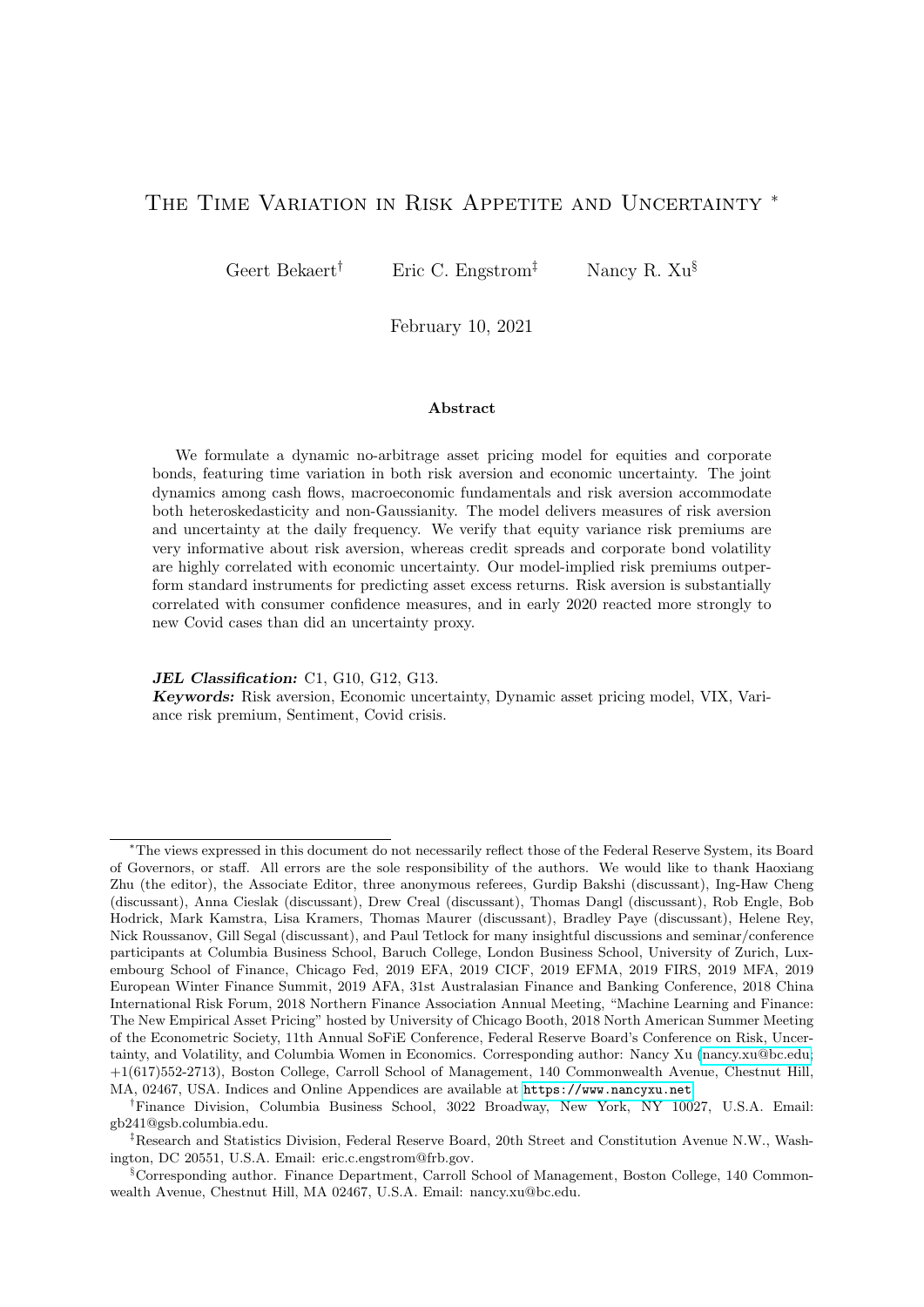The dynamics for the aggregate corporate bond  $log$  loss rate,  $l_t$ , are modeled as follows:

$$
l_{t+1} = l_0 + \rho_{ll} l_t + m_{lp} p_t + m_{ln} n_t + \sigma_{lp} \omega_{p;t+1} + \sigma_{ln} \omega_{n;t+1} + u_{t+1}^l, \tag{10}
$$

$$
u'_{t+1} = \sigma_{IIp}\omega_{lp;t+1} \quad \sigma_{IIn}\omega_{ln;t+1},\tag{11}
$$

$$
\omega_{lp;t+1} \quad \tilde{\Gamma}(lp_t,1), \ \omega_{ln;t+1} \quad \tilde{\Gamma}(\overline{ln},1), \tag{12}
$$

with  $\overline{ln} > 0$ , and where the law of motion for cash flow uncertainty is,

<span id="page-8-3"></span><span id="page-8-2"></span>
$$
lp_{t+1} = \overline{lp} + \rho_{lp}(lp_t \quad \overline{lp}) + \sigma_{lplp} \omega_{lp;t+1}.
$$
\n(13)

The conditional mean depends on an autoregressive term and the good and bad macro uncertainty state variables  $p_t$  and  $n_t$ . The total disturbance of loss rate is governed by three independent heteroskedastic shocks: the good and bad environment macro shocks  $f\omega_{p;t+1}, \omega_{n;t+1}g$ and the (orthogonal) loss rate shock  $u_{i,t+1}$ . The loss rate shock follows a typical BEGE process, but we only allow  $\omega_{lp}$ 's shape parameter to be time-varying, so that only the volatility factor associated with the positively-skewed loss rate shock varies over time.[7](#page-0-0)

This dynamic system allows macroeconomic uncertainty to affect both the conditional mean and conditional variance of the loss rate process. However, it also allows the loss rate to have an autonomous autoregressive component in its conditional mean (making  $l_t$  a state variable) and accommodates heteroskedasticity not spanned by macroeconomic uncertainty. This "financial" cash flow uncertainty has a time-varying component, denoted by  $lp_t$ , and a constant component denoted by  $\overline{ln}$ . If  $\sigma_{\parallel\mu}$  and  $\sigma_{\parallel\rho}$  are positive, as we would expect, the loss rate and its volatility are positively correlated; that is, in bad times with a high incidence of defaults, there is also more uncertainty about the loss rate, and because the gamma distribution is positively skewed, the (unscaled) skewness of the process increases. We also expect the sensitivities to the good (bad) economic environment shocks,  $\sigma_{lp}$  ( $\sigma_{ln}$ ) to be negative (positive): intuitively, defaults should decrease (increase) in relatively good (bad) times.

The conditional variance of the loss rate is  $\sigma_{lp}^2 p_t + \sigma_{ln}^2 n_t + \sigma_{lp}^2 p_t + \sigma_{ln}^2 \overline{n}$ , and its conditional unscaled skewness is  $2\left(\sigma_{\rho}^3 p_t + \sigma_{\rho}^3 n_t + \sigma_{\rho}^3 p_t p_t - \sigma_{\rho}^3 l \overline{n}\right)$ . We denote the financial state variables as,  $Y_t^{fin} = \begin{bmatrix} l_t & l_{pt} \end{bmatrix}^{\theta}$ .

Earnings, Consumption and Dividends Log earnings growth,  $g_t$ , is defined as the change in log real earnings of the aggregate stock market. It is modeled as follows:

$$
g_{t+1} = g_0 + \rho_{gg}g_t + \gamma_{g;mac}Y_t^{mac} + \gamma_{g;fin}Y_t^{fin}
$$

<span id="page-8-1"></span><span id="page-8-0"></span>
$$
+\sigma_{gp}\omega_{p;t+1}+\sigma_{gn}\omega_{n;t+1}+\sigma_{glp}\omega_{lp;t+1}+\sigma_{gln}\omega_{ln;t+1}+u_{t+1}^g,
$$
\n(14)

$$
u_{t+1}^g = \sigma_{gg} \omega_{g;t+1}, \ \omega_{g;t+1} \quad N(0,1). \tag{15}
$$

We experimented with 5 other models including letting only  $n_t$  follow a BEGE process, letting both  $n_t$  and  $l p_t$  follow a BEGE process (with or without restricting the parameters to be the same across  $l n_t$  and  $l p_t$ ) and, finally, a version of the last two models where  $n_t$  and  $n_t$  also enter the loss rate mean. Our final loss rate model outperforms other models based on standard model selection criteria. Details on alternative models are available upon request.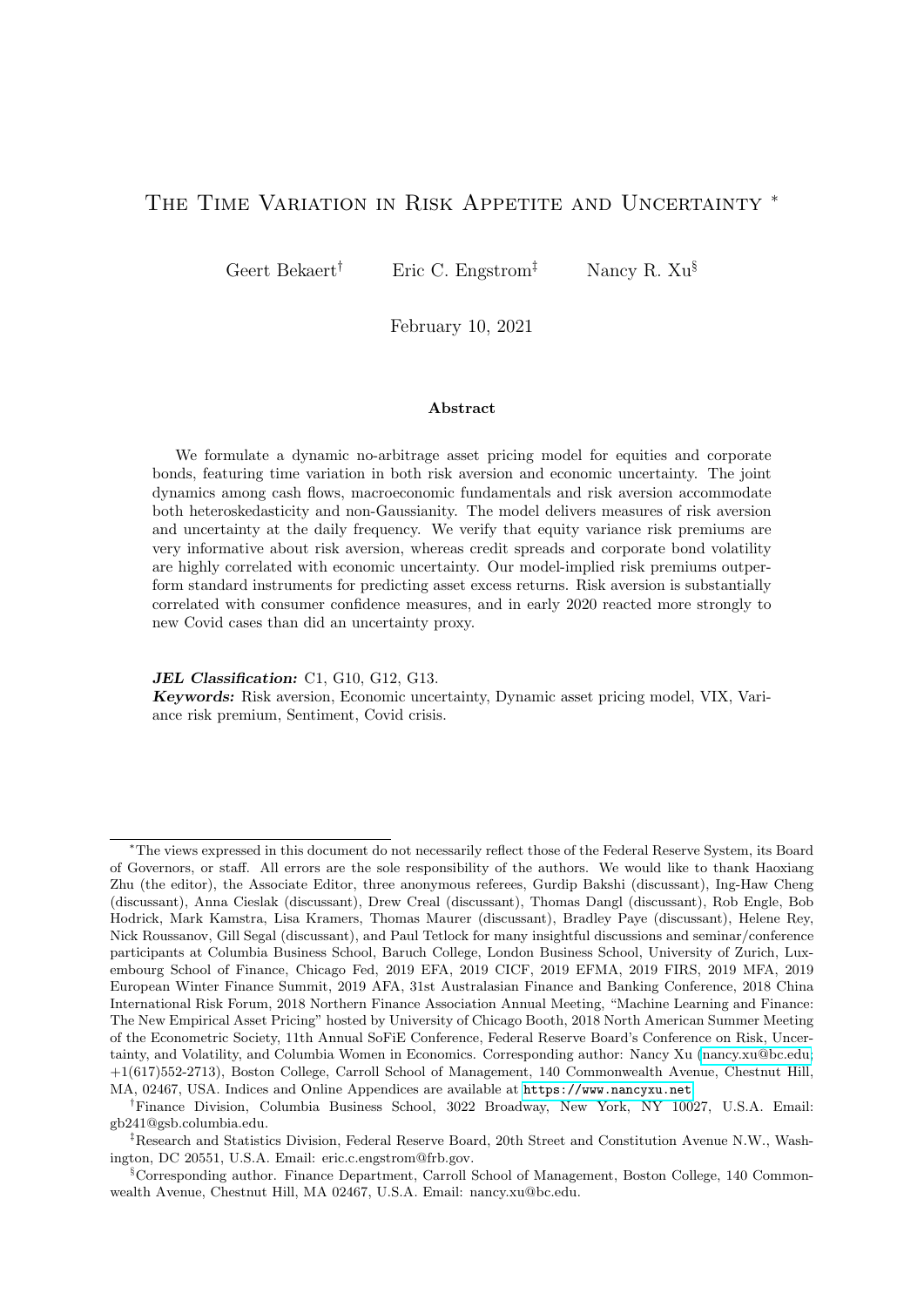The conditional mean is governed by an autoregressive component and the three macro factors; the time variation in the conditional variance comes from the good and bad uncertainty factors, and the loss rate uncertainty factor. The earnings shock is assumed to be Gaussian and homoskedastic, because we fail to reject the null that the residuals series, after controlling for the heteroskedastic fundamental shocks, is Gaussian and homoskedastic.

We model consumption as stochastically cointegrated with earnings so that the consumptionearnings ratio becomes a relevant state variable. Define  $\kappa_t$  ln  $\left(\frac{C_t}{E_t}\right)$  $\left(\frac{C_t}{E_t}\right)$ . The model for  $\kappa_t$  is completely analogous to the model for  $g_t$  (i.e., replacing g by  $\kappa$  in Equations [\(14\)](#page-8-0)–[\(15\)](#page-8-1)). Similarly to earnings growth, there is an autonomous conditional mean component but the heteroskedasticity of  $\kappa_t$  is spanned by macroeconomic and financial uncertainties. As with log earnings growth, we fail to reject Gaussianity and homoskedasticity of  $u_{t+1}$ .

Finally, the log dividend payout ratio,  $\eta_t$ , is expressed as the log ratio of dividends to earnings. Recent evidence in [Kostakis, Magdalinos, and Stamatogiannis \(2015\)](#page-46-17) shows that the monthly dividend payout ratio is stationary. We model  $\eta_t$  analogously to  $\kappa_t$  and  $g_t$ , again assuming a Gaussian and homoskedastic residual shock (as justified by the data). Using  $\eta_{t+1}$ and  $g_{t+1}$ , dividend growth  $\Delta d_{t+1}$ , is given by  $\eta_{t+1}$   $\eta_t + g_{t+1}$ .

### 2.2.3 Pricing Kernel State Variables

We now discuss the real pricing kernel components, consumption growth, changes in risk aversion and the inflation process needed to price nominal cash flows.

**Consumption Growth** By definition, log real consumption growth,  $\Delta c_{t+1} = \ln \left( \frac{C_{t+1}}{C_t} \right)$  $\left(\frac{C_{t+1}}{C_t}\right) =$  $g_{t+1} + \Delta \kappa_{t+1}$ . Therefore, consumption growth is spanned by the previously defined state variables and shocks, and it inherits an intricate shock distribution with time-varying higher order moments, including a time-varying "volatility of volatility" [\(Bollerslev, Tauchen, and Zhou](#page-45-7) [\(2009\)](#page-45-7)), that may be spiky and skewed, mimicking the jumps in consumption growth volatility in [Drechsler and Yaron \(2011\)](#page-45-6).

**Risk Aversion** The state variable capturing risk aversion,  $q_t$  ln  $\begin{pmatrix} C_t \\ \overline{C_t} \end{pmatrix}$  $\left(\frac{C_t}{C_t + H_t}\right)$ , follows,

<span id="page-9-0"></span>
$$
q_{t+1} = q_0 + \rho_{qq}q_t + \rho_{qp}p_t + \rho_{qn}n_t
$$
\n
$$
(12)
$$

$$
+ \quad \sigma_{qp}\omega_{p;t+1} + \sigma_{qn}\omega_{n;t+1} + \sigma_{qg}\omega_{g;t+1} + \sigma_q \omega_{t+1} + u_{t+1}^q,
$$
\n(16)

$$
u_{t+1}^q = \sigma_{qq} \omega_{q;t+1}, \ \omega_{q;t+1} \quad \widetilde{\Gamma}(q_t, 1). \tag{17}
$$

The risk aversion disturbance loads on the consumption growth shocks, and features an orthogonal preference shock. Thus, given the distributional assumptions on these shocks, the model-implied conditional variance is  $\sigma_{qp}^2 p_t + \sigma_{qp}^2 n_t + \sigma_{qq}^2 q_t + \sigma_{gg}^2 + \sigma^2$ , and the conditional unscaled skewness  $2\left(\sigma_{q\rho}^3 p_t + \sigma_{q\rho}^3 n_t + \sigma_{qq}^3 q_t\right)$ . With  $\sigma_{qq} = 0$  and certain restrictions on  $\sigma_{qp}$ ,  $\sigma_{qn}$ ,  $\sigma_{q\bar{q}}$  and  $\sigma_{q}$ , the model implies a perfect conditional correlation between risk aversion and real activity, as in the Campbell-Cochrane (1999) model.

We model the pure preference shock also with a demeaned gamma distributed shock, so that its variance and (unscaled) skewness are proportional to its own level. Controlling for cur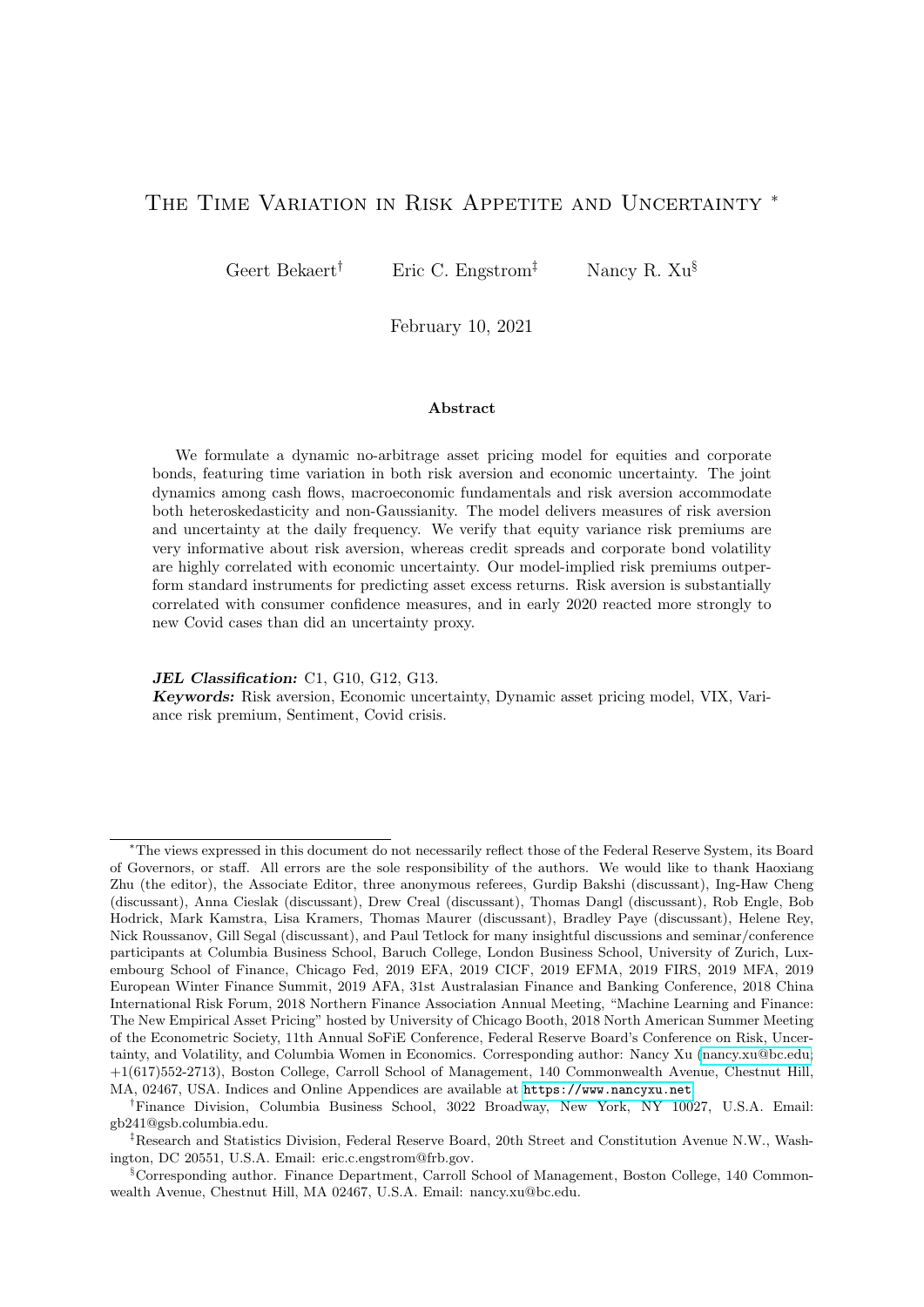rent business conditions, when risk aversion is high, so is its conditional variability and unscaled skewness. The plausibility of this assumption is illustrated, for example, by the pattern that option-implied volatilities, which are partially driven by risk aversion, are much more volatile in stressful times. The higher moments of risk aversion are perfectly spanned by macroeconomic uncertainty on the one hand and pure risk aversion itself  $(q_t)$  on the other hand. Key identifying assumptions are that  $q_t$  does not affect the macro variables and  $u_{q,t+1}$  represents a pure preference shock. The conditional mean is modeled as before: an autonomous autoregressive component and dependence on  $p_t$  and  $n_t$ .

Inflation Because the assets we are pricing are quoted in nominal terms, we close the model with a specification for inflation. The conditional mean of inflation depends on an autoregressive term and the three macro factors  $Y_t^{mac}$ . The conditional variance and higher moments of inflation are proportional to the good and bad uncertainty factors  $fp_t, n_t g$ . The inflation innovation  $u_{t+1}$  is assumed to be Gaussian and homoskedastic. There is no feedback from inflation to the macro variables:

$$
\pi_{t+1} = \pi_0 + \rho \pi_t + \prime_{\mathit{rmac}} Y_t^{\mathit{mac}} + \sigma \rho \omega_{p;t+1} + \sigma \rho \omega_{n;t+1} + u_{t+1}, \tag{18}
$$

$$
u_{t+1} = \sigma \quad \omega_{t+1}, \ \omega_{t+1} \quad N(0,1). \tag{19}
$$

### 2.2.4 Matrix Representation

The dynamics of all state variables introduced above can be written compactly in matrix notation. We define the macro factors  $Y_t^{mac} = \begin{bmatrix} \theta_t & p_t & n_t \end{bmatrix}^{\theta}$  and other state variables  $Y_t^{other} =$  $\begin{bmatrix} \pi_t & l_t & g_t & \kappa_t & \eta_t & l p_t & q_t \end{bmatrix}^{\ell}$ . Among the ten state variables, the industrial production growth  $\theta_t$ , the inflation rate  $\pi_t$ , the loss rate  $l_t$ , earnings growth  $g_t$ , the log consumption-earnings ratio  $\kappa_t$  and the log divided payout ratio  $\eta_t$  are observable, while the other four state variables,  $fp<sub>t</sub>, n<sub>t</sub>, lp<sub>t</sub>, q<sub>t</sub>g$  are latent. There are eight independent centered gamma and Gaussian shocks in this economy. The system can be formally described as follows (technical details are relegated to the Online Appendix):

<span id="page-10-0"></span>
$$
Y_{t+1} = +AY_t + \Sigma I_{t+1}, \qquad (20)
$$

where constant matrices,  $(10 \t 1)$ ,  $\mathbf{A}$   $(10 \t 10)$  and  $\Sigma$   $(10 \t 9)$ , are implicitly defined,  $Y_t = \left[ Y_t^{\text{mac}} Y_t^{\text{other'}} \right]^{\theta}$  (10 1) is a vector comprised of the state variable levels, and  $\boldsymbol{h}$   $\boldsymbol{h}$   $\boldsymbol{h}$   $=$   $\begin{bmatrix} \omega_{p;t+1} & \omega_{n;t+1} & \omega_{j;t+1} & \omega_{lp;t+1} & \omega_{lp;t+1} & \omega_{ql;t+1} & \omega_{ql;t+1} \end{bmatrix}$  $(1)$  is a vector comprised of all the independent shocks in the economy.

Note that, among the nine shocks, five shocks are gamma distributed—the good uncertainty shock  $(\omega_{p;t+1})$ , the bad uncertainty shock  $(\omega_{n;t+1})$ , the right-tail loss rate shock  $(\omega_{lp;t+1})$ , the left-tail loss rate shock  $(\omega_{n;t+1})$ , and the risk aversion shock  $(\omega_{q;t+1})$ . The remaining four shocks are standard homoskedastic Gaussian shocks (i.e.,  $N(0, 1)$ ). Importantly, given our preference structure, the state variables driving the time variation in the higher order moments of these shocks are the only ones driving the time variation in asset risk premiums and their higher order moments. Economically, we therefore rely on time variation in risk aversion – as in the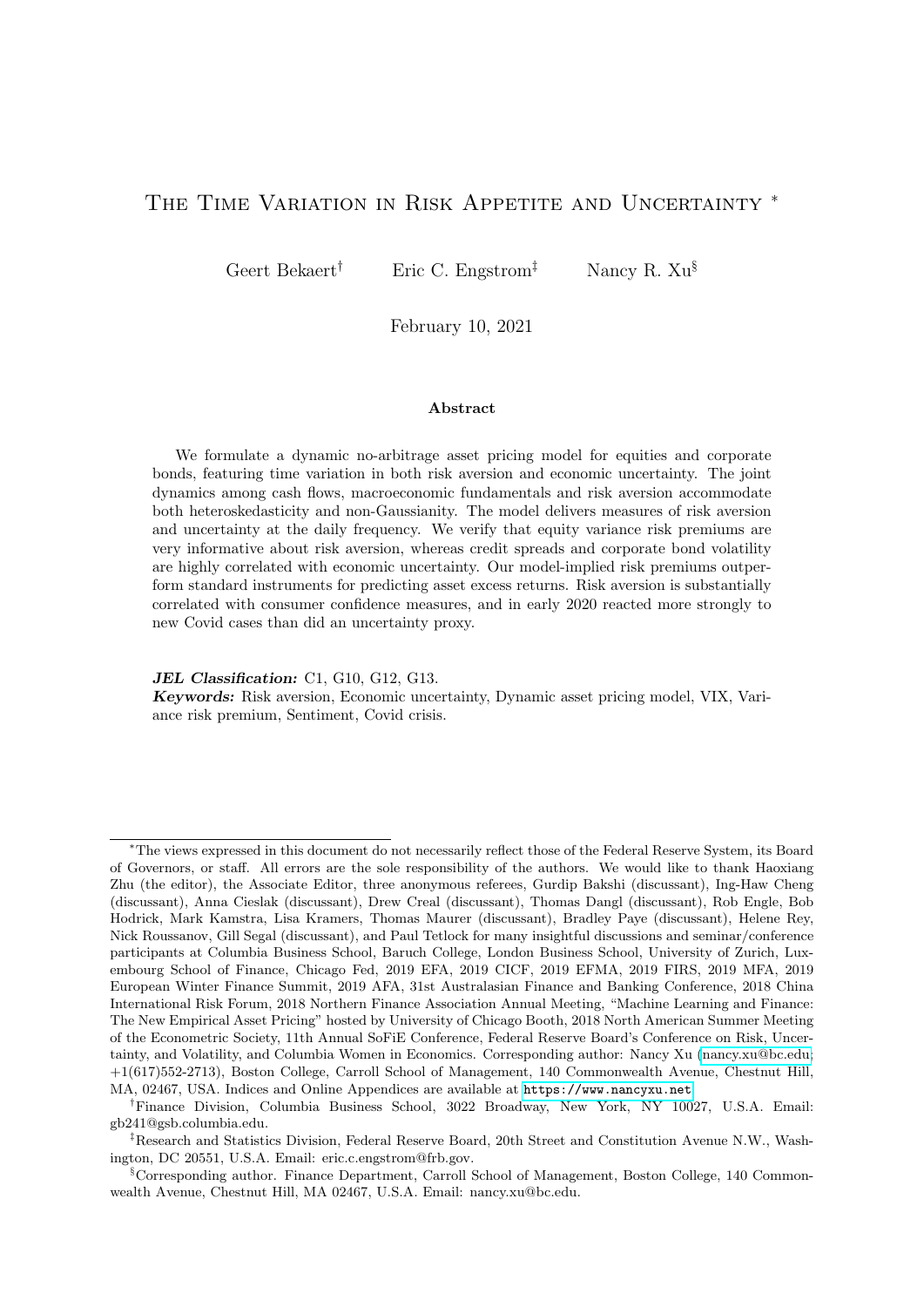classic Campbell-Cochrane model and its variants (see e.g. [Bekaert, Engstrom, and Grenadier](#page-44-14)  $(2010)$ ; Wachter  $(2006)$  – and time variation in economic uncertainty – as in the Bansal-Yaron (2004) model – to explain risk premiums. The model's implications for conditional asset return variances are critical in identifying the dynamics of risk aversion (see also [Joslin, Le, and Sin](#page-45-2)[gleton \(2013\)](#page-45-2)).

Our specific structure admits conditional non-Gaussianity yet generates affine pricing solutions. The model is tractable because the moment generating functions of gamma and Gaussian distributed variables can be derived in closed form, delivering exponentiated affine functions of the state variables. In particular,

$$
E_t\left[\exp(-\mathbf{Y}_{t+1})\right] = \exp\left[\mathbf{Y}\mathbf{S}_0 + \frac{1}{2}\mathbf{Y}\mathbf{S}_1\mathbf{\Sigma}^{\text{other}}\mathbf{S}_1' + \mathbf{f}_{\mathbf{S}}(\mathbf{Y}_t + S_2(\mathbf{Y})\overline{\ln}\right],\tag{21}
$$

where  $S_0$  (10 1) is a vector of drift coefficients;  $S_1$  (10 4) is a selection matrix of 0s and 1s which picks out the Jensen's inequality terms of the four Gaussian shocks;  $\Sigma^{other}$  (4

4) represents the covariance of the Gaussian shocks. The matrix  $f_s()$  (the scalar  $S_2()$ ) is a non-linear function of , involving the feedback matrix and the scale parameters of the gamma-distributed variables; see the Online Appendix for more details.

### <span id="page-11-0"></span>2.3 Asset Pricing

In this section, we present the model solutions. The Online Appendix contains detailed proofs and derivations.

#### 2.3.1 The pricing kernel and asset prices

The log pricing kernel can be expressed as follows:

$$
m_{t+1} = m_0 + m_2' Y_t + m_1' \Sigma! t_{t+1},
$$
\n(22)

where  $m_0$ ,  $m_1$  (10 1),  $m_2$  (10 1) are constant scalars or vectors that are implicitly defined using Equations  $(14)$ – $(17)$ . The real pricing kernel in our model follows an affine process as well. Assuming complete markets, this kernel prices any cash flow pattern spanned by our state variable dynamics.

To price nominal assets, we define the nominal pricing kernel,  $\tilde{m}_{t+1}$ , which is a simple transformation of the log real pricing kernel,  $m_{t+1}$ ,

<span id="page-11-1"></span>
$$
\widetilde{m}_{t+1} = m_{t+1} \quad \pi_{t+1} = \widetilde{m}_0 + \widetilde{m}_2' Y_t + \widetilde{m}_1' \Sigma I_{t+1}, \tag{23}
$$

where  $\widetilde{m}_0$ ,  $\widetilde{m}_1$  (10 1) and  $\widetilde{m}_2$  (10 1) are implicitly defined. The nominal risk free rate,  $rf_t$ , is defined as  $\ln f E_t[\exp(\widetilde{m}_{t+1})]g$  which can be expressed as an affine function of the state vector.

To price defaultable nominal bonds, we assume that a one period nominal bond portfolio faces a fractional (logarithmic) loss of  $l_t$ . Given the structure assumed for  $l_t$  in Equation [\(10\)](#page-8-2),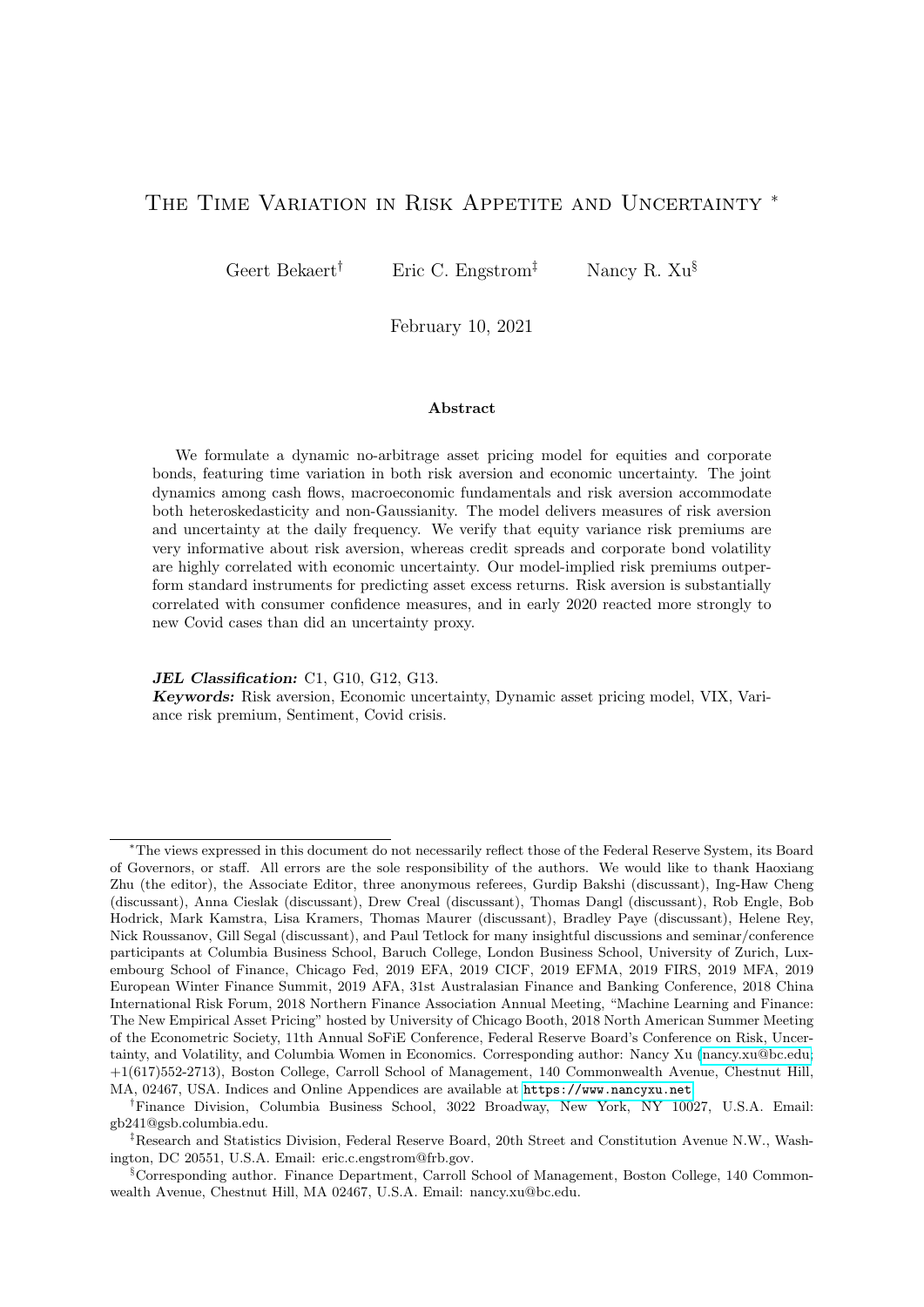the log price-coupon ratio of the one-period defaultable bond portfolio is

$$
pc_t^1 = \ln f E_t \left[ \exp \left( \widetilde{m}_{t+1} \quad l_{t+1} \right) \right] g \tag{24}
$$

$$
= b_0^1 + b_1^{1'} Y_t, \tag{25}
$$

where  $b_0^1$  and  $b_1^{1'}$  are implicitly defined. It is straightforward to show that a portfolio of zerocoupon nominally defaultable corporate bonds, maturing in N periods, has a price that is affine in the state variables. The assumed zero-coupon structure of the payments before maturity implies that the unexpected returns to this portfolio are exactly linearly spanned by the shocks to  $Y_t$ .

Equity is a claim to the dividend stream. The Online Appendix shows that the pricedividend ratio is the sum of an infinite number of exponential affine functions of the state vector, with the coefficients following simple difference equations.

### 2.3.2 Asset Returns

Given that the log price-coupon ratio of a defaultable corporate bond can be expressed as an exact affine function of the state variables, it immediately implies that the log nominal return (before maturity),  $\tilde{r}_{t+1}^{cb} = pc_{t+1}$  pc<sub>t</sub>, can be represented in closed-form. For equities, the log nominal equity return is derived as follows,  $\widetilde{r}_{t+1}^{eq} = \ln\left(\frac{PD_{t+1}+1}{PD_t}\right)$  $PD_t$  $D_{t+1}$  $\left(\frac{D_{t+1}}{D_t} \exp(\pi_{t+1})\right)$ . It is therefore a non-linear but known function of the state variables, which we approximate by a linear function (See the Online Appendix for details).

To account for the approximation error, we allow for two asset-specific homoskedastic shocks that are orthogonal to the state variable innovations. As a result, log nominal asset returns approximately satisfy the following factor model,

<span id="page-12-1"></span><span id="page-12-0"></span>
$$
\widetilde{r}_{t+1}^j = \widetilde{\xi}_0^j + \widetilde{\mathbf{I}}_1^j \mathbf{Y}_t + \widetilde{\mathbf{I}}_1^j \Sigma \mathbf{I}_{t+1} + \varepsilon_{t+1}^j,
$$
\n(26)

where  $\tilde{r}_{t+1}^j$  is the log nominal asset return i from t to  $t + 1$ ,  $\delta i = \text{feq}, \text{cbg};$  $(1)$  is the loading vector on the state vector;  $\tilde{r}^{\prime}$  (10 | 1) is the loading vector on the state variable shocks, and  $\varepsilon_{t+1}^i$  is a homoskedastic error term with unconditional volatility  $\sigma_i$ .

Rather than exploiting the model restrictions on prices, we exploit the restrictions the economy imposes on asset returns, physical variances and risk-neutral variances. Given Equation [\(26\)](#page-12-0) and the pricing kernel, the model implies that one period expected log excess returns are given by:

$$
RP_t^i \t E_t(\widetilde{r}_{t+1}^i) \t \widetilde{rf}_t = \sum_{w = p; n; lp; q} \left\{ \sigma_w(\widetilde{r}^i) + \ln \left[ \frac{1 - \sigma_w(\widetilde{m}_1 + \widetilde{r}^i)}{1 - \sigma_w(\widetilde{m}_1)} \right] \right\} w_t + C(RP^i) \tag{27}
$$

Here  $C(RP^i)$  is a constant defined in the Online Appendix and (as before),  $\widetilde{m}_1$  and  $\widetilde{r}^i$  are vectors containing the sensitivities of the log nominal pricing kernel and the log nominal asset returns to the state variable shocks, respectively. The symbol  $\sigma_w(\mathbf{x})$  ( $w = p, n, lp, q$ ) represents linear functions of state variables' sensitivities to the good uncertainty shock  $(\omega_{p:t+1})$ , the bad uncer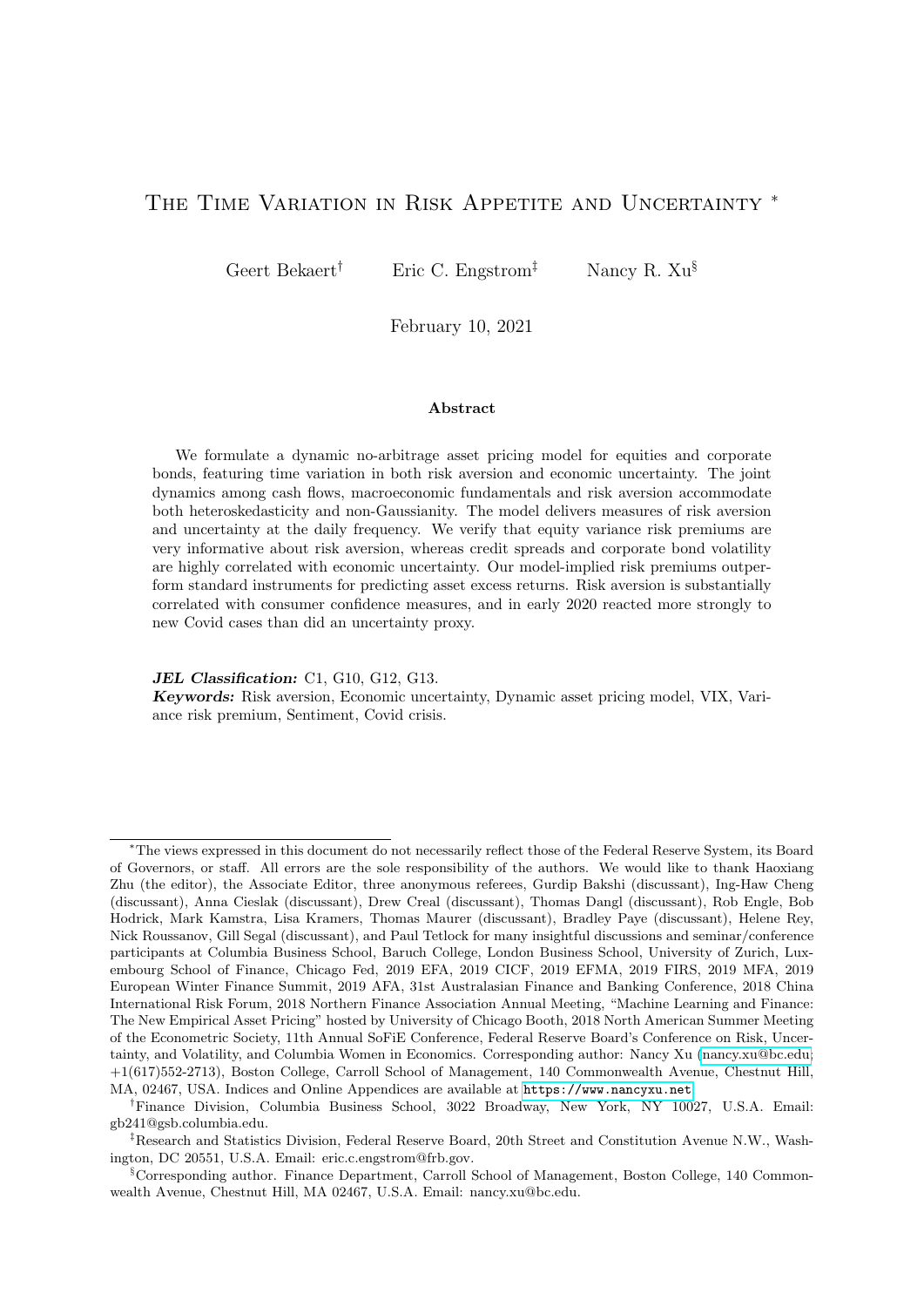tainty shock  $(\omega_{n;t+1})$ , the right-tail loss rate shock  $(\omega_{n;t+1})$ , and the risk aversion shock  $(\omega_{q;t+1})$ . Expected excess returns thus vary through time and are affine in  $p_t$ ,  $n_t$ ,  $lp_t$  (macroeconomic and cash flow uncertainties) and  $q_t$  (aggregate risk aversion).

The signs of state variable coefficients are also intuitive. For instance, because  $\widetilde{m}_1 = \begin{bmatrix} 0 & 0 & 0 & 1 & 0 \\ 0 & 0 & 1 & 0 & \gamma \end{bmatrix}^{\beta}$  and  $\Sigma_{\bullet 9} = \begin{bmatrix} 0 & 0 & 0 & 0 & 0 & 0 & 0 & 0 \\ 0 & 0 & 0 & 0 & 0 & 0 & \sigma_{qq} \end{bmatrix}^{\beta}$ ,  $\tilde{m}_1^{\dagger} \Sigma_{\bullet 9} = \gamma \sigma_{qq} > 0$ , where  $\gamma > 0$  follows from the concavity of the utility function and  $\sigma_{qq} > 0$ implies positive skewness of risk aversion in Equation [\(16\)](#page-9-0). It immediately implies that an asset with a negative return sensitivity to the risk aversion shock exhibits a higher risk premium when risk aversion is high. That is, for such an asset,  $\sigma_q(\tilde{r})$  $\mathbf{F}(t)$  < 0; then, it can be easily shown that  $\sigma_q(\widetilde{\bm{r}}^{\bm{i}})+\ln\bigg[\frac{1-q(\widetilde{\bm{m}}_{\bm{1}}+\widetilde{\bm{r}}^{\bm{i}})}{1-q(\widetilde{\bm{m}}_{\bm{1}})}\bigg]$  $\frac{1}{\cdot}$   $\left(\widetilde{\boldsymbol{m}}_1\right)$  $\int_{0}^{+\infty} \frac{1}{\ln \left( \frac{q(\widetilde{m}_{1} + \widetilde{r}^{i})}{q(\widetilde{m}_{1})} \right)} d_{q}(\widetilde{r}^{j}) \frac{q(\widetilde{r}^{i})}{1 - q(\widetilde{m}_{1})} > 0.$ <br>The physical conditional return variance,  $VAR_{t}^{i}$   $VAR_{t}(\widetilde{r}_{t+1}^{i})$ , and the one-period risk-

neutral conditional return variance,  $VAR_t^{i,Q}$   $VAR_t^Q(\tilde{r}_{t+1}^i)$ , are obtained as followss:

<span id="page-13-2"></span><span id="page-13-1"></span>
$$
VAR_t^i = \sum_{w = p; n; lp; q} \left( \sigma_w(\widetilde{r}^i) \right)^2 w_t + C(P^i); \tag{28}
$$

$$
VAR_t^{i,Q} = \sum_{w = p; n; lp; q} \left( \frac{\sigma_w(\widetilde{r}^i)}{1 - \sigma_w(\widetilde{m}_1)} \right)^2 w_t + C(Q^i); \tag{29}
$$

where  $C(P^i)$  and  $C(Q^i)$  are constants defined in the Online Appendix. The expected variances under both the physical measure and the risk-neutral measures are time-varying and affine in  $p_t, n_t, lp_t$  and  $q_t$ .

Note that the functions in Equation [\(29\)](#page-13-1) are affine transformations from the ones in Equation [\(28\)](#page-13-2), using the " $\sigma(\widetilde{m}_1)$ " functions. Under normal circumstances, we would expect that the relative importance of risk aversion  $(q_t)$  increases under the risk neutral measure. In Equation [\(29\)](#page-13-1), this intuition can be formally established as  $\sigma_q(\widetilde{\mathbf{m}}_1)$  is positive given our parameter choices. As derived above,  $\sigma_q(\tilde{m}_1) = \gamma \sigma_{qq}$  is strictly positive; therefore, as long as  $1 > 1$   $\gamma \sigma_{qq} > 0$ , the risk neutral variance should load more heavily on  $q_t$  than does the physical variance. The same risk transfer intuition does not necessarily hold for bad uncertainty  $n_t$ , because it does not only affect risk aversion (which it should affect with a positive coefficient), but also affects consumption growth through its effect on earnings growth and the consumption earnings ratio. In this case, given that  $\Sigma_{\bullet 2} = \begin{bmatrix} \sigma & 0 & \sigma_{nn} & \sigma & \sigma_{ln} & \sigma_{gn} & \sigma_{n} & \sigma_{n} & 0 & \sigma_{gn} \end{bmatrix}^{\theta}$ , the risk transfer coefficient  $\sigma_n(\widetilde{m}_1) = \widetilde{m}_1^{\dagger} \Sigma_{\bullet 2}$ , reduces to  $\sigma_n$   $\gamma(\sigma_{gn} + \sigma_n) + \gamma \sigma_{gn}$ . While a negative  $\sigma_{qn}$  (earnings growth loading negatively on bad uncertainty) and positive  $\sigma_{qn}$  suggest that risk neutral variances load more heavily on bad uncertainty, it is conceivable that consumption smoothing induces a positive  $\sigma$   $_n$ , which could potentially undo this effect.

# <span id="page-13-0"></span>3 Estimation of Macroeconomic and Cash Flow Dynamics

There are 10 state variables in the model, but only four latent state variables drive risk premiums and conditional physical and risk neutral variances in the model: two economic un-

<sup>&</sup>lt;sup>8</sup>Matrix  $\Sigma_{\bullet j}$  is the j-th column of the shock coefficient matrix in the state variable process, or  $\Sigma$  in Equation [\(20\)](#page-10-0).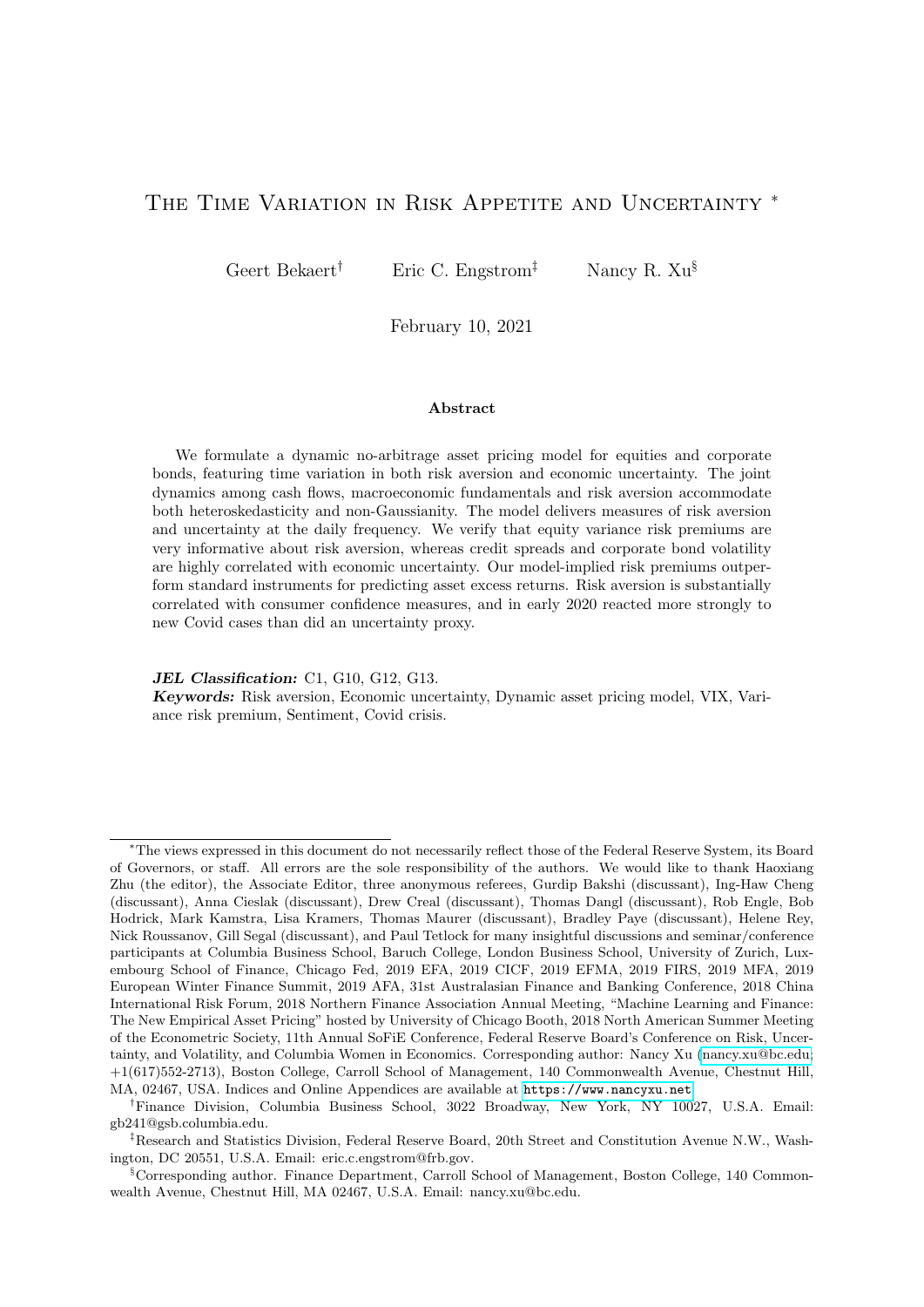certainty variables,  $p_t$  and  $n_t$ , cash flow uncertainty,  $lp_t$ , and risk aversion,  $q_t$ . While the total number of model parameters is large, most parameters describe the dynamics of the macroeconomic and cash flow state variables. Moreover, there is no feedback from risk aversion to other state variables. Thus, it is possible to estimate all parameters governing the exogenous macroeconomic factors and cash flow processes directly from macroeconomic and cash flow data, without using financial asset prices. While the richness of the assumed dynamics gives a maximal chance to uncertainty variables to drive asset price dynamics, our approach ensures that we do not impart unrealistic dynamics to the macro and cash flow environment. We first discuss the estimation of macroeconomic factors, then of the cash flow dynamics.

#### 3.1 The Macroeconomic Factors

Our output variable is the change in log real industrial production,  $\theta_t$ , where the monthly real industrial production index is obtained from the Federal Reserve Bank at St. Louis (from January 1947 to February 2015). The system for  $\theta_t$ , described in Equations [\(5\)](#page-6-1)–[\(9\)](#page-7-0), is estimated using [Bates \(2006\)](#page-44-16)'s approximate MLE procedure, which delivers both parameters and filtered state variables. We collect the three state variables in  $\chi_{\text{max}} = \left[\theta_t \hat{p}_t \hat{n}_t\right]^{\theta}$ , where a hat superscript is used to indicate estimated variables or matrices. Similarly, we denote the filtered shocks,  $\overrightarrow{\lambda} \text{mac}_t = \left[\widehat{\omega}_{p;t} \quad \widehat{\omega}_{n;t}\right]^{\theta}$ .

<span id="page-14-0"></span>Table 1: The Dynamics of the Macro Factors

This table reports parameter estimates of the industrial production growth process using the monthly log growth data  $\theta_{t+1}$  from January 1947 to February 2015 (source: FRED). The model involves two latent state variables: "good" economic uncertainty  $p_t$  and "bad" economic uncertainty  $n_t$ . The model is estimated using the MLE-filtration methodology described in [Bates \(2006\)](#page-44-16). The full dynamic processes of  $\theta_{t+1}$ ,  $p_{t+1}$  and  $n_{t+1}$  are described in Equations [\(5\)](#page-6-1)–[\(9\)](#page-7-0) in Section [2.](#page-4-0) Standard errors are displayed in parentheses. Note that the effective loading of  $\theta_{t+1}$  on  $\omega_{n,t+1}$  is -0.00174 and the estimate of  $\sigma_{\theta n}$  is 0.00174. Bold (italic) coefficients have  $\langle 5\% \rangle$  (10%) p-values.

|                          | $\theta_{t+1}$ | $p_{t+1}$   | $n_{t+1}$ |
|--------------------------|----------------|-------------|-----------|
| mean                     | 0.00002        | $500$ (fix) | 16.14206  |
|                          | (0.00045)      |             | (2.14529) |
| $\rho$                   | 0.13100        | 0.99968     | 0.91081   |
|                          | (0.03094)      | (0.01918)   | (0.01350) |
| $m_p$                    | 0.00001        |             |           |
|                          | (0.00034)      |             |           |
| $m_n$                    | $-0.00020$     |             |           |
|                          | (0.00002)      |             |           |
| $\omega_{p,t+1}$ loading | 0.00011        | 0.55277     |           |
|                          | (0.00001)      | (0.07073)   |           |
| $\omega_{n,t+1}$ loading | $-0.00174$     |             | 2.17755   |
|                          | (0.00014)      |             | (0.15027) |

The parameter estimates for the industrial production growth process are reported in Table [1.](#page-14-0) Industrial production growth features slight positive auto-correlation and high realizations of "bad" volatility decrease its conditional mean significantly. The  $p_t$  process is extremely persistent (almost a unit root) and nearly Gaussian, forcing us to fix its unconditional mean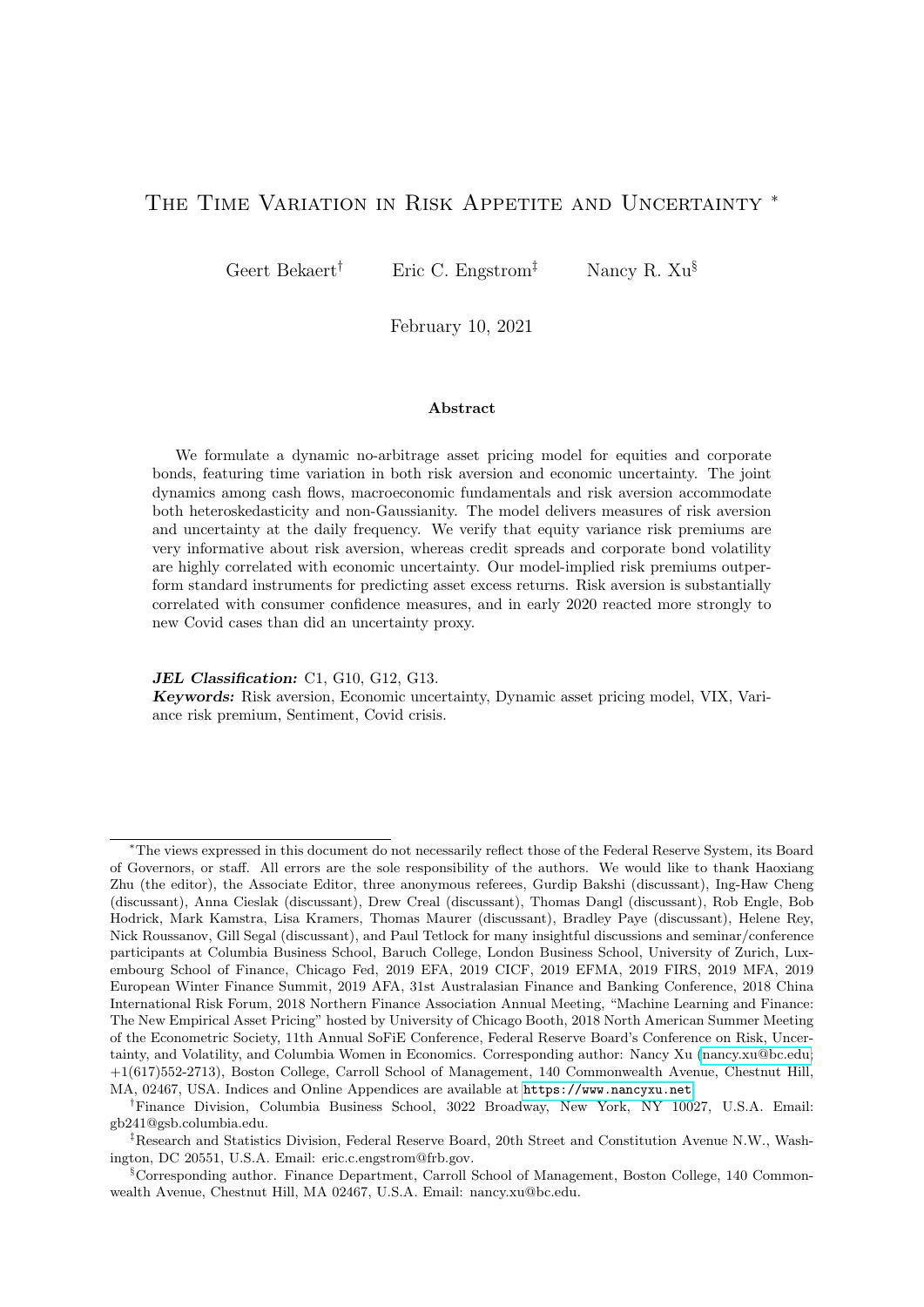at 500 (for such values, the skewness and kurtosis of shocks to  $p_t$  are effectively zero). The shape parameter  $n_t$  has a much lower mean, featuring gamma-distributed shocks  $\omega_{n,t+1}$  with an unconditional skewness coefficient of 0.50 ( $\frac{2}{16.14}$ ) and an excess kurtosis coefficient of 0.37  $\left(\frac{6}{16.14}\right)$ . It is also less persistent than the  $p_t$  process.

We graph the conditional mean of  $\theta_t$  and the  $p_t$  and  $n_t$  processes in Figure [1](#page-16-0) together with NBER recessions. The strong countercyclicality of the  $n_t$  process and the procyclicality of the conditional mean of the growth rate of industrial production are apparent from the graph. We also confirm the cyclicality by running a regression of the three processes (conditional mean,  $p_t$ , and  $n_t$ ) on a constant and a NBER dummy. The NBER dummy obtains a highly statistically significant positive (negative) coefficient for the  $n_t$  (conditional mean) equation. The coefficient is in fact positive in the  $p_t$  equation as well, but not statistically significant. In fact, the  $n_t$ regression with simply a NBER dummy features an adjusted  $R^2$  of almost 45%.

The conditional variance of industrial production and its conditional unscaled skewness are dominated by  $n_t$  and therefore highly countercyclical. Thus, exposure to such macroeconomic uncertainty may render asset risk premiums and variances countercyclical as well. The bottom plot in Figure [1](#page-16-0) graphs the conditional variance with a 90% confidence interval that embeds parameter uncertainty. The parameter uncertainty is determined by drawing 1,000 parameter sets from the asymptotic distribution of the parameter estimates and then re-apply the Bates filter to obtain alternative conditional variance estimates. The 90% intervals are quite tight as the median relative size of the standard error to the conditional variance is only  $18\%$ .<sup>[9](#page-0-0)</sup>

#### 3.2 Cash Flow Dynamics

Next, we must estimate the latent cash flow uncertainty factor  $lp_t$ , which determines the time variation in the conditional variance of the log corporate bond loss rate. The log corporate bond loss rate (l) requires data on default rates and recovery rates for the US corporate bond market. We obtain data on 3-month average all-corporate bond default rates from Moody's and monthly recovery rates spanning November 1980 to February 2015 from the Federal Reserve Board. We use 6 month moving averages of these raw data to compute the log loss rate representative for each month. The estimation of the loss rate process uses data from January 1982 to February 2015.

The dynamics of the variables are described in Equations  $(10)$ – $(13)$ . We again use [Bates](#page-44-16) [\(2006\)](#page-44-16)' approximate MLE to estimate the model parameters. Unlike the BEGE structure for real shocks, for the idiosyncratic loss rate shock, only the right-tail shock (i.e., the adverse tail) is heteroskedastic. We denote the estimated right-tail loss rate shape parameter as  $lp_t$ , and the loss rate shocks as  $\widehat{\omega}_{1p:t+1}$  and  $\widehat{\omega}_{1p:t+1}$ .

As shown in Table [2,](#page-17-0) the loss rate process is persistent with the autocorrelation coefficient close to 0.83. The  $p<sub>t</sub>$ -process does not significantly affect the loss rate process, either through the conditional mean or through shock exposures. However, the  $\omega_{n,t}$  shock has a statistically significant effect on the loss rate process; moreover  $n_t$  affects the loss rate's conditional mean with a statistically significant positive coefficient. The time-varying part of the conditional variance,

<sup>&</sup>lt;sup>9</sup>This computation does not take filter uncertainty into account.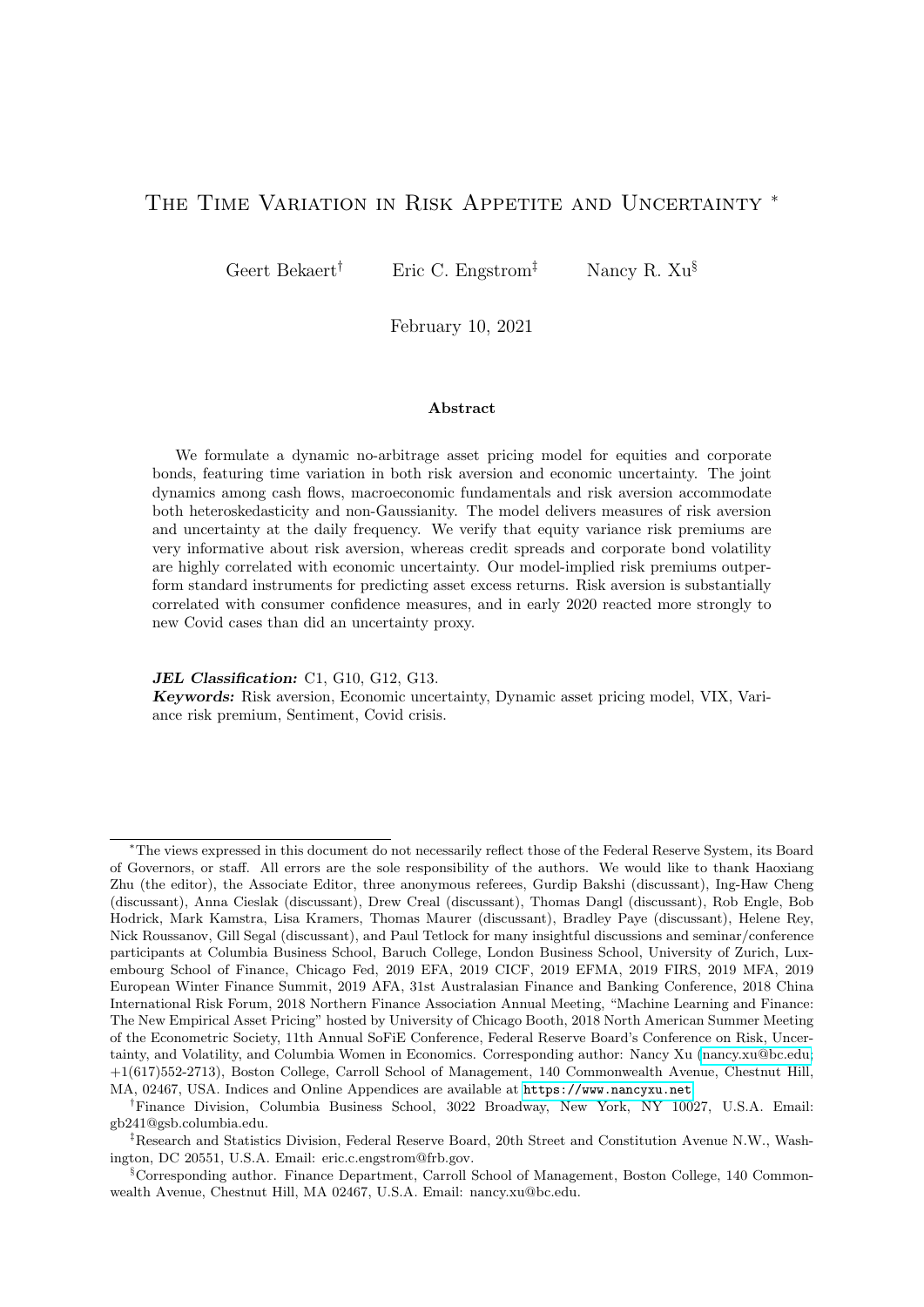

<span id="page-16-0"></span>Figure 1: Macroeconomic State Variables Filtered From Industrial Production Growth

From top to bottom: conditional mean (red) and actual monthly log growth rates (gray); good uncertainty state variable,  $p_t$ ; bad uncertainty state variable,  $n_t$ ; total conditional variance of  $\theta_{t+1}$ ,  $\sigma_{\theta p}^2 p_t + \sigma_{\theta n}^2 n_t$ , and a 90% confidence interval reflecting parameter uncertainty (obtained through bootstrapping). The plot covers the estimation period from January 1947 to February 2015, and the estimation results are displayed in Table [1.](#page-14-0) The shaded regions are NBER recession months from the NBER website.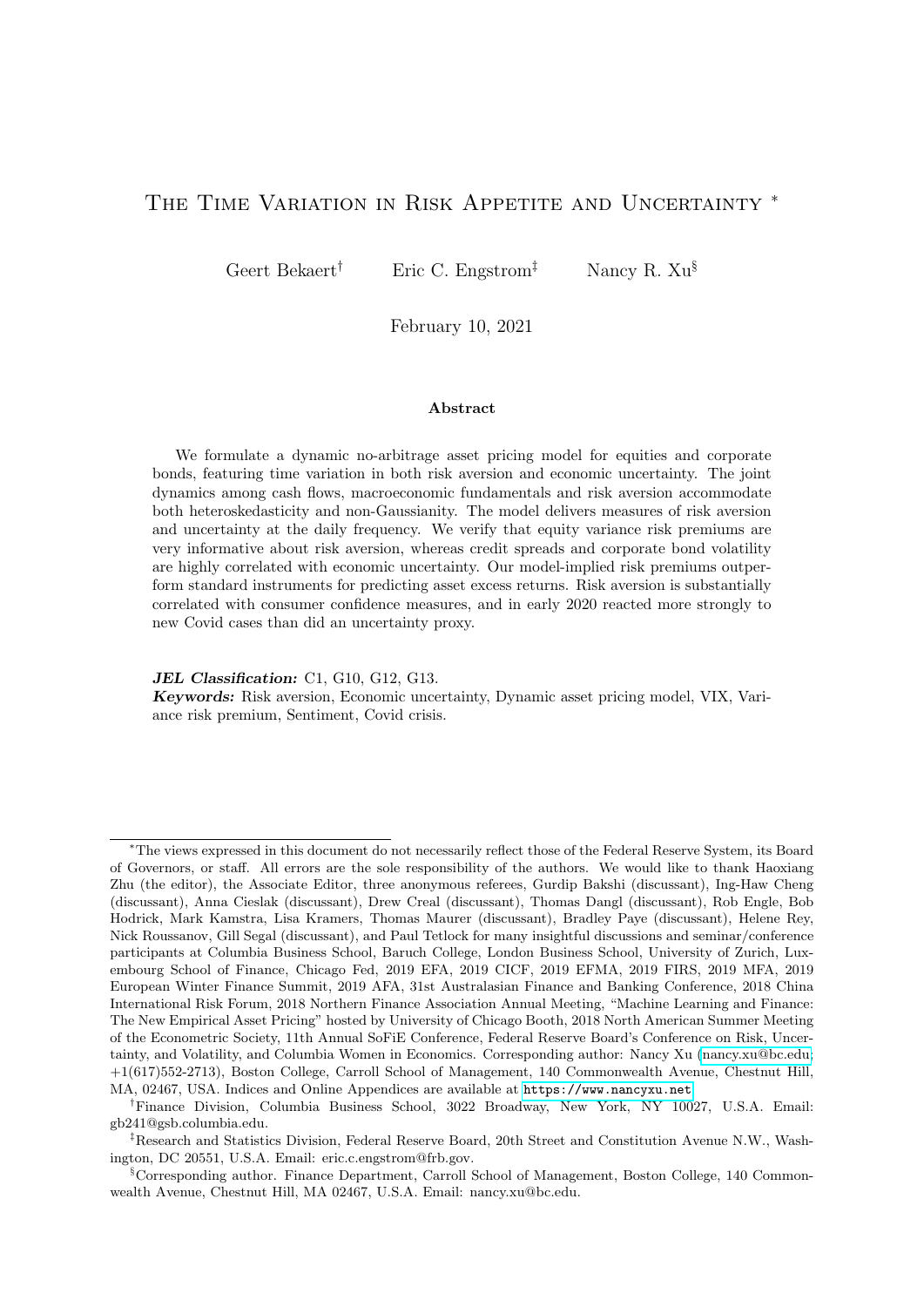#### <span id="page-17-0"></span>Table 2: The Dynamics of the Corporate Loss Rate

This table reports parameter estimates of the corporate loss rate process  $l_t = ln(L_t)$  using monthly data from June 1984 to February 2015. We obtain  $L_{t+1}$  using the identity  $L_{t+1}=DEF_{t+1}$   $(1$   $RECOV_{t+1}),$ where the default rate  $DEF_t$  and recovery rate  $RECOV_t$  are proxied by 6-month moving averages of 3-month average all-corporate bond default rates (source: Moody's) and monthly all-corporate bond recovery rates (source: FRED), respectively. The full dynamic processes of  $l_{t+1}$  and the cash flow uncertainty state variable  $lp_{t+1}$  are described in Equations [\(10\)](#page-8-2)–[\(13\)](#page-8-3) in Section [2.](#page-4-0) The conditional mean part of  $l_{t+1}$  is estimated by projection first, and then the variance equation by [Bates \(2006\)](#page-44-16)'s approximate MLE-filtration. Standard errors are displayed in parentheses. Bold (italic) coefficients have  $\langle 5\% \ (10\%)$  p-values.

| Mean:           |               |                           |                |  |  |  |  |  |
|-----------------|---------------|---------------------------|----------------|--|--|--|--|--|
| $l_{\Omega}$    | $\rho_{ll}$   | $m_{lp}$                  | $m_{ln}$       |  |  |  |  |  |
| $-0.0009$       | 0.8306        | 1.95E-06                  | 1.44E-04       |  |  |  |  |  |
| (0.0017)        | (0.0241)      | $(3.57E-06)$              | $(2.23E-05)$   |  |  |  |  |  |
|                 |               | Shock Sensitivities:      |                |  |  |  |  |  |
| $\sigma_{lp}$   | $\sigma_{ln}$ | $\sigma_{llp}$            | $\sigma_{lln}$ |  |  |  |  |  |
| $-4.36E-06$     | 0.0005        | 0.0006                    | 1.08E-04       |  |  |  |  |  |
| $(7.37E-06)$    | (0.0001)      | (0.0001)                  | $(5.78E-05)$   |  |  |  |  |  |
|                 |               | Shape Parameter Dynamics: |                |  |  |  |  |  |
| $\overline{lp}$ | $\rho_{lp}$   | $\sigma_{lplp}$           | ln             |  |  |  |  |  |
| 5.2153          | 0.8556        | 1.8615                    | 103.58         |  |  |  |  |  |
| (0.2566)        | (0.0126)      | (0.1809)                  | (1.2566)       |  |  |  |  |  |

 $lp_t$ , is persistent with an autoregressive coefficient of 0.86. The idiosyncratic shocks to the loss rate process also exhibit substantial excess kurtosis (unconditional kurtosis  $= 1.15$ ) and positive skewness (unconditional skewness  $= 0.90$ ). The gamma shock generating negative skewness, which has a time-invariant shape parameter, is nearly Gaussian, with the shape parameter exceeding 100, so that while it contributes to the variance of the loss rate, there is no meaningful negative skewness associated with this shock.

In Figure [2,](#page-18-0) we first plot the loss rate process l. The loss rate clearly spikes around recessions, from an overall average of 0.6% to 2.1% on average in recessions (the maximum value is 5.6% during February 2009). The conditional mean of the loss rate in fact inherits the countercyclicality of the loss rate itself, given the loss rate's high persistence and its positive dependence on  $n_t$ . Our model fits the positive skewness of the loss rate process through the positively skewed  $u'$  shocks and the positive dependence on  $\omega_p$ .

Next, in the second and third plots of Figure [2,](#page-18-0) we show the conditional higher-order moments of the loss rate process, including the  $lp_t$  process and the total conditional variance. While  $lp_t$  is overall countercyclical, it appears to peak a few months after recessions. The conditional variance in the third panel  $(Var<sub>t</sub>(l<sub>t+1</sub>))$  also appears countercyclical, which is the combined result of a countercyclical  $lp_t$  process and a strongly countercyclical  $n_t$  process ( $\sigma_{ln}$ ) being positive). In fact, a regression of  $lp_t$  on a constant and a NBER dummy, yields a NBER coefficient of 6.78 with a t statistic of 3.03, but the t statistic increases to 8.87 when regressing the total variance on the NBER dummy.

We decompose the total conditional variance of the loss rate in its contributions coming from shocks associated with  $lp_t$ ,  $p_t$  and  $n_t$  in the fourth plot of Figure [2.](#page-18-0) The dominant sources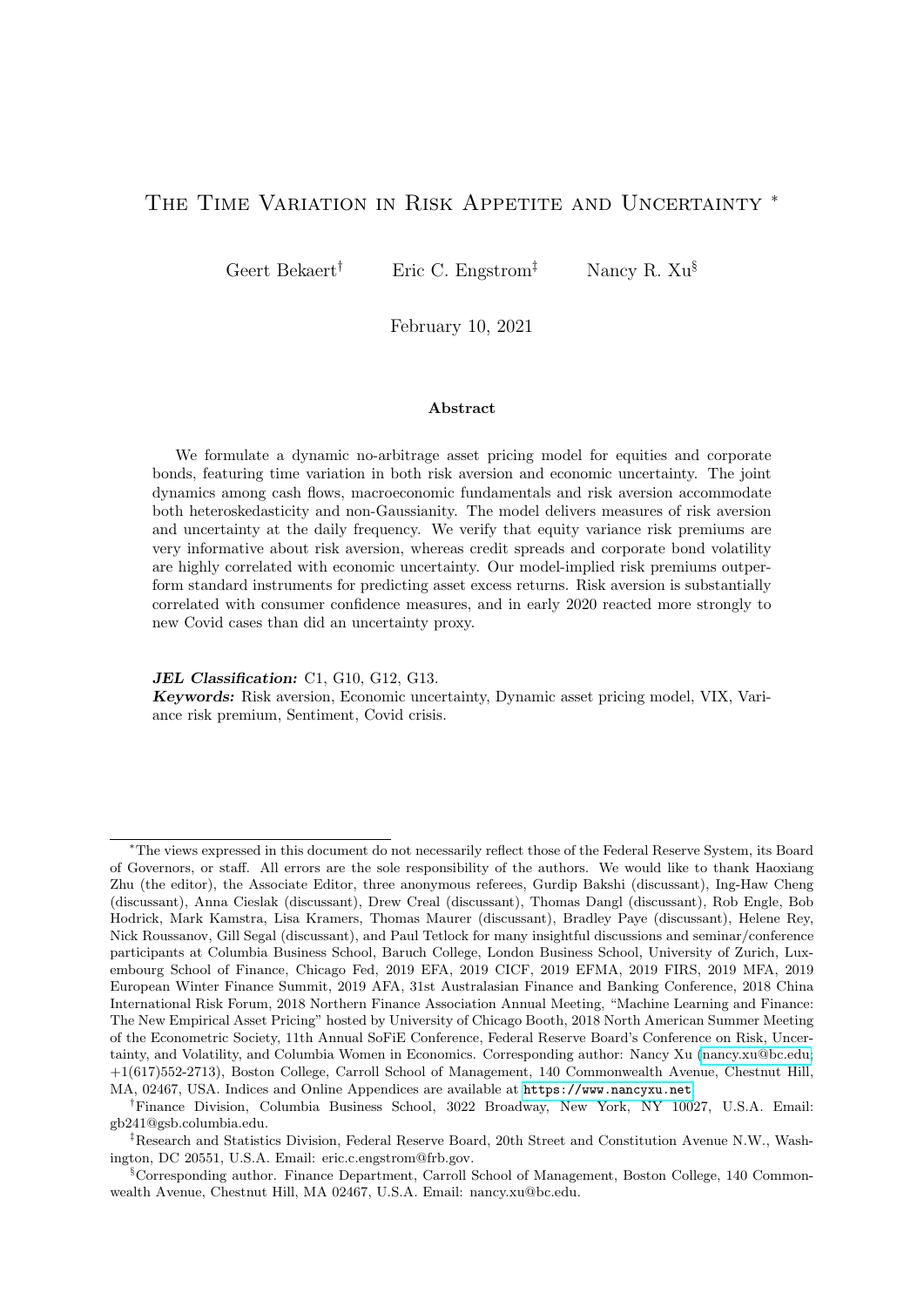

<span id="page-18-0"></span>Figure 2: The Dynamics and Properties of the Corporate Loss Rate

From top to bottom: loss rate  $l_{t+1}$ , the cash flow uncertainty state variable  $lp_t$ , the total conditional variance, and the total variance decomposition. From Equations  $(10)$ – $(13)$ , the dynamics of the loss rate total disturbance are determined by four independent gamma shocks  $(\omega_p, \omega_n, \omega_{lp})$  and  $\omega_{ln}$ ), and therefore its conditional variance components are additive; the fourth plot depicts the fractions of the total conditional variance explained by each of the four shocks at each point of time. The loss rate estimation uses the longest sample available from June 1984 to February 2015, and the estimation results are shown in Table [2.](#page-17-0) The shaded regions are NBER recession months from the NBER website.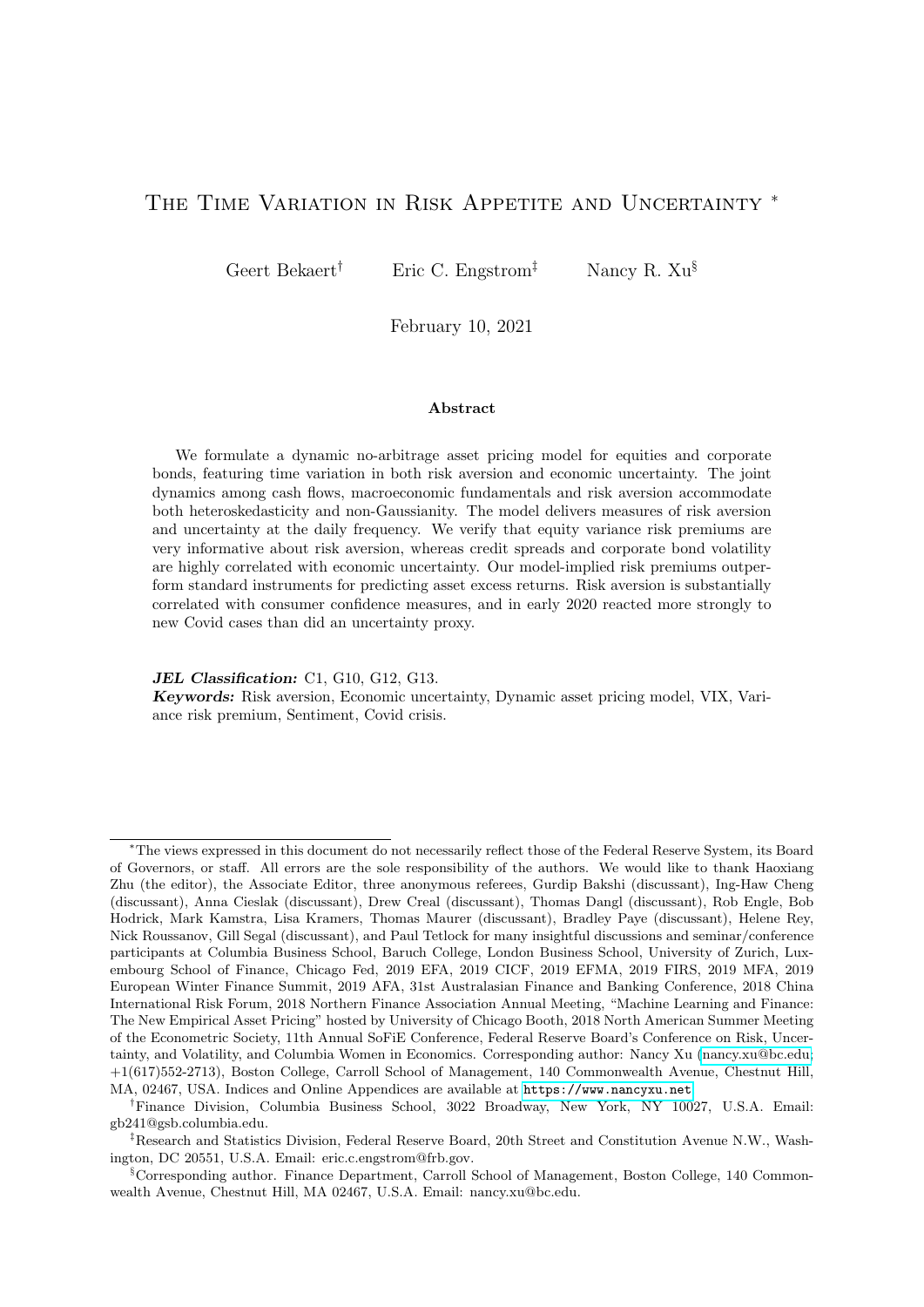of variation are  $lp_t$  (accounting for 29% of the total variance on average) and  $n_t$  (accounting for 40%). The relative importance of  $lp_t$  drops slightly in recessions while that of  $n_t$  increases, but peaks when the economy starts recovering, reaching as high as 93%. The  $p_t$  process has a negligible effect on the loss rate variance. Clearly, the loss rate variance has substantial independent variation not spanned by macroeconomic uncertainty.

With the loss rate process estimated, the dynamics of the other cash flow state variables (earnings growth, the consumption earnings ratio and the payout ratio) follow straightforwardly. We simply use linear projections of those variables onto the previously identified state variables and shocks. The data we use for these variables are standard and we relegate a discussion of the data sources and the empirical results to the Online Appendix. Noteworthy results are the strong cyclicality of earnings growth (see also [Longstaff and Piazzesi \(2004\)](#page-46-16)), primarily reflected in the positive dependence on industrial production growth and negative dependence on the loss rate, and the countercyclicality of the conditional means of the consumption-earnings and the dividend-earnings ratios. The latter is likely a natural result of consumption and dividend smoothing, relative to highly cyclical earnings.

# <span id="page-19-0"></span>4 Estimation of Risk Aversion

The remaining task is to identify the structural kernel parameters, including the risk aversion process parameters, and filter the latent risk aversion process. Our approach here is unusual in that we simultaneously estimate the structural parameters while spanning risk aversion with observable financial instruments, delivering a risk aversion process that can be measured at high frequencies. We first lay out the estimation strategy and methodology and then discuss the results.

## 4.1 Estimation Strategy

To retrieve risk aversion from the model and data on corporate bonds and equities, we exploit the fact that, under the null of the model, asset prices, risk premiums and variances are an exact function of the state variables, including risk aversion. It thus follows that risk aversion should be spanned by a set of asset prices and risk variables. Given our desire to generate a high frequency risk aversion index, we select these instruments to be observable at high frequencies and to reflect risk and return information for our two asset classes. In particular, we postulate

<span id="page-19-1"></span>
$$
q_t = \mathbf{z}_t,\tag{30}
$$

where  $z_t$  is a vector of 6 observed asset prices (and a vector of ones), including (1) the term spread (the difference between the 10-year Treasury yield and the 3-month Treasury yield, where the yield data is obtained from the Federal Reserve Bank of St. Louis); (2) the credit spread (the difference between Moody's Baa yield and the 10-year Treasury bond yield); (3) a "detrended" dividend yield or earnings yield (the difference between the raw dividend yield and a moving average term that takes the 5 year average of monthly dividend yields, starting one year before, or  $DY5yr_t = DY_t$   $\sum_{i=1}^{60} DY_t$  12 *i* where  $DY_t$  denotes the ratio of 12-month trailing dividends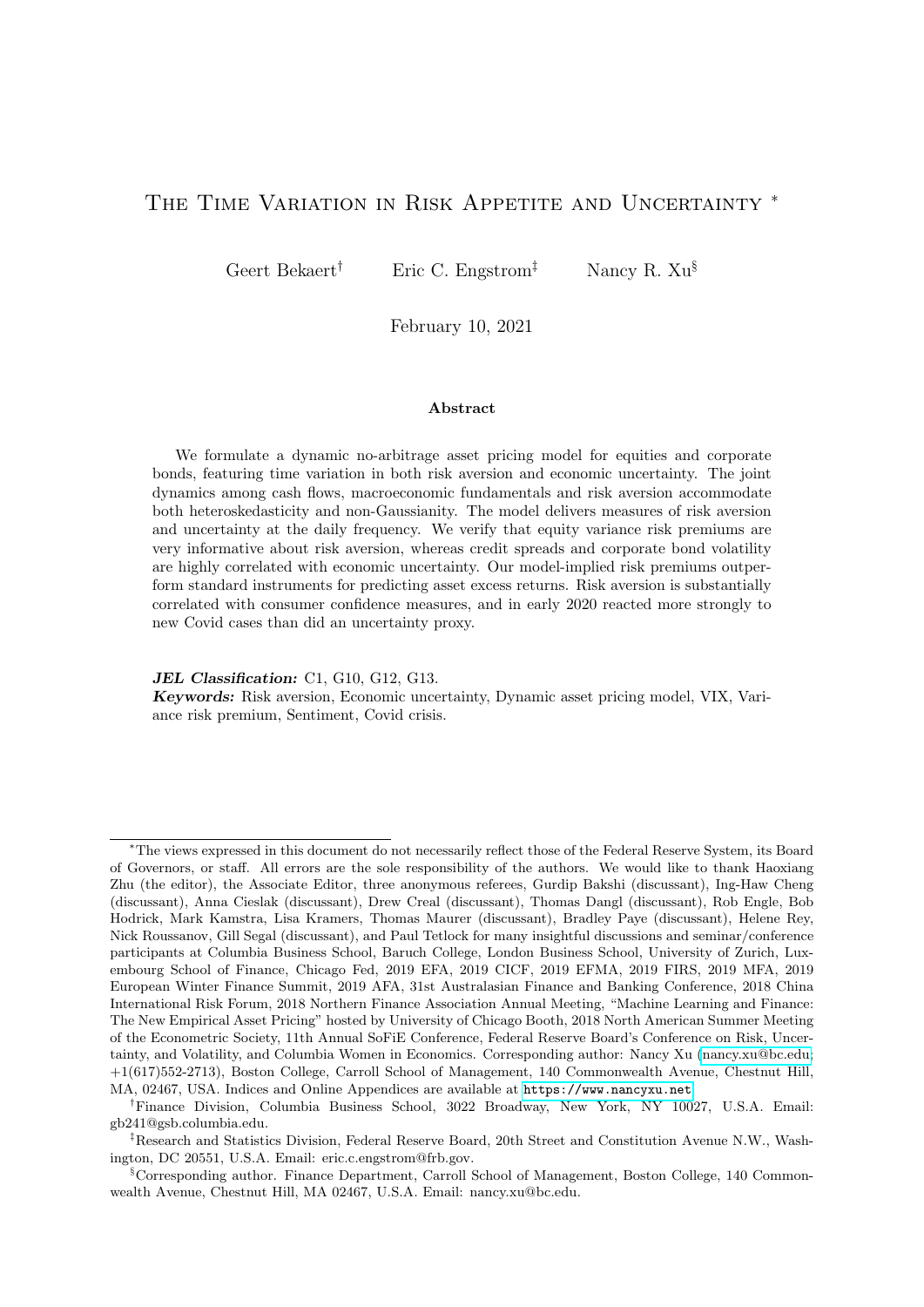and the equity market price);<sup>[10](#page-0-0)</sup> (4) the realized equity return variance; (5) the risk-neutral equity return variance; and (6) the realized corporate bond return variance. Realized return variances rely on return data. Daily equity returns are the continuously compounded value-weighted nominal market returns with dividends from CRSP; the daily corporate bond market return is the continuously compounded log change in the daily Dow Jones corporate bond total return index (source: Global Financial Data). The monthly realized variance is the sum of the squared daily equity or corporate bond returns within the same month. The monthly return  $(r^{eq})$  is the sum of daily returns within the same month. We use the square of the month-end VIX index (divided by 120000) as the one-period risk-neutral conditional variance of equity returns  $(QVAR^{eq})$  which is obtained from the Chicago Board Options Exchange (CBOE) and is only available from the end of January 1990. We use the VXO index prior to 1990, also from CBOE, going back to June 1986.

The instruments make economic sense. The term spread may reflect information about the macro-economy (see e.g. [Harvey \(1988\)](#page-45-16)) and was also included in the risk appetite index of [Bekaert and Hoerova \(2016\)](#page-44-4). The credit spread and cash flow yields contain direct price information from the corporate bond and equity market respectively and thus partially reflect information about risk premiums. Ideally, we would include information on both risk-neutral and physical variances for both equities and corporate bonds, but we do not have data on the risk neutral corporate bond return variance. We use the realized variance for both markets, rather than an estimate of the physical conditional variance, because realized variances are effectively observed, whereas conditional variances must be estimated. Given a loading vector , the risk aversion process can be computed daily from observable data.

We report some properties of these financial instruments in the Online Appendix and offer a summary here. First, all of the instruments are highly persistent. This high autocorrelation is the main reason we use a stochastically detrended dividend  $(AR(1)=0.982)$  or earnings yield  $(AR(1)=0.984)$  series rather than the actual dividend or earnings yield series.<sup>[11](#page-0-0)</sup> Second, the various instruments are positively correlated but the correlations never exceed 85%. Perhaps surprisingly, the term spread is also positively correlated with the other instruments, even though it is generally believed that high term spreads indicate good times, whereas the yield and variance instruments would tend to be high in bad times. Third, 4 of the instruments show significant positive skewness. This is consistent with our assumption that risk aversion is positively skewed through its gamma distributed shock (see Equation [\(17\)](#page-9-0)), and we need the linear spanning model to be consistent with the assumed dynamics for risk aversion. The term spread, and earnings yields are significantly negatively skewed so that a negative weight on one of them could also induce positive skewness in risk aversion, but their skewness coefficients are much smaller in magnitude.

To identify the risk aversion process and the parameters in the spanning condition, Equation [\(30\)](#page-19-1), we exploit the restrictions the model imposes on return risk premiums (equities and

<sup>10</sup>We create an analogous detrended earnings yield variable using earnings data.

<sup>&</sup>lt;sup>11</sup>The dividend yield shows a secular decline over part of the sample that induces much autocorrelation. This decline is likely due to the introduction of a tax policy favoring repurchases rather than dividends as a means of returning cash to shareholders, and therefore not likely informative about risk aversion (see e.g. [Boudoukh,](#page-45-17) [Michaely, Richardson, and Roberts](#page-45-17) [\(2007\)](#page-45-17)).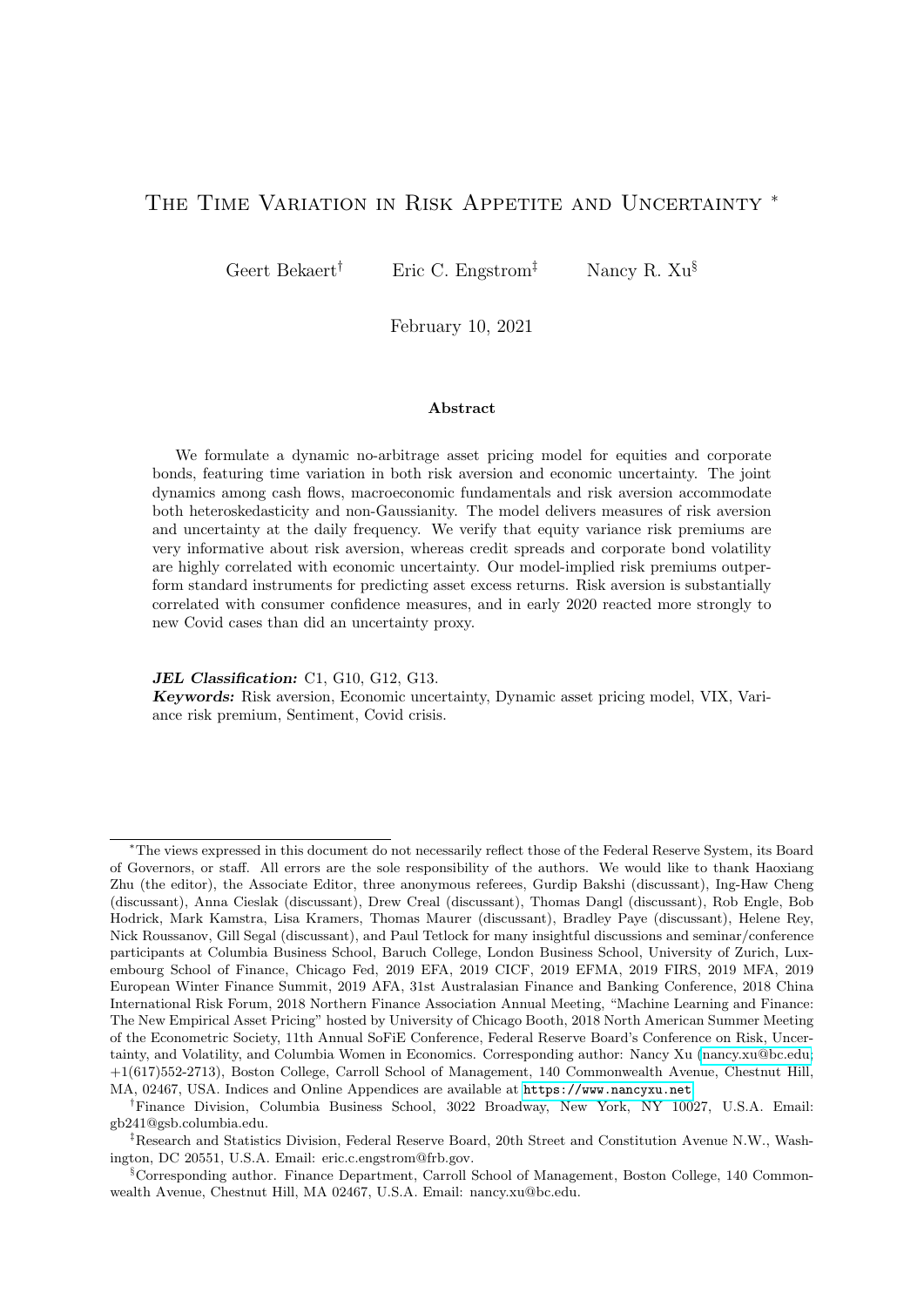corporate bonds), physical conditional variances (equities and corporate bonds) and risk neutral variances (for equities only). In terms of measurement, risk premiums are the monthly excess returns minus the one-month Treasury bill rate from the end of the prior month (source: CRSP). We project the monthly realized variance onto the lagged risk-neutral variance and the lagged realized variance to obtain the monthly one-period physical conditional variance  $PVAR^{eq}$ , analogous to [Bekaert, Hoerova, and Lo Duca \(2013\)](#page-44-8); the conditional corporate bond variance under the physical measure  $(PVAR^{c\theta})$  is the projection of monthly realized variance onto the lagged realized variance and the lagged credit spread.

Our procedure implies that our risk aversion estimate is forced to satisfy the properties of risk aversion implied by the model: it is an element of the pricing kernel, which must, in turn, correctly price asset returns and be consistent with properties of return volatility under both the physical and risk-neutral measures. To accomplish this formally, we adopt a GMM procedure.

## 4.2 Estimation Methodology

The estimation is a GMM system in which we use as instruments the same variables that are used to span risk aversion  $(Z_t)$ . For the GMM estimation, the sample spans the period from June 1986 to February 2015 (T=345 months). Apart from the parameters, we must also identify  $\gamma$ , the curvature parameter,<sup>[12](#page-0-0)</sup> and the scale parameter of the preference shock,  $\sigma_{qq}$ . Note that the level of risk aversion is also driven by the  $q_t$  process, so that  $\gamma$  may not be well-identified. Therefore, we impose  $\gamma = 2$ . The GMM system thus has 8 unknown parameters,

$$
\mathbf{\Theta} = [\chi_0, \chi_{\text{tsprd}}, \chi_{\text{csprd}}, \chi_{\text{CF5yr}}, \chi_{\text{rvareq}}, \chi_{\text{qvareq}}, \chi_{\text{rvarcb}}, \sigma_{\text{qq}}],
$$

where the notation is obvious, and  $CF5yr$  refers to either a detrended dividend or earnings yield ("DY5yr" or "EY5yr"). Before the moment conditions can be evaluated, we must identify the state variables and their shocks, the pricing kernel, and the return shocks. The estimation process consists of six steps: for each candidate  $\widehat{\Theta} = [\widehat{\phantom{a}}, \widehat{\sigma}_{qq}]$  vector,

1. Identify the implied risk aversion series given the loading choices,  $\hat{q}_t = \gamma z_t$ . Consistent with the theoretical habit motivation for  $q_t = \ln \left( \frac{C_t}{C_t} \right)$  $\left(\frac{C_t}{C_t - H_t}\right)$  (i.e.,  $\frac{C_t}{C_t - H_t} > 1$ ), and the statistical assumption for  $q_t$  (i.e., the shape parameter of the  $\omega_q$  shock  $> 0$ ), we impose a lower boundary of 10  $8$  on  $q_t$  during the estimation, which turns out to be non-binding.

2. Identify the state variable levels  $(Y_t)$  and shocks  $(\Sigma t_{t+1})$ . The parameters of the state variable processes,  $fY_t^{mac}$ ,  $Y_t^{fin}$  $\int_t^T \mathbf{f} \cdot d\mathbf{r}$ ,  $\pi_t, g_t, \kappa_t, \eta_t, g$ , are pre-determined (see Section [3\)](#page-13-0). To identify the risk aversion shock  $\hat{\omega}_{q,t+1}$ , we first project  $\hat{q}_{t+1}$  on  $\hat{q}_t$ ,  $\hat{p}_t$ ,  $\hat{n}_t$ ,  $\hat{\omega}_{p,t+1}$ ,  $\hat{\omega}_{q,t+1}$  and  $\hat{\omega}_{t+1}$ to obtain the residual term  $\hat{u}_{t+1}^q$ , and then divide it by  $\hat{\sigma}_{qq}$  (see Equation [\(17\)](#page-9-0)). Given  $\hat{\ }$ , a full set of state variables levels,  $\hat{\mathbf{Y}}_t$ , and eight independent shocks,  $\mathbf{F}_{t+1}$  including  $\hat{\omega}_{t+1}^q$ , are now identified.

3. Identify the nominal pricing kernel. Given  $\hat{q}_t$ ,  $\gamma$ , inflation and consumption growth as

<sup>&</sup>lt;sup>12</sup>Given our focus on risk premiums and volatility dynamics, the discount factor " $\degree$ " is not identified. When using the short rate to tie down its value, we estimate its value to be around 0.98. [Albuquerque, Eichenbaum,](#page-44-17) [Luo, and Rebelo](#page-44-17) [\(2016\)](#page-44-17) develop a model where variation in the discount factor plays a key role. In principle, we cannot exclude that our risk aversion shocks represent time variation in the discount factor, but we view this as very unlikely, given our external validation results discussed in Section [5.3.](#page-35-0)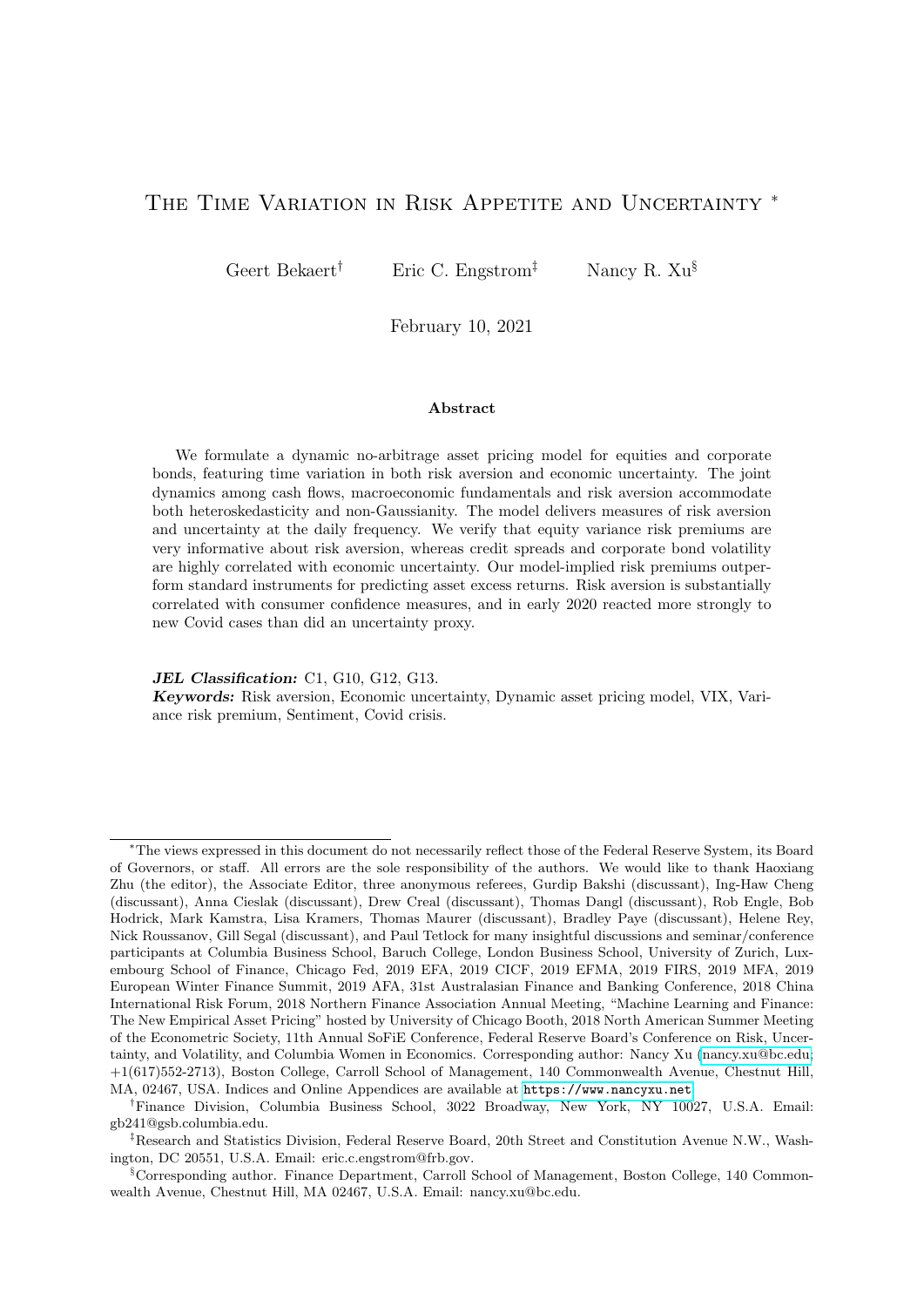the sum of real log earnings growth and the change in the log consumption-earnings ratio (i.e.,  $g_t + \Delta \kappa_t$ , the monthly nominal kernel is obtained:

$$
\widehat{\widetilde{m}}_{t+1} = \ln(\beta) \quad \gamma \Delta c_{t+1} + \gamma (\widehat{q}_{t+1} \quad \widehat{q}_t) \quad \pi_{t+1}.
$$

Constant matrices related to the log nominal kernel— $\widetilde{m}_0$ ,  $\widetilde{m}_1$ ,  $\widetilde{m}_2$  (as in the affine representation of the kernel; see Equation [\(23\)](#page-11-1))—are implicitly identified.

4. Estimate the return loadings. We project log nominal asset returns on the 10 1 state variable vector  $\hat{Y}_t$  and the 9 1 shock vector  $\hat{Y}_{t+1}$ :

<span id="page-22-0"></span>
$$
\widetilde{r}_{t+1}^j = \xi_0^j + \frac{\dot{n}}{1} \widehat{Y}_t + \widetilde{r}^{j\prime} \widehat{\Sigma} \widehat{Y}_{t+1} + \varepsilon_{t+1}^j, \tag{31}
$$

where  $\tilde{r}_{t+1}^i$  is the log nominal return for asset i,  $\hat{\Sigma}$  and  $\hat{r}_{t+1}$  are identified previously, and the asset-specific approximation error shock  $\varepsilon_{t+1}^i$  (see Equation [\(26\)](#page-12-0)) has mean 0 and variance  $\sigma_i^2$ .

5. Obtain the model-implied endogenous moments. We derive three moments for the asset returns: 1) the expected excess return implied by the model (using the pricing kernel),  $RP<sup>i</sup>$ ; 2) the physical (conditional expected) return variance,  $VAR<sup>i</sup>$ , which only depends on the return definition in Equation [\(31\)](#page-22-0) and 3) the risk neutral conditional variance,  $VAR^{i,Q}$ , which also uses the pricing kernel. The expressions for these variables are derived in Equations [\(27\)](#page-12-1)–[\(29\)](#page-13-1).

6. Obtain the moment conditions  $\mathbf{H}(\Theta; \Psi_t)$ . Given data on asset returns and options, we use the derived moments to define 7 error terms that can be used to create GMM orthogonality conditions. There are three types of errors we use in the system. First, neither risk premiums nor physical conditional variances are observed in the data, but we use the restriction that the observed returns/realized variances minus their expectations under the null of the model ought to have a conditional mean of zero:

$$
\mathbf{r}_{1}(\mathbf{\Theta};\Psi_{t}) = \begin{bmatrix} \begin{pmatrix} \tilde{r}_{t+1}^{eq} & \tilde{r}\tilde{f}_{t} \end{pmatrix} & \widehat{RP}_{t}^{eq} \\ RVAR_{t+1}^{eq} & \Psi AR_{t}^{eq} \\ \begin{pmatrix} \tilde{r}_{t+1}^{cb} & \tilde{r}\tilde{f}_{t} \end{pmatrix} & \widehat{RP}_{t}^{cb} \\ RVAR_{t+1}^{cb} & \Psi AR_{t}^{cb} \end{bmatrix}, \tag{32}
$$

where  $\tilde{r}_{t+1}^i$  is the realized nominal return from t to  $t + 1$ ,  $\tilde{r}_t$  is the nominal short rate, and  $RVAR_{t+1}^i$  is the realized variance from t to  $t + 1$ ;  $\Psi_t$  denotes the information set at time t. Because the risk neutral variance can be measured from options data, we use the error:

$$
\varepsilon_2(\mathbf{\Theta}; \Psi_t) = \left[QVAR_t^{eq} \quad \Psi AR_t^{eq;Q}\right],\tag{33}
$$

where  $QVAR_t^{eq}$  is the ex-ante risk-neutral variance of  $r_{t+1}^{eq}$ . We assume that  $\varepsilon_2(\Theta; \Psi_t)$  reflects model and measurement error, orthogonal to  $\Psi_t$ . Finally, we also construct two moment conditions to identify  $\sigma_{qq}$ , exploiting the model dynamics for  $u_{t+1}^q$  (i.e., the shock to the risk aversion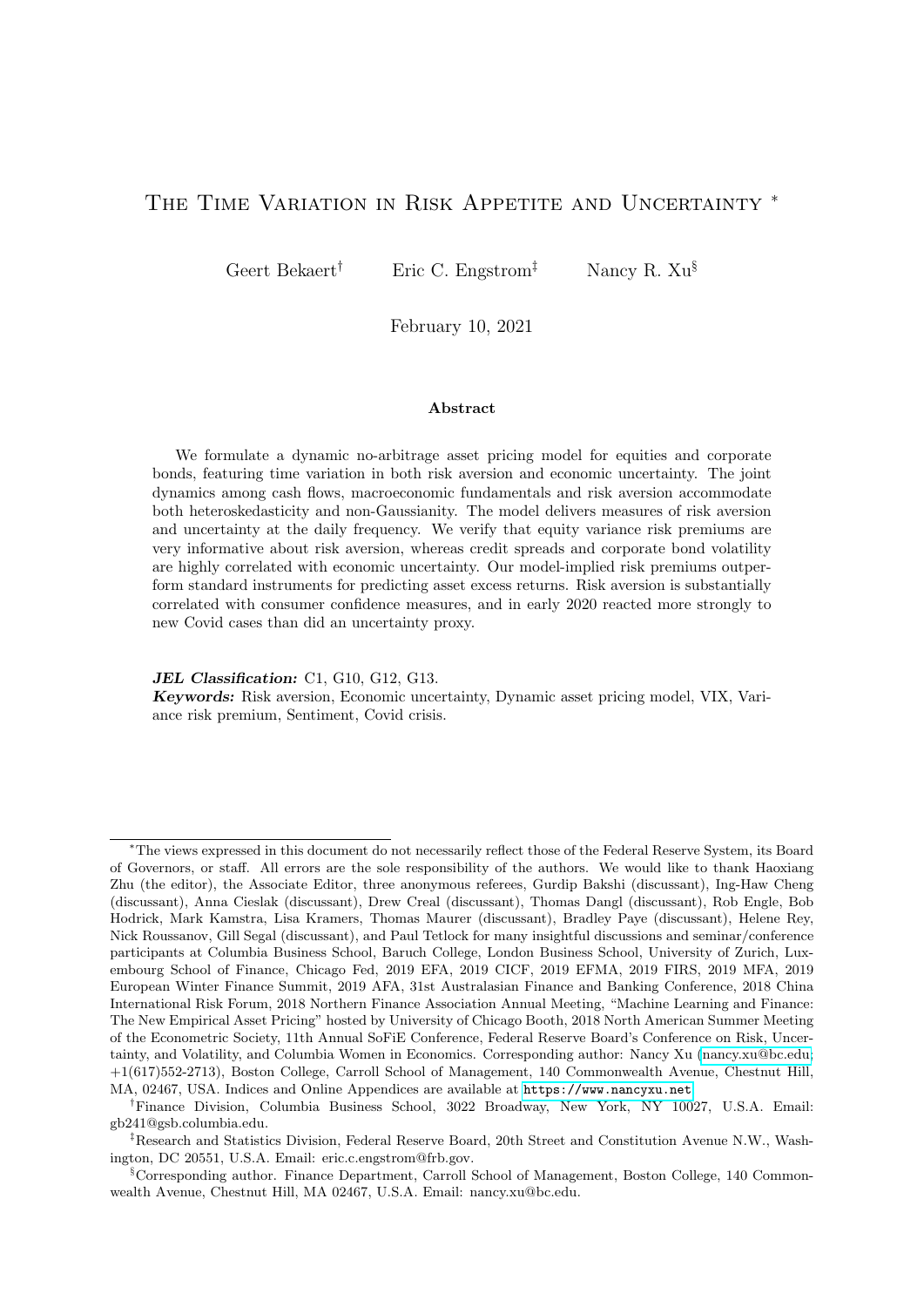process as in Equation [\(16\)](#page-9-0)):

$$
\mathbf{a}_3(\mathbf{\Theta}; \Psi_t) = \begin{bmatrix} (\widehat{u}_{t+1}^q)^2 & (\widehat{\sigma}_{qq})^2 \widehat{q}_t \\ (\widehat{u}_{t+1}^q)^3 & 2(\widehat{\sigma}_{qq})^3 \widehat{q}_t \end{bmatrix}
$$
(34)

Let  $\mathbf{u}_{1,2}(\Theta; \Psi_t) = \begin{bmatrix} u_1(\Theta; \Psi_t)^{\theta} & \varepsilon_2(\Theta; \Psi_t) \end{bmatrix}$ . Under our assumptions these errors are mean zero given the information set,  $\Psi_t$ . We can therefore use them to create the usual GMM moment conditions. Given our previously defined set of instruments,  $z_t$  (7 1, including a vector of 1's), we define the moment conditions as:

$$
E\left[\boldsymbol{g_t}(\boldsymbol{\Theta}; \Psi_t, \boldsymbol{z_t})\right] \quad E\left[\begin{array}{c} \frac{\boldsymbol{v_{1,2}}(\boldsymbol{\Theta}; \Psi_t)}{5} & \boldsymbol{z_t} \\ \frac{\boldsymbol{v_{3}}(\boldsymbol{\Theta}; \Psi_t)}{2.1} & \boldsymbol{z_t} \\ \frac{\boldsymbol{v_{3}}(\boldsymbol{\Theta}; \Psi_t)}{2.1} & \boldsymbol{z_t} \end{array}\right] = \boldsymbol{0} \tag{35}
$$

Note that to keep the set of moment conditions manageable, we only use two moment conditions for the identification of  $\sigma_{qq}$ . Denote  $g_t(\Theta; \Psi_t, z_t)$  (37 – 1) as the vector of errors at time t, and  $g_T(\Theta; \Psi, z)$  (37 1) the sample mean of  $g_t(\Theta; \Psi_t, z_t)$  from  $t = 1$  to  $t = T$ . Then, the GMM objective function is,

$$
J(\Theta; \Psi, z) \quad Tg'_{\mathcal{T}}(\Theta; \Psi, z) Wg_{\mathcal{T}}(\Theta; \Psi, z),
$$

where  $W$  is the weighting matrix. We use the standard GMM procedure, first using an identity weighting matrix, yielding a first stage set of parameters  $\widehat{\Theta}_1$ . We then compute the optimal weighting matrix as the inverse of the spectral density at frequency zero of the orthogonality conditions,  $\hat{S}_1$ , using 5 [Newey and West \(1987\)](#page-46-18) lags:

$$
\widehat{\mathbf{S}}_1 = \sum_{j=5}^{j=5} \frac{5}{5} \frac{jj}{5} \widehat{E}[\mathbf{g_t}(\widehat{\boldsymbol{\Theta}}_1; \Psi_t, \mathbf{z_t}) \mathbf{g_{t-j}}(\widehat{\boldsymbol{\Theta}}_1; \Psi_{t-1}, \mathbf{z_{t-1}})^{\theta}]. \tag{36}
$$

Then, the inverse of  $\hat{S}$  is shrunk towards the identity matrix with a shrinkage parameter of 0.1 in obtaining the second-step weight matrix  $W_2$ :

$$
W_2 = 0.9\hat{S}^{-1} + 0.1I_{37 \times 37},\tag{37}
$$

where  $I_{37\times37}$  is a identity matrix of dimension 37 37. This gives rise to a second-round  $\hat{\Theta}_2$  estimator. To ensure that poor first round estimates do not affect the estimation, we conduct one more iteration with shrinkage, compute  $\hat{S}_2(\hat{\Theta}_2)$ , and produce a third-round GMM estimator,  $\Theta_3$ . Lastly, the asymptotic distribution for the third-step GMM estimation parameter is,  $\sqrt{\overline{T}}(\widehat{\Theta}_3)$  $\overline{T}(\widehat{\Theta}_3 \quad \Theta_0)$  !  $N(0, \text{Avar}(\widehat{\Theta}_3))$ , where  $\text{Avar}(\widehat{\Theta}_3) = (G'_{\mathcal{T}}(\widehat{\Theta}_3)\widehat{S}_2^{-1}G_{\mathcal{T}}(\widehat{\Theta}_3))$ <sup>1</sup> and where  $G_T$  denotes the gradient of  $g_T$ .

Because the estimation involves several steps and is quite non-linear in the parameters, we increase the chance of finding the true global optimum by starting from 24,000 different starting values for  $\hat{ }$  drawn randomly from a large set of possible starting values for each parameter. The global optimum is defined as the parameter estimates generating the lowest minimum objective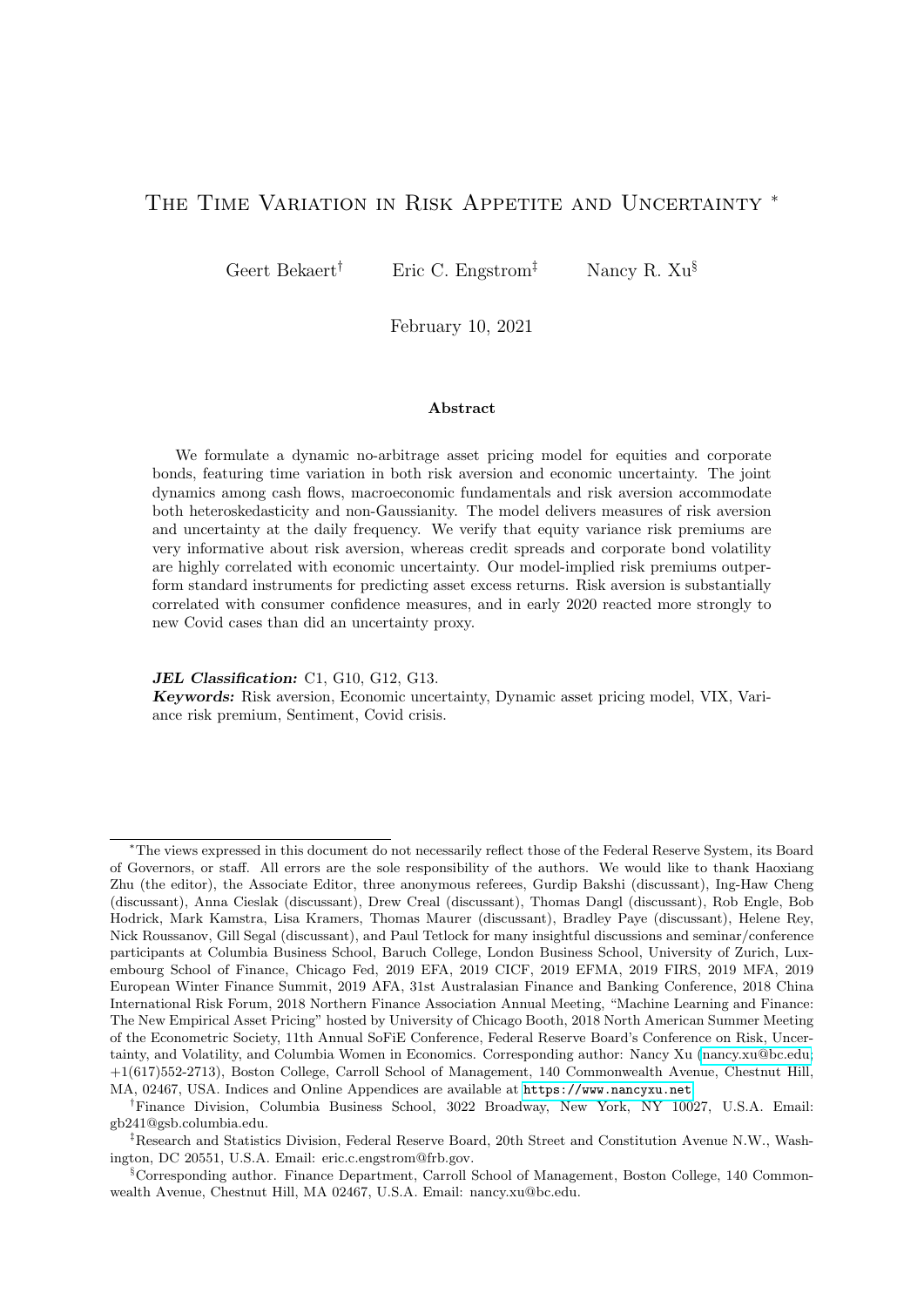function value.

### 4.3 Risk Aversion Estimation Results

Table [3](#page-24-0) reports the parameter estimates in the spanning relation. The system estimates 8 parameters with 37 moment conditions. The test of the over-identifying restrictions fails to reject at the 5% level but rejects at the 10% level. (We investigate the fit of the model along various dimensions in more detail later.) Except for the term spread, all instruments are significant at the 10% level or better. The positive coefficient on the risk neutral and the negative coefficient on the physical realized equity return variances is consistent with the idea that the variance risk premium (the difference between the two) may be quite informative about risk aversion in financial markets (see also [Bekaert and Hoerova \(2016\)](#page-44-4)). To translate the coefficients into statistics of economic importance, we also report a variance decomposition, reporting the ratio of the covariance of the estimated coefficient times the instrument with risk aversion over the variance of risk aversion (these statistics sum up to 100%). Jointly the realized and risk neutral variance account for 65% of the total risk aversion variation; the credit spread and the realized corporate bond variance for about 35%. The implied risk aversion process shows a 0.45 correlation with the NBER indicator and is thus highly counter-cyclical.

#### <span id="page-24-0"></span>Table 3: Risk Aversion Spanning Parameters

This table presents the GMM estimation results for risk aversion,  $q_t = \gamma z_t$ , using equity market and corporate bond market asset moments. The GMM system also consistently estimates  $\sigma_{qq}$ , and has a total of 8 unknown parameters. The p-value of Hansen's over-identification test (J test) is calculated from the asymptotic  $\chi^2$  distribution with the degree of freedom being 29 (37-8). Variance decomposition, or "VARC", of a linear variable  $z_t$  is obtained by  $\chi_z \frac{cov(q_t, z_t)}{var(q_t)}$  $\frac{\partial v(q_t, z_t)}{\partial u(q_t)}$  100% (the sum=100%). Efficient standard errors are shown in parentheses. Bold (italic) coefficients have  $\langle 5\% \rangle$  (10%) p-values. The sample period is 1986/06 to 2015/02 (345 months).

|                       | A. Estimation Results                                                                                                     |           |         |                          |            |         |          |  |
|-----------------------|---------------------------------------------------------------------------------------------------------------------------|-----------|---------|--------------------------|------------|---------|----------|--|
|                       | Constant<br>$\chi_{tsprd}$<br>X <sub>rv</sub><br>$\chi$ EY5 $yr$<br>$\chi_{csprd}$<br>Xruareq<br>$\chi_{\textit{quareq}}$ |           |         |                          |            |         |          |  |
| Est                   | 0.050                                                                                                                     | $-0.753$  | 7.166   | 0.763                    | $-16.984$  | 54.038  | 118.248  |  |
| SE                    | (0.014)                                                                                                                   | (0.566)   | (1.030) | (0.291)                  | (0.490)    | (1.753) | (10.826) |  |
| VARC                  |                                                                                                                           | $-0.90\%$ | 23.30\% | 2.18\%                   | $-34.12\%$ | 98.93%  | 10.62%   |  |
|                       |                                                                                                                           |           |         | <b>B.</b> Specifications |            |         |          |  |
| $\rho(q_t, NBER_t)$ : |                                                                                                                           | 0.454     |         | Hansen's J:              |            | 41.1254 |          |  |
| SE:                   |                                                                                                                           | (0.043)   |         | p-value:                 |            | 0.0671  |          |  |

In Table [4,](#page-25-0) we estimate the dynamic properties of the risk aversion process according to Equation [\(16\)](#page-9-0). All the parameters are estimated by OLS, except for the  $\sigma_{qq}$  parameter, which is delivered by the GMM estimation. The process shows moderate persistence (an autocorrelation coefficient of 0.74), and the conditional mean also shows significant positive loadings on  $p_t$  and  $n_t$ . However,  $q_t$  and  $n_t$  account for 84% and 16% of the variation in the conditional mean, respectively. Risk aversion shocks do not load significantly on the macroeconomic shocks and therefore most of their variation is driven by the risk aversion specific shock. These results suggest that economic models that impose a very tight link between aggregate fundamentals and risk aversion, such as pure habit models [\(Campbell and Cochrane \(1999\)](#page-45-0)) are missing important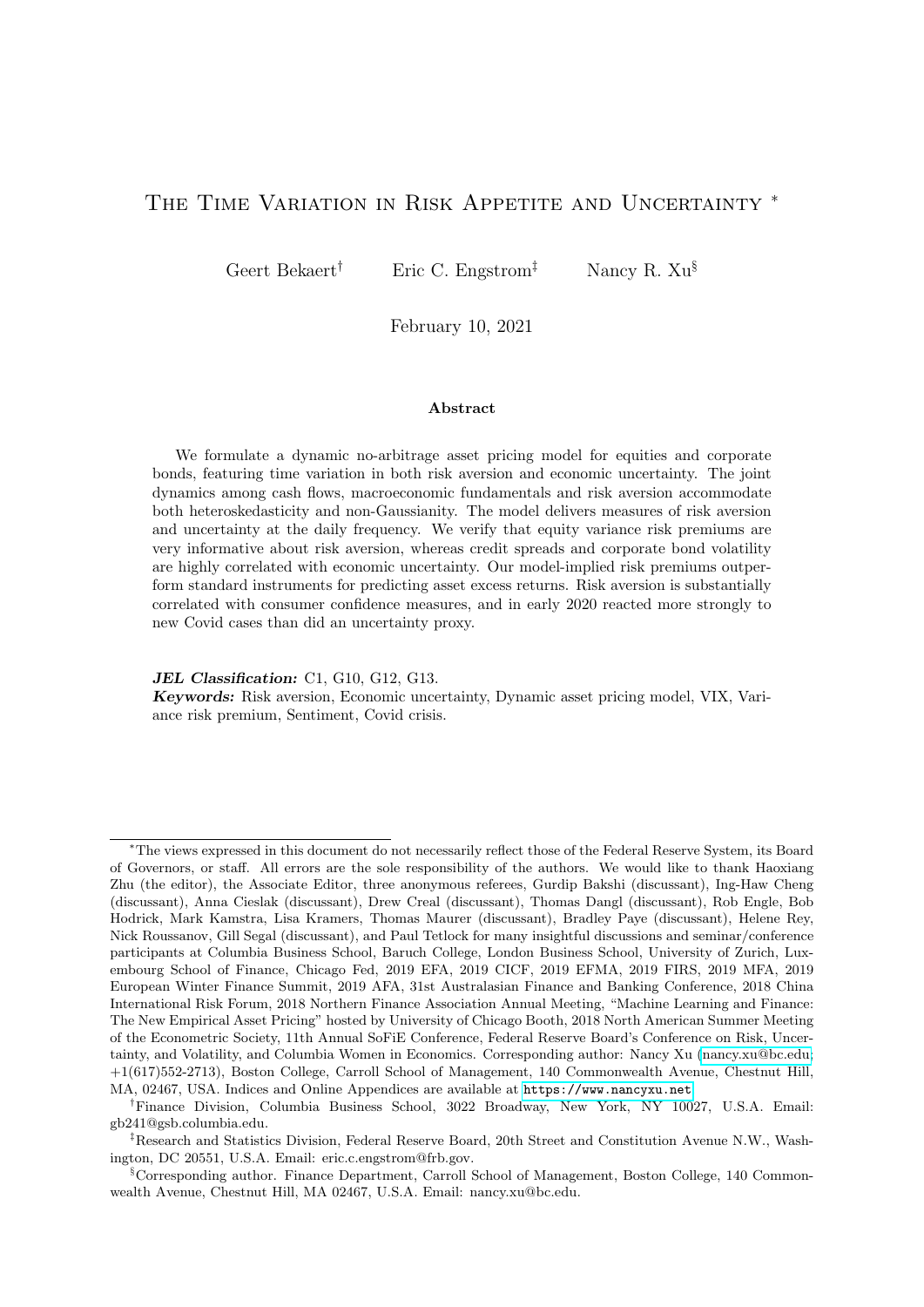#### <span id="page-25-0"></span>Table 4: Structural Risk Aversion Parameters

This table presents the model-implied risk aversion process parameters. In the first panel, parameter estimates are obtained either from simple projection or from the GMM estimation. The second and third panels report the variance decomposition results of the conditional mean and shock structure of  $\hat{q}_{t+1}$ , respectively. In the second panel, VARC of a linear variable x with coefficient  $\beta_x$  is as follows,  $VARC = \beta_x \frac{cov(\widehat{y},x)}{var(\widehat{w})}$  $\hat{y} = \hat{y}$ ; where  $\hat{y} = E_t(\hat{q}_{t+1})$ ; VARC in the third panel uses  $\hat{y} = \hat{q}_{t+1}$   $E_t(\hat{q}_{t+1})$ . Robust  $\hat{y}$  and other can also the set of the set of  $(10\%)$ and efficient standard errors are shown in parentheses. Bold (italic) coefficients have  $\langle 5\% \rangle (10\%)$ p-values. The sample period is 1986/06 to 2015/02 (345 months).

$$
\begin{aligned}\n\hat{q}_{t+1} &= q_0 + \rho_{qq}\hat{q}_t + \rho_{qp}\hat{p}_t + \rho_{qn}\hat{n}_t + \sigma_{qp}\hat{\omega}_{p,t+1} + \sigma_{qn}\hat{\omega}_{n,t+1}\sigma_{qg}\hat{\omega}_{g,t+1} + \sigma_{q\kappa}\hat{\omega}_{\kappa,t+1} + u_{t+1}^q, \\
u_{t+1}^q &= \sigma_{qq}\omega_{q,t+1}, \\
\omega_{q,t+1} &= \widetilde{\Gamma}(q_t,1).\n\end{aligned}
$$

|                 | Structual Risk Aversion Parameters, $q_{t+1}$ |           |                                                                 |          |                  |                  |                  |                       |                  |
|-----------------|-----------------------------------------------|-----------|-----------------------------------------------------------------|----------|------------------|------------------|------------------|-----------------------|------------------|
|                 |                                               |           |                                                                 |          | Projection       |                  |                  |                       | <b>GMM</b>       |
|                 | Constant                                      | $p_t$     | $n_{t}$                                                         | $q_t$    | $\omega_{p,t+1}$ | $\omega_{n,t+1}$ | $\omega_{q,t+1}$ | $\omega_{\kappa,t+1}$ | $\omega_{q,t+1}$ |
| Est             | $-0.0503$                                     | 0.0003    | 0.0036                                                          | 0.7387   | 0.0004           | 0.0004           | $-0.0002$        | $-0.0040$             | 0.1417           |
| $(\mathrm{SE})$ | (0.0538)                                      | (0.0001)  | (0.0007)                                                        | (0.0351) | (0.0002)         | (0.0022)         | (0.0069)         | (0.0069)              | (0.0020)         |
|                 |                                               |           | Conditional Mean Variance Decomposition (75% of Total Variance) |          |                  |                  |                  |                       |                  |
|                 |                                               | $p_t$     | $n_{t}$                                                         | $q_t$    |                  |                  |                  |                       |                  |
| VARC            |                                               | $-0.01\%$ | $16.21\%$                                                       | 83.81\%  |                  |                  |                  |                       |                  |
|                 |                                               |           | Shock Structure Variance Decomposition (25% of Total Variance)  |          |                  |                  |                  |                       |                  |
|                 |                                               |           |                                                                 |          | $\omega_{p,t+1}$ | $\omega_{n,t+1}$ | $\omega_{q,t+1}$ | $\omega_{\kappa,t+1}$ | $\omega_{q,t+1}$ |
| VARC            |                                               |           |                                                                 |          | $0.86\%$         | $0.00\%$         | $-0.01\%$        | $0.17\%$              | 99.14\%          |

variation in actual risk aversion. In addition, risk aversion is much less persistent than the risk aversion implied by these models; the autocorrelation coefficient of the surplus ratio process in the CC model is 0.99 at the monthly level, compared to 0.74 for  $q_t$ . This result is not preordained as many of the financial instruments spanning risk aversion are highly persistent, with the earnings yield being most persistent. In CC, the dividend yield is a sufficient statistic for risk aversion. Our results suggest that, in the context of our model, a measure of risk aversion that depends solely on the dividend yield would not fare well with respect to the moments that we fit in the GMM step.

Table [5](#page-26-1) examines in more detail how well the estimated dynamic system fits critical asset price moments in the data. The moments are reported in monthly units; for example, the monthly equity premium produced by the model is 80 basis points. All model moments are within two standard errors of the data moments and most are within one standard error of the data moment.<sup>[13](#page-0-0)</sup> The model over-estimates the equity premium but is still close to within one standard error of the data moment. The corporate bond risk premium is 10 basis points higher than the data moment. The model implied variance moments are all quite close to their empirical counterparts. Finally, the table also reports the model-implied variance and unscaled

 $13$ Bootstrapped standard errors for the five asset price moments (equity risk premium, equity physical variance, equity risk-neutral variance, corporate bond risk premium, and corporate bond physical variance) use different block sizes to accommodate different serial auto-correlations, to ensure that the sampled blocks are approximately i.i.d.. Following [Politis and Romano](#page-46-19) [\(1995\)](#page-46-19) and [Politis and White](#page-46-20) [\(2004\)](#page-46-20), we look for the smallest integer after which the correlogram appears negligible, where the significance of the autocorrelation estimates is tested using the Ljung-Box Q Test [\(Ljung and Box](#page-46-21) [\(1978\)](#page-46-21)).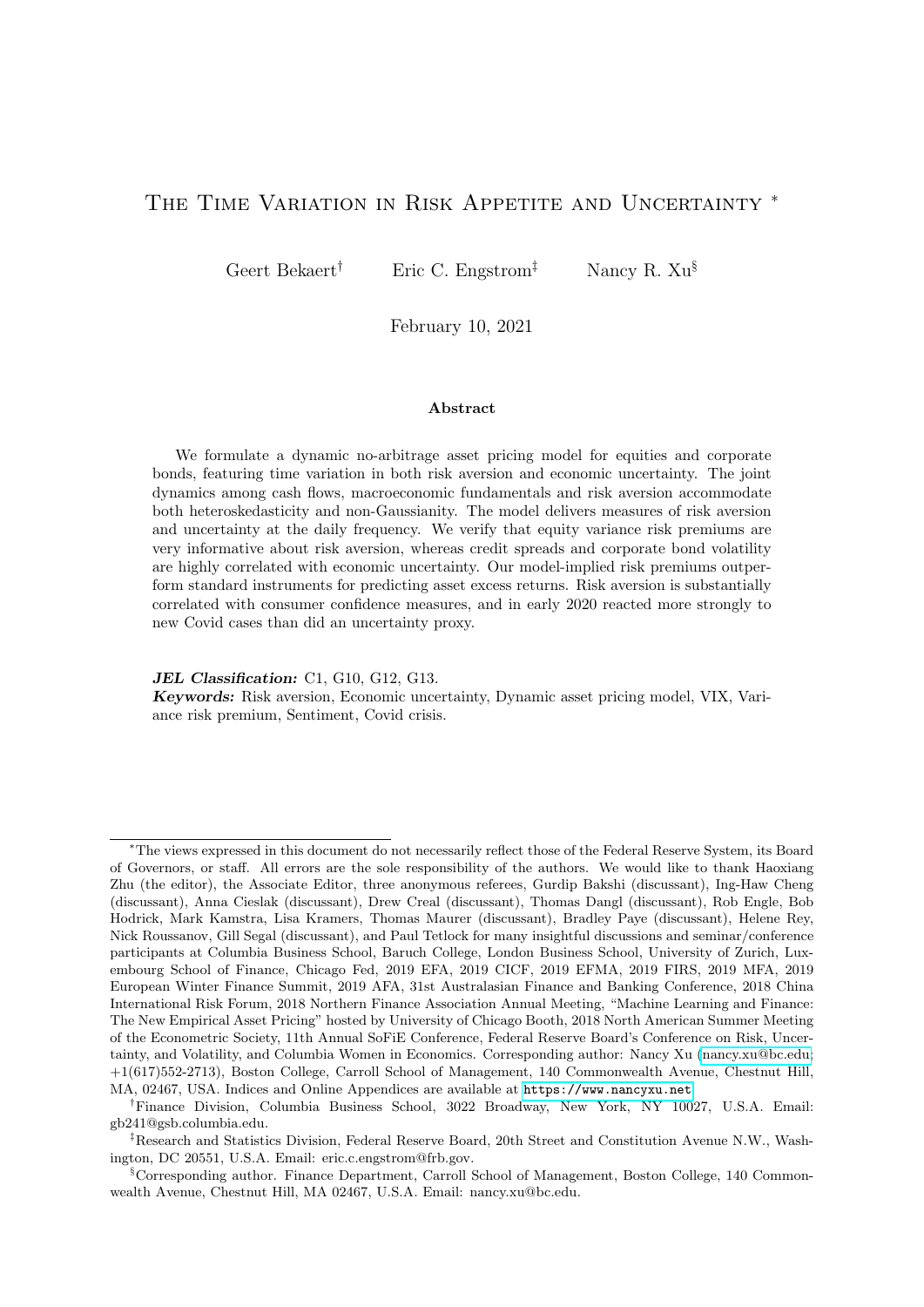skewness of the risk aversion innovation,  $\sigma_{qq}^2 q_t$  and  $2\sigma_{qq}^3 q_t$  (respectively).

The model endogenously generates the implied risk neutral variance, which can be compared with the actual risk neutral variance. The two series are 87.9% correlated, which represents a remarkable fit, but the model does fail to match some distinct spikes of the VIX in several crisis periods (see Figure F.2 in the Online Appendix).

### <span id="page-26-1"></span>Table 5: Fit of Moments

This table evaluates the fit of conditional moments of equity and corporate bond returns. Column "Model" reports the averages of the relevant model-implied conditional moments. The "Empirical Averages" represent the sample averages of the excess returns (for "Mom 1" and "Mom 4"), the sample averages of empirical conditional variances (for "Mom 2", "Mom 3", and "Mom 5"). For "Mom 6" and "Mom 7", "Risk Aversion Innovation" refers to  $u_{t+1}^q$  in Equation [\(16\)](#page-9-0); the variance and unscaled skewness rows compare the average model-implied conditional moments with the unconditional moments. Block bootstrapped standard errors are shown in parentheses; we allow the block size to vary for different moments to accommodate different levels of persistence: block sizes=[0 6 15 1 10] for Mom 1 to Mom 5, respectively. Asymptotic standard errors are reported for Mom 6 and Mom 7. Bold numbers denote a distance of less than 1.645 standard errors from the corresponding empirical point estimates. The sample period is 1986/06 to 2015/02 (345 months).

|       | Moment                                     | Model          | Empirical Average | Boot.SE/SE |
|-------|--------------------------------------------|----------------|-------------------|------------|
| Mom 1 | Equity Risk Premium                        | 0.00800        | 0.00530           | (0.00246)  |
| Mom 2 | Equity Physical Variance                   | 0.00325        | 0.00286           | (0.00051)  |
| Mom 3 | Equity Risk-neutral Variance               | 0.00393        | 0.00397           | (0.00049)  |
| Mom 4 | Corporate Bond Risk Premium                | <i>0.00488</i> | 0.00388           | (0.00050)  |
| Mom 5 | Corporate Bond Physical Variance           | 0.00023        | 0.00024           | (0.00003)  |
| Mom 6 | Risk Aversion Innovation Variance          | 0.00783        | 0.00843           | (0.00163)  |
| Mom 7 | Risk Aversion Innovation Unscaled Skewness | 0.00222        | 0.00164           | (0.00078)  |

## 4.4 Robustness

Online Appendix G considers several robustness checks to our main estimation. We consider different values for gamma (1.1; 3.5 or estimated), consider setting  $p_t$  constant at 500 (given its minor role in asset pricing dynamics), and consider  $q_t$  loading on only  $p_t$  and  $n_t$  rather than all macro-shocks. It turns out that  $\gamma$  is estimated to be 2.124. While some of the spanning parameters change across different specifications, the resulting risk aversion process is highly correlated with the one analyzed in this article. The one exception is the model with  $\gamma=3.5$ , where the risk aversions process is only 72% correlated with the reported one, but this model is rejected by Hansen's J-test and fails to fit the key corporate bond moments. We conclude that our current estimation is robust to slight specification variations.

# <span id="page-26-0"></span>5 Risk Aversion, Uncertainty and Asset Prices

In this section, we first characterize the link between risk aversion and macroeconomic uncertainty, and asset prices. Then, we present external validation evidence of our risk aversion measure.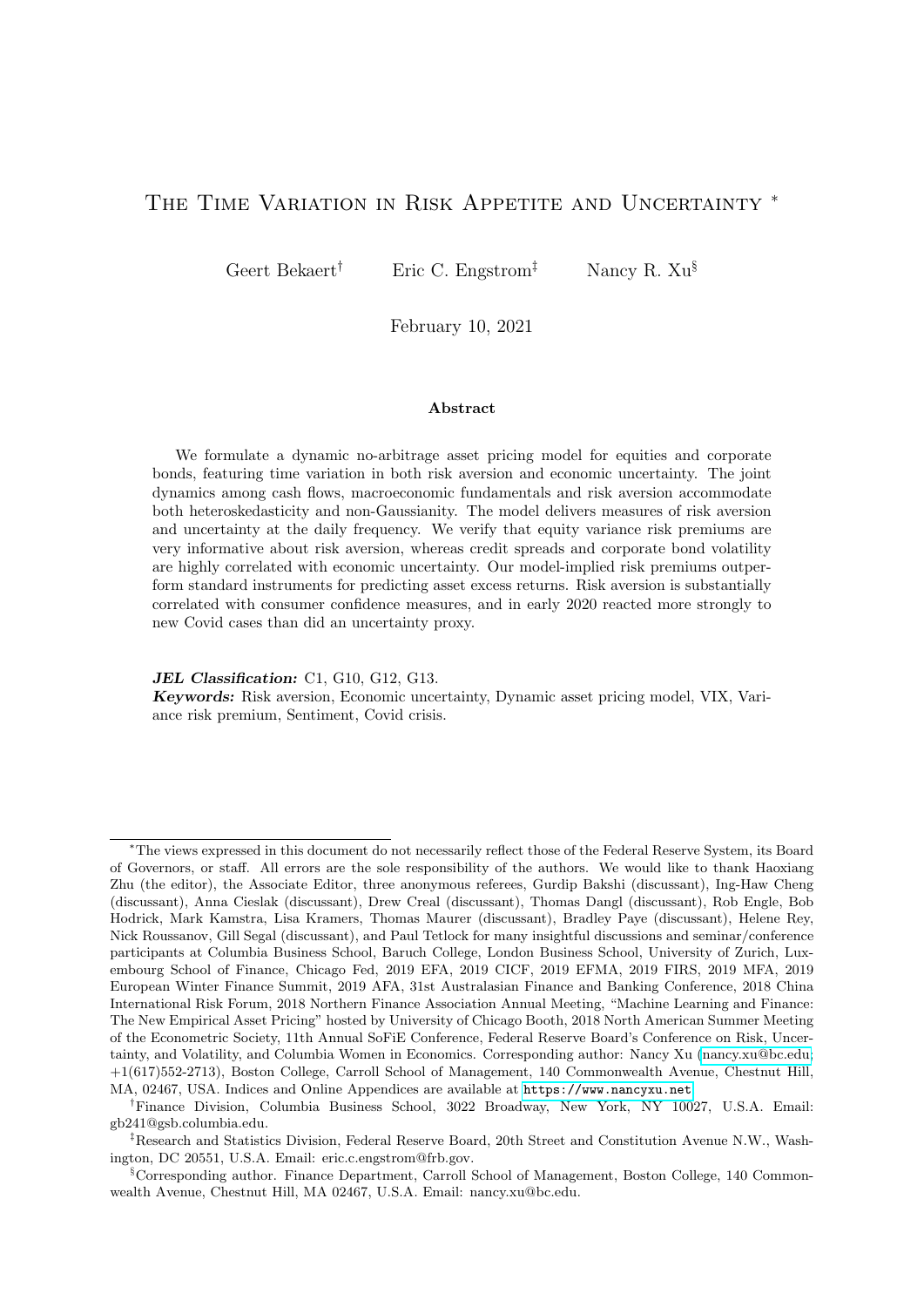

<span id="page-27-0"></span>Figure 3: Risk Aversion Index and Uncertainty Index

The risk aversion index is denoted as  $ra_t^{BEX} = \gamma \exp(q_t)$  and the uncertainty index is denoted as  $unc_t^{BEX}$ . Both  $q_t$  and  $unc_t^{BEX}$  are linear functions of a set of financial instruments as in Equations [\(30\)](#page-19-1) and [\(39\)](#page-32-0), respectively. The utility curvature parameter  $\gamma$  is 2. The correlation between the two series is 81.70%. The gray region denotes 90% confidence intervals around the point estimates. These intervals are computed using the asymptotic variance-covariance matrix of the spanning coefficients and the Delta method. The shaded regions are NBER recession months from the NBER website.

## 5.1 Risk Aversion, Uncertainty and Asset Returns

Figure [3](#page-27-0) graphs the risk aversion process (top plot),  $ra_t^{BEX}$ , which in our model equals  $ra_{t}^{BEX} = \gamma \exp(q_{t}).$  The gray lines around the estimates represent a 90% confidence interval, reflecting the sampling error in the coefficient estimates.<sup>[14](#page-0-0)</sup>

Clearly, these intervals are extremely tight. The weak countercyclicality of the process is immediately apparent with risk aversion spiking in all three recessions, but also showing distinct peaks in other periods. The highest risk aversion of 8.03 is reached at the end of October in 2008, at the height of the Great Recession. However, the risk aversion process also peaks in the October 1987 crash, the August 1998 crisis (Russia default and LTCM collapse), after the TMT

<sup>&</sup>lt;sup>14</sup>We use the asymptotic covariance matrix from the GMM estimation and the Delta method to obtain these intervals.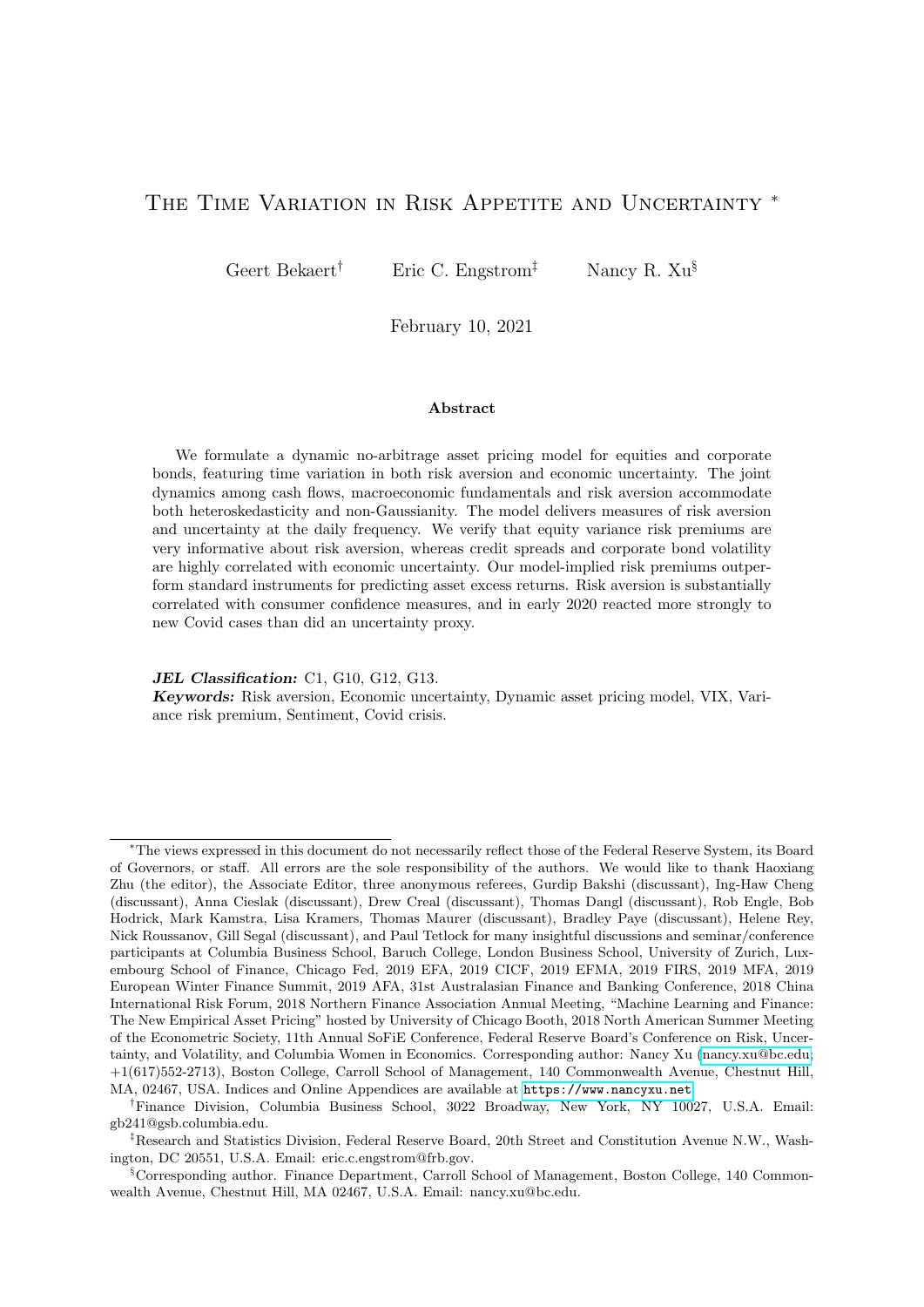bull market ended in August 2002 and in August 2011 (Euro area debt crisis).

How important is risk aversion for asset prices? In our model, the priced state variables for risk premiums and variances are those entering the conditional covariance between asset returns and the pricing kernel and therefore are limited to risk aversion  $q_t$ , the macroeconomic uncertainty state variables,  $p_t$  and  $n_t$  and the loss rate variability  $lp_t$ . In Table [6,](#page-28-0) we report the loadings of risk premiums and variances on the 4 state variables. To help interpret these coefficients, we scaled the projection coefficients by the standard deviation of the state variables so that they can be interpreted as the response to a one standard deviation move in the state variable. For the equity premium, by far the most important state variable is  $q_t$  which has an effect more than 10 times larger than that of  $n_t$ . The effects of  $p_t$  and  $lp_t$  are trivially small. The economic effect of a one standard deviation change in  $q_t$  is large representing 51 basis points at the monthly level (this is a bit lower than the average monthly equity premium). For the corporate bond premium,  $n_t$  and  $q_t$  are again the most important state variables. A one standard deviation increase in  $n_t$  increases the monthly corporate bond risk premium by 4 basis points, representing more than 10% of the average monthly premium. The effect of  $q_t$  is about three times as large as the effect of  $n_t$ .

## <span id="page-28-0"></span>Table 6: Model-Implied Coefficients of Moments on State Variables  $fp_t, n_t, lp_t, q_t \mathcal{G}$

This table reports the decomposition of model-implied conditional moments by the four state variables,  $f_{p_t}, n_t, lp_t, q_t$ : coefficients and variability decomposition. The closed-form solution of each conditional moment is shown in Section [2](#page-4-0) (see the Online Appendix for detailed derivations). For interpretation and reading purposes, the coefficients are multiplied by standard deviations of the corresponding state variables of the same column and then multiplied by 10000. The variance decomposition (VARC) is reported in a bold italic font and is calculated by  $coefficient$  $\frac{Cov(x_t, Mom_t)}{Var(Mom_t)}$  where  $x \, 2 \, \hat{r}p, n, lp, qg$  and Mom is from Mom 1 to Mom 5. The four VARCs in the same row add up to 100%.

|       |                                  | Upside      | Downside    | Cash        |            |
|-------|----------------------------------|-------------|-------------|-------------|------------|
|       |                                  | Economic    | Economic    | Flow        | Risk       |
|       |                                  | Uncertainty | Uncertainty | Uncertainty | Aversion   |
|       | Conditional Moment               | $p_t$       | $n_{t}$     | $lp_t$      | $q_t$      |
| Mom 1 | Equity Risk Premium              | 0.1506      | 2.7861      | $-0.0853$   | 50.5085    |
|       | VARC                             | $-0.004\%$  | $3.256\%$   | $-0.033\%$  | 96.782%    |
| Mom 2 | Equity Physical Variance         | 0.0486      | 2.8394      | 0.0556      | 6.1202     |
|       | VA R.C                           | $-0.063\%$  | 27.466%     | $0.137\%$   | 72.460%    |
| Mom 3 | Equity Risk-neutral Variance     | 0.0487      | 2.8065      | 0.0556      | 11.9204    |
|       | VARC                             | $-0.022\%$  | 14.350%     | $0.083\%$   | $85.589\%$ |
| Mom 4 | Corporate Bond Risk Premium      | 0.0626      | 3.5398      | 0.1151      | 12.1779    |
|       | VARC                             | $-0.032\%$  | 17.668%     | $0.164\%$   | 82.200%    |
| Mom 5 | Corporate Bond Physical Variance | 0.0004      | 0.1483      | 0.0394      | 0.0181     |
|       | VARC                             | $-0.073\%$  | 84.807%     | $8.136\%$   | $7.130\%$  |

The coefficients for variances are somewhat harder to interpret, but  $n_t$  and  $q_t$  remain the most important state variables with the former (latter) more important for corporate bond (equity) variances. The one variable for which  $q_t$  is only the third most important variable is the corporate bond physical variance, which reacts more strongly to  $n_t$ , and  $lp_t$ . Recall that  $lp<sub>t</sub>$  measures the idiosyncratic component in corporate loss rates but that loss rates load very significantly on our business cycle variable.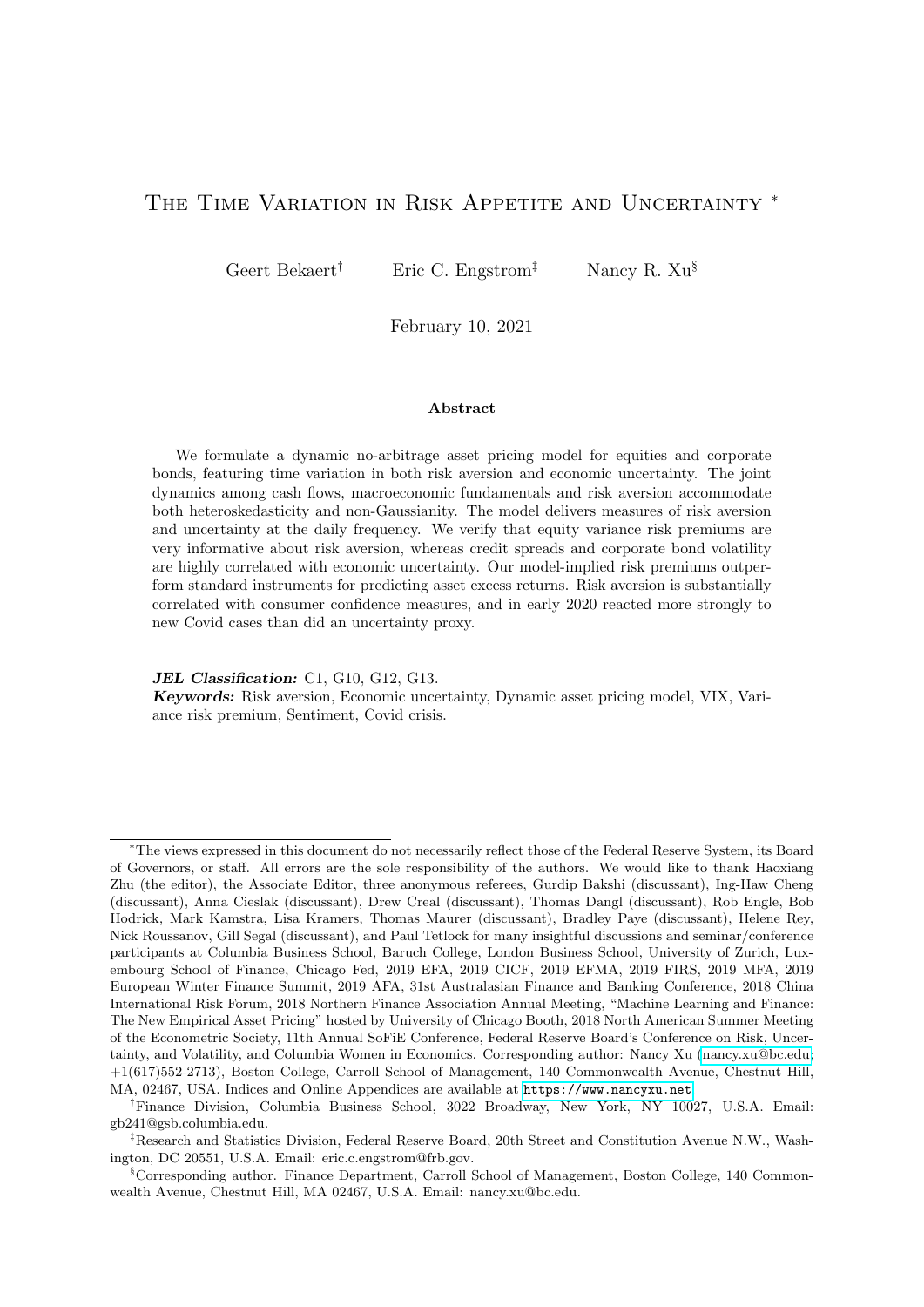Because the relationship between asset prices and state variables is affine, we also compute a variance decomposition. That is, we compute, for  $x \nightharpoonup \hat{r}$ ,  $\hat{p}$ ,  $n, v, qq$ , coefficient on  $x_t$  $\frac{Cov(x_t;Mom_t)}{Var(Mom_t)}$  where Mom represents an asset price moment like the equity risk premium, or corporate bond physical variance. These variance proportions add up to one. In the model, 97% of the equity risk premium's variance is driven by risk aversion; only 72.5% of the corporate bond risk premium is driven by risk aversion, while 27.5% is accounted for by "bad" macroeconomic uncertainty. The physical equity variance is predominantly driven by risk aversion (72.5%) while 85% of the corporate bond return's physical variance is driven by bad macroeconomic uncertainty. Nevertheless, macroeconomic uncertainty also accounts for 27.5% of the variance of the physical equity variance. It would be logical that the risk neutral variance would load more on risk aversion and less on macroeconomic uncertainty than the physical variance and this is indeed the case, with risk aversion accounting for 85.5% of the variance of the risk neutral variance.

[Bekaert, Hoerova, and Lo Duca \(2013\)](#page-44-8) argue that the variance risk premium houses much information about risk aversion. Is this true in our model? To answer this question, we compute the model-implied variance risk premium as the difference between the risk neutral variance and the physical variance. A projection on the 4 state variables reveals that 96.8% of the variance of the variance risk premium is accounted for by risk aversion. Conversely, regressing risk aversion on the variance premium, the coefficient is 170.50 with a t-stat of 49.08, and the  $R^2$  is 87.5%. Through the lens of our model, the variance premium is clearly a good proxy for risk aversion. However, they are not identical. As [Cheng \(2019\)](#page-45-18) discusses in detail, the estimates of the variance risk premium occasionally go negative while our risk aversion process, by construction, never does. Moreover, the residual from a regression of risk aversion on the variance risk premium shows meaningful time variation which is highly correlated with the credit spread and earnings yield. This residual is also statistically significantly countercyclical. These properties of our risk aversion processes are robust across specification variation as shown in Online Appendix G.

We next verify that the model-implied risk premiums indeed predict realized excess returns. We test this in Table [7.](#page-30-0) We regress realized cumulative excess returns in the equity and corporate bond markets at various horizons on the corresponding model-implied risk premium estimates. The  $R^2$ 's increase with horizon, topping out at 14.63% at the 12-month horizon for corporate bonds, but do not exceed 0.43% for equity returns. All coefficients are statistically significant at the 10% level. The one month risk premiums are also more than 47.6% correlated with the NBER recession indicator, and thus countercyclical.

Given the vast literature on return predictability, it is informative to contrast the predictive power of our model implied premiums with the predictive power of the usual predictors used in the literature. We do this exercise out of sample as the literature has shown huge biases due to in sample over-fitting [\(Welch and Goyal \(2008\)](#page-46-22)) and parameter instability [\(Koijen and](#page-46-23) [Van Nieuwerburgh \(2011\)](#page-46-23)). We consider five empirical models, depending on the predictors used: 1) earnings yield, 2) earnings yield, term spread and credit spread, 3) and 4) analogous with the dividend yield replacing the earnings yield, 5) physical uncertainty and variance risk premium estimate. For equity (corporate bond) returns, we use the physical uncertainty derived from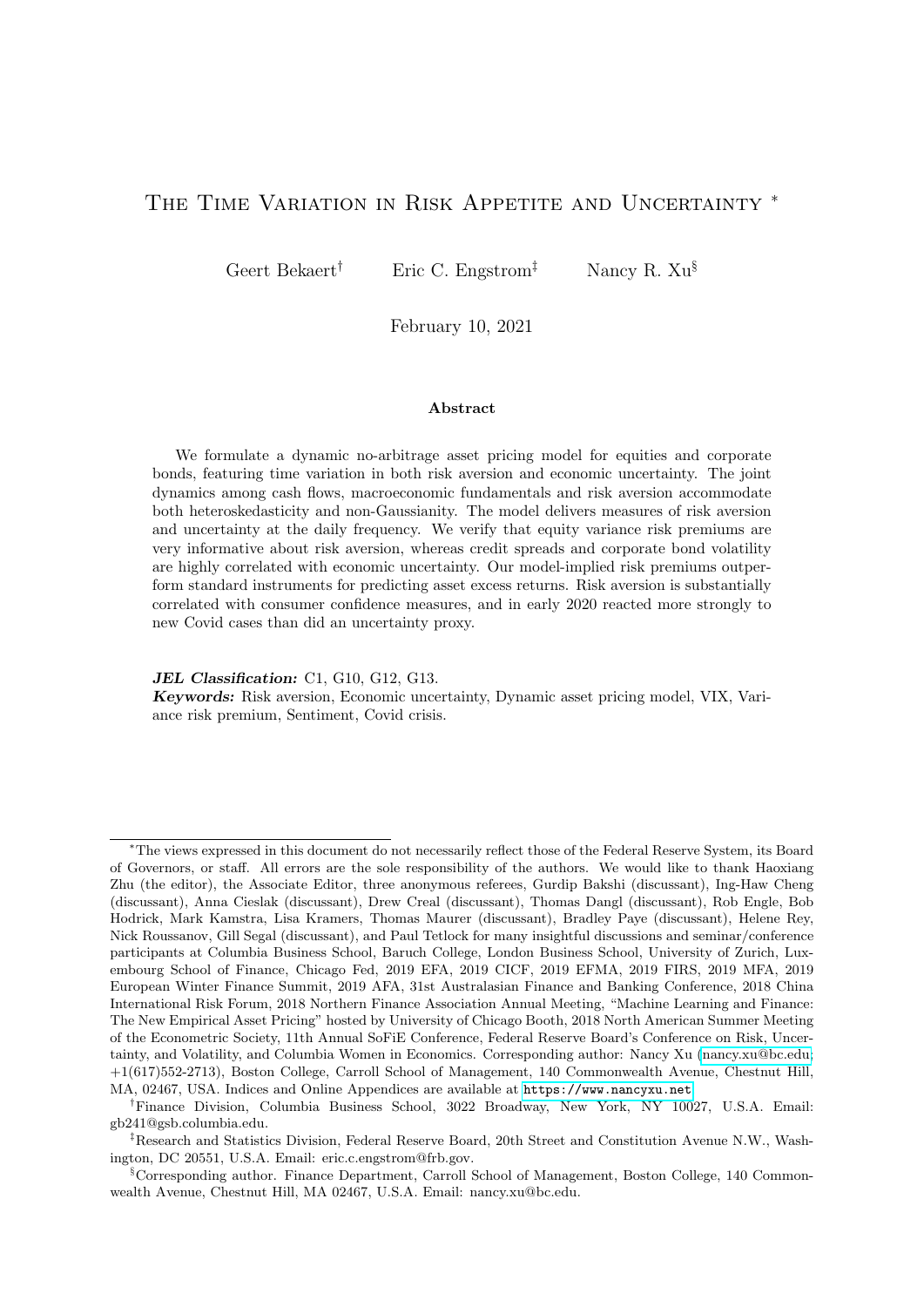#### <span id="page-30-0"></span>Table 7: Predicting Excess Returns Using Model-Implied Risk Premiums

This table evaluates the k-month return predictability using model-implied k-month risk premiums. The k-month excess returns are  $\frac{1}{k} \sum_{i=1}^{k} \widetilde{r}_{t+i} - \widetilde{rf}_{t+i-1}$ . The model-implied k-month risk premiums are  $\frac{1}{k}\sum_{i=1}^{k} E_t(RP_{t+i-1})$ , where  $RP_{t+i-1}$  denotes the model-implied one-month ahead expected excess returns of  $t + i$ . Given the model solution, the expectation of future risk premiums,  $E_t(RP_{t+i-1})$ , is obtained using the law of iterated expectations for  $i > 1$ . [Hodrick](#page-45-19) [\(1992\)](#page-45-19) standard errors are reported in parentheses, and adjusted  $R^2$ s are in  $\%$ . Bold (italic) coefficients have  $\langle 5\% \rangle$  (10%) p-values.

|                                                                                                                                                  | Regression Estimates of $b_k$ in |          |          |          |                |          |                  |          |
|--------------------------------------------------------------------------------------------------------------------------------------------------|----------------------------------|----------|----------|----------|----------------|----------|------------------|----------|
| $\frac{1}{k}\sum_{i=1}^{k} \widetilde{r}_{t+i}$ $\widetilde{rf}_{t+i-1} = a_k + b_k \frac{1}{k}\sum_{i=1}^{k} E_t (RP_{t+i-1}) + \epsilon_{t+k}$ |                                  |          |          |          |                |          |                  |          |
| Corporate Bond:<br>Equity:                                                                                                                       |                                  |          |          |          |                |          |                  |          |
|                                                                                                                                                  | 1 <sub>m</sub>                   | 3m       | 6m       | 12m      | 1 <sub>m</sub> | 3m       | 6m               | 12m      |
| $b_k$                                                                                                                                            | 0.7598                           | 0.5094   | 0.5644   | 0.4247   | 1.3802         | 1.6708   | 1.4752           | 1.5166   |
|                                                                                                                                                  | (0.4167)                         | (0.2817) | (0.2356) | (0.2146) | (0.4127)       | (0.2743) | (0.2241)         | (0.2017) |
| $R^2$                                                                                                                                            | $0.24\%$                         | $0.24\%$ | $0.43\%$ | $0.30\%$ | $3.18\%$       |          | $9.87\%$ 11.43\% | 14.63\%  |

equity (corporate bond) returns as before. We then generate out-of-sample predictions for the risk premiums by starting the sample after five years of data and then running rolling samples to generate predictions from the five-year point to one month ahead. With those competing risk premium estimates in hand, we then run simple horse races over the full sample by estimating:

$$
\widetilde{r}_{t+1}
$$
  $r\widetilde{f}_t = a \text{ Mod}(t) + (1 - a) \text{ Emp } \text{Mod}(t, i) + e_{t+1}, \text{ for } i = 1, 2, 3,$  (38)

where Mod (t) represents the one-month-ahead model-implied risk premium.

The results for the "a"-coefficients are reported in Table [8.](#page-31-0) The implied risk premiums from the model clearly outperform the empirical models for both equity and corporate bond returns with the "a"-coefficients being well over 0.50, varying between 0.81 and 1.01. All "a" coefficients are highly statistically different from zero. We conclude that our model captures the predictable variation better than the fitted values extracted from standard instruments used in the literature. While it is true that the model risk premiums are not truly out-of-sample, the exercise imposes the structural parameter stability and numerous restrictions implied by the model. The poor performance of the empirical models involving the earnings and dividend yields may be surprising relative to an older return predictability literature, but direct regressions reveal that the equity yield variables have no statistically significant predictive power for our sample period.

Finally, Figure [4](#page-32-1) compares the model-implied equity premium with the lower bound for the equity premium proposed and estimated by [Martin \(2017\)](#page-46-5). [Martin \(2017\)](#page-46-5) shows that the equity premium can be bounded by an index of option prices, closely related to but not identical to the VIX. Our estimates are larger but show very similar variation compared to [Martin \(2017\)](#page-46-5)'s bound. In fact, the correlation between the two series in the overlapping sample is 95%. This is not surprising given our previous results. Risk aversion is highly correlated with the variance risk premium and is also the main determinant of the equity risk premium in the model (see Table [6\)](#page-28-0). These results also provide economic confirmation of the empirical finding that the variance risk premium robustly predicts stock returns, but the conditional variance in the stock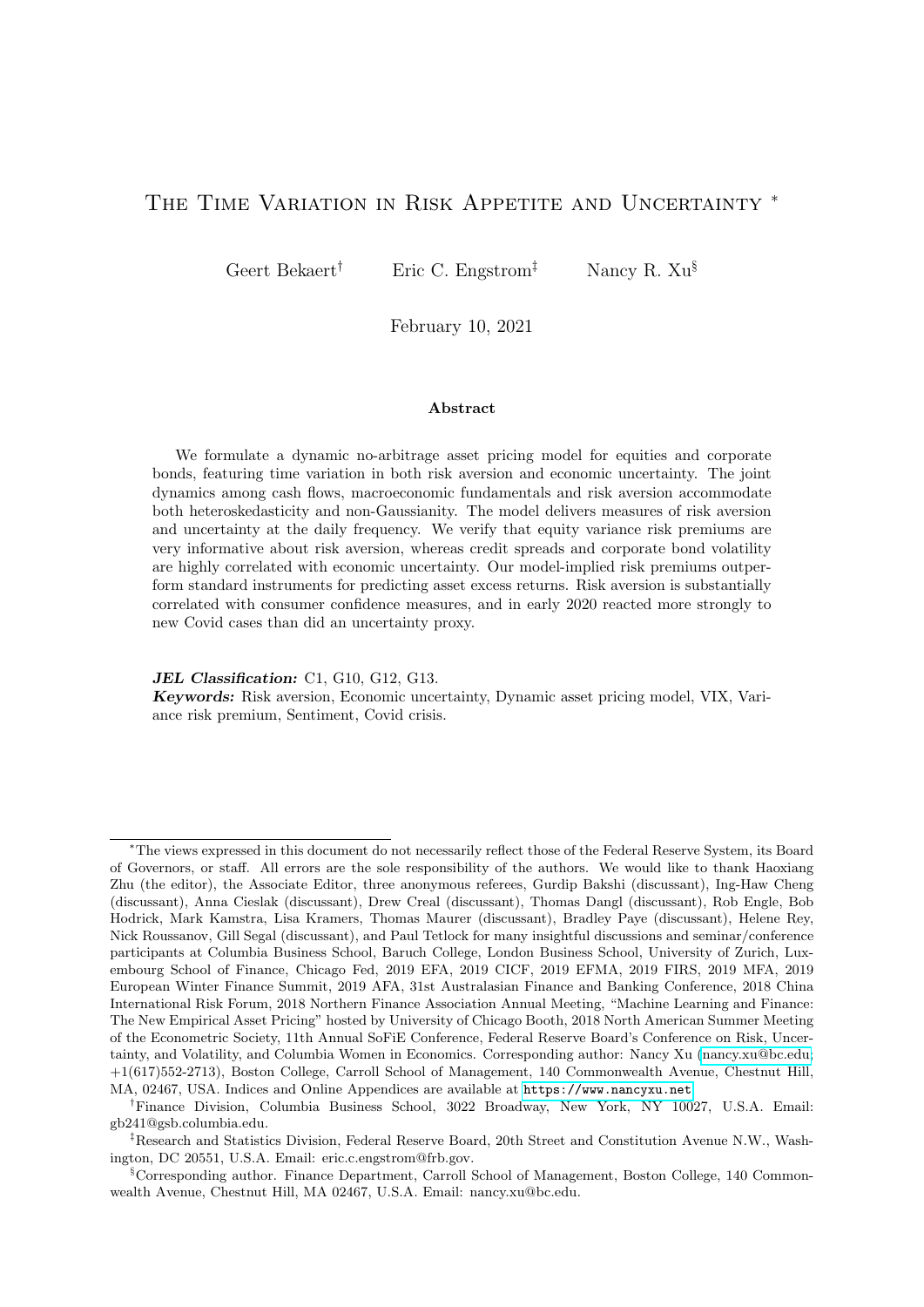#### <span id="page-31-0"></span>Table 8: Out-of-Sample Predictability

This table evaluates the relative importance of model-implied risk premium estimates and empirical risk premium estimates in predicting future excess returns. "Mod" represents the model-implied risk premiums whose dynamics are fully spanned by  $fp_t, n_t, lp_t, qtg$ . The empirical risk premium estimates are obtained out-of-sample (using 5-year of data); "Emp Mod (i)" (i=1,2,3,4,5) corresponds to predictor set (1)  $fEY_{5yr}g$ , (2)  $ftsprd, csprd, EY_{5yr}g$ , (3)  $fDY_{5yr}g$ , (4)  $ftsprd, csprd, DY_{5yr}g$ , (5)  $fPVAR, VRPg$ . The table reports the optimal combination of model-implied and empirical risk premium estimates that minimizes the sum of squared residuals. Least Square standard errors are shown in parentheses. Bold (italic) coefficients have  $\langle 5\% \rangle$  (10%) p-values (against zero).

|           | Least-Square Estimates of $a$ in |                      |                |                                  |          |  |  |  |
|-----------|----------------------------------|----------------------|----------------|----------------------------------|----------|--|--|--|
| $r_{t+1}$ | $rf_t = a_t$                     | $Mod(t) + (1 - a_i)$ |                | Emp $\text{Mod}(t, i) + e_{t+1}$ |          |  |  |  |
| Emp Mod   | (1)                              | (2)                  | (3)            | (4)                              | (5)      |  |  |  |
|           |                                  |                      | Equity         |                                  |          |  |  |  |
| $a_i$     | 0.8228                           | 0.9266               | 0.9067         | 0.9658                           | 0.8086   |  |  |  |
|           | (0.1079)                         | (0.0943)             | (0.0495)       | (0.0327)                         | (0.0802) |  |  |  |
| $R^2$     | $0.7\%$                          | $1.1\%$              | $1.3\%$        | 1.7%                             | 1.8%     |  |  |  |
|           |                                  |                      | Corporate Bond |                                  |          |  |  |  |
| $a_i$     | 0.9351                           | 0.8272               | 1.0114         | 0.8294                           | 0.8108   |  |  |  |
|           | (0.1294)                         | (0.0798)             | (0.1307)       | (0.0827)                         | (0.0756) |  |  |  |
| $R^2$     | $0.9\%$                          | 1.8%                 | $0.9\%$        | 1.6%                             | 2.5%     |  |  |  |

market fails to predict returns or predicts returns with a negative sign (see [Bekaert and Hoerova](#page-44-18)  $(2014)$ .

### 5.2 Interpreting Economic Uncertainty

Because of its dependence on financial instruments, we can compute risk aversion even at a daily level. In contrast, economic uncertainty, the conditional variance of industrial production growth, is a function of both  $p_t$  and  $n_t$ ,  $\sigma^2_{\rho} p_t + \sigma^2_{\rho} n_t$  (see Table [1\)](#page-14-0), and is filtered at the monthly level. Here, we use financial instruments to approximate macro uncertainty.

In Table [9,](#page-33-0) we show the coefficients from a regression of uncertainty on the financial instruments used to span risk aversion and two additional instruments, the detrended dividend yield and realized variances of speculative bond returns. We obtain monthly realized speculative corporate bond return (source: FRED, "ICE BofAML US High Yield Total Return Index") variances using the same methodology as for overall corporate returns. Because the daily index only starts in February 1990, we use an empirical model to fill in the missing data from June 1986 to January 1990.[15](#page-0-0)

The  $R^2$  is 50% and uncertainty loads significantly on all instruments except for the realized equity and speculative bond return variances. Unlike the risk aversion process, uncertainty loads very strongly on both credit spreads and the physical corporate bond variance. The term spread also has a significant negative effect on uncertainty (and no effect on risk aversion). This makes sense as flattening yield curves are associated with future economic downturns. The

<sup>&</sup>lt;sup>15</sup>The empirical model for imputing daily realized speculative corporate bond return variances before 1990 is explained in the Online Appendix D.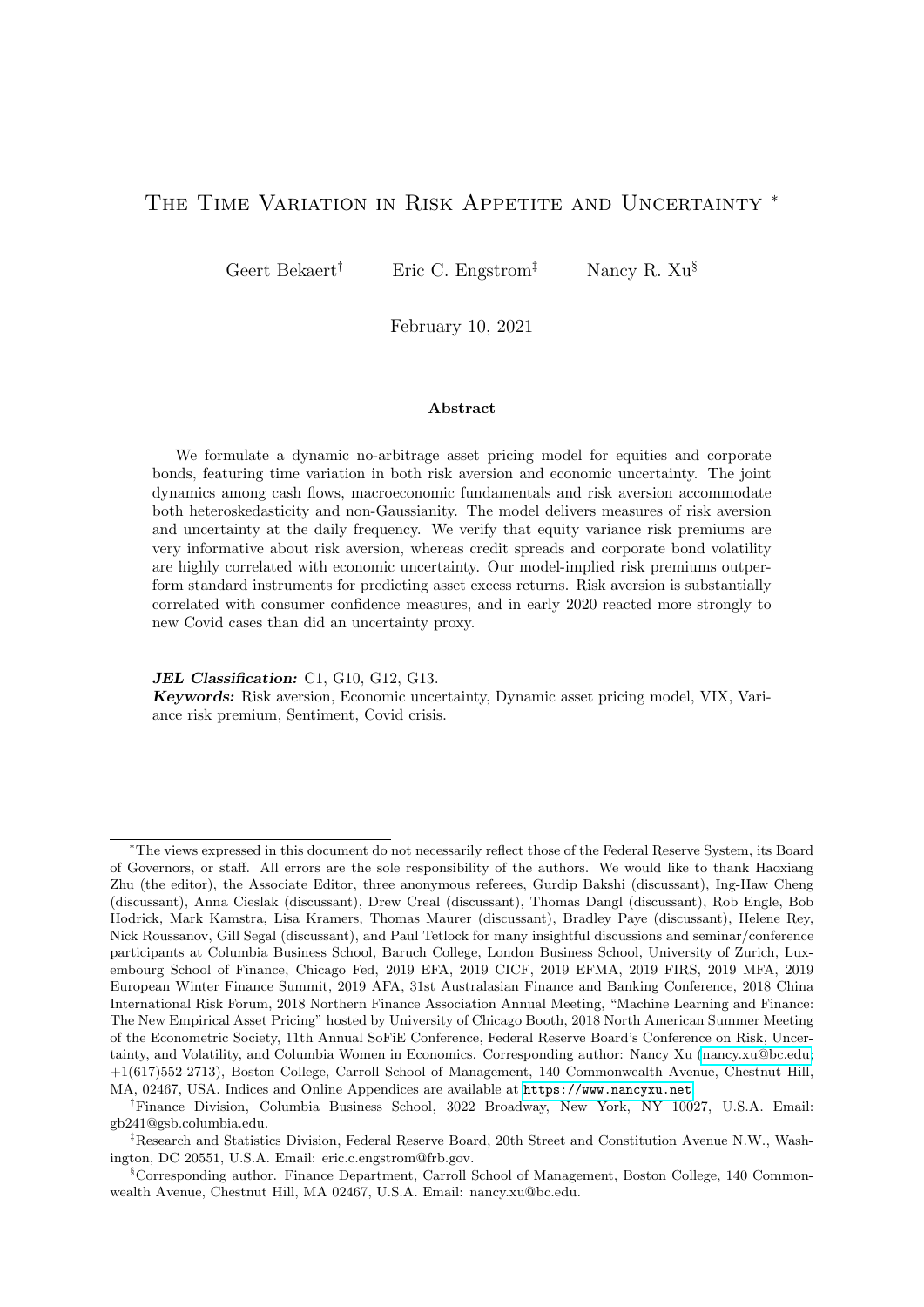

<span id="page-32-1"></span>Figure 4: Model-Implied Equity Premium and Martin's (2017) Equity Premium Lower Bound

The solid black line depicts the model-implied monthly equity premium, as formulated in Equation [\(27\)](#page-12-1). The dashed red line depicts the "epbound" series constructed by [Martin \(2017\)](#page-46-5), representing the lower bound to the equity premium as given by the right-hand side of the inequality in Equation (15) of his paper. This series is available from 1996/01 to 2012/01, and is downloadable from <http://personal.lse.ac.uk/martiniw/>. Note that Martin (2017) reports annualized lower bound estimates at the daily frequency; the dashed red line in this plot takes the end-of-month values and divides them by 12 to match with the monthly numbers in our analysis. The shaded regions are NBER recession months from the NBER website. The two series are 94.78% correlated.

table also reports regressions from the two components in macroeconomic uncertainty, bad and good uncertainty, onto the instruments. Clearly, the variation in macroeconomic uncertainty is dominated by the bad component and the coefficients for the bad component projection are very similar to those of total uncertainty. We also report the results from a variance decomposition applied to the fitted values of the regression. The credit spread explains almost 63% of the explained uncertainty variation. The dividend and earnings yield variables likely offset one another partially with one contributing a positive, the other a negative amount to the total variation but jointly the equity yield variables still explain close to 20%. Finally, the risk neutral equity variance and the physical corporate bond return variance each contribute about 12-14% of the explained variation of uncertainty.

From this analysis, we create an uncertainty index representing the part of economic uncertainty that is explained by the financial instruments:

<span id="page-32-0"></span>
$$
unc_t^{BEX} = \text{uncr}_{Z_t}.
$$
\n(39)

In the bottom plot of Figure [3,](#page-27-0) we graph the uncertainty proxy with a confidence inter-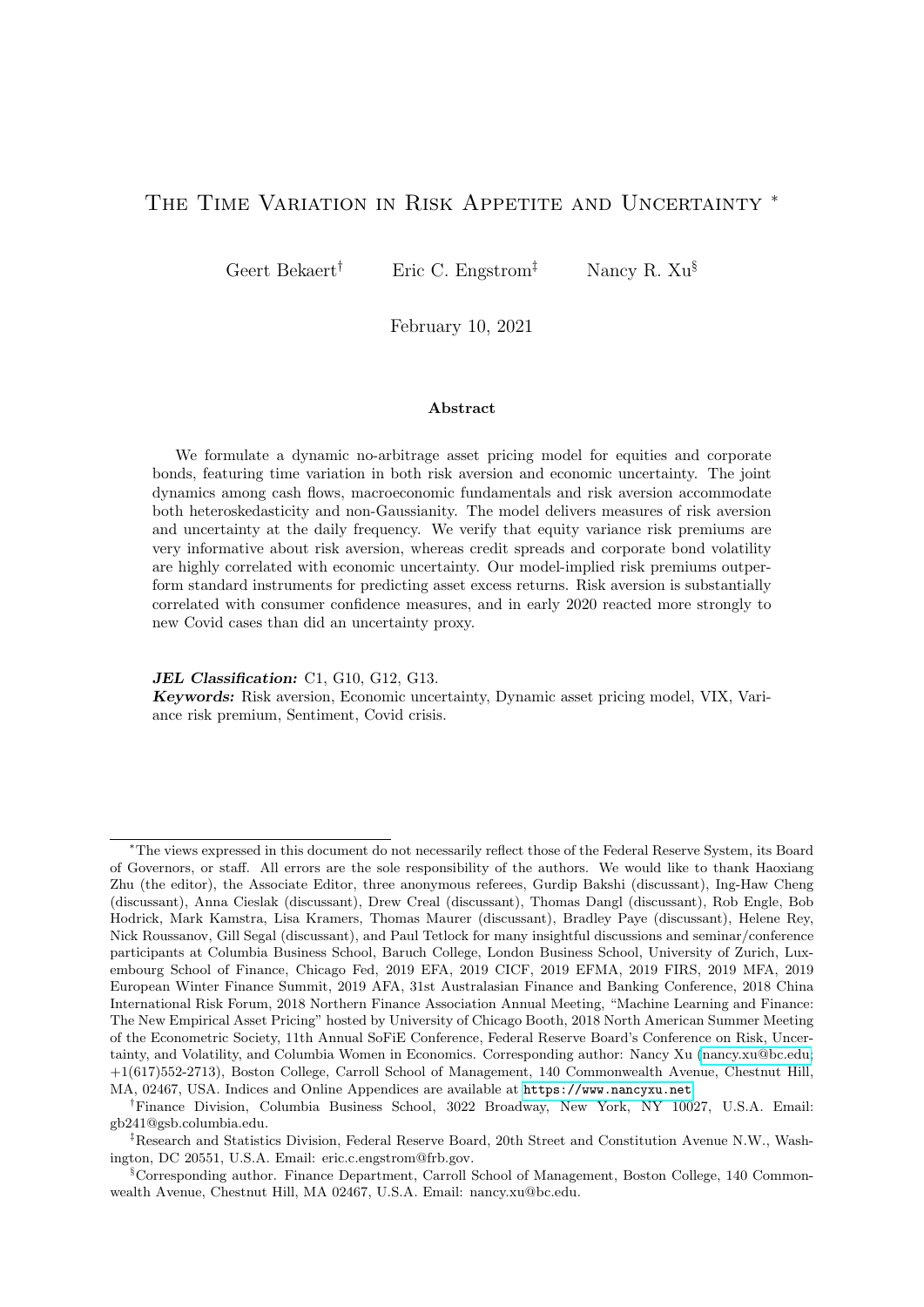#### <span id="page-33-0"></span>Table 9: Projecting Macroeconomic Uncertainty on Financial Instruments

This table presents regression results of the monthly macroeconomic uncertainties (estimated from industrial production growth; see Table [1\)](#page-14-0) on monthly financial instruments; some are used to span the time-varying risk aversion. "Total" indicates the total industrial production growth conditional variance, or  $\sigma_{\theta p}^2 p_t + \sigma_{\theta n}^2 n_t$ ; "Upside",  $\sigma_{\theta p}^2 p_t$ ; "Downside",  $\sigma_{\theta n}^2 n_t$ . "  $10^{3}$ " at the top means that the coefficients and their SEs are multiplied by 1000 for reporting convenience. VARC reports the variance decomposition. Robust and efficient standard errors are shown in parentheses. Adjusted  $R^2$ s are reported. Bold (italic) coefficients have  $\langle 5\% \rangle$  (10%) p-values. The sample period is 1986/06 to 2015/02 (345 months).

|                           | $\overline{10^3}$ |            | $\overline{10^3}$ |            | $10^{3}$  |            |
|---------------------------|-------------------|------------|-------------------|------------|-----------|------------|
|                           | Total             | VARC       | Upside            | VARC       | Downside  | VARC       |
| Constant                  | $-0.009$          |            | 0.006             |            | $-0.015$  |            |
|                           | (0.005)           |            | (0.000)           |            | (0.005)   |            |
| $\chi_{tsprd}$            | $-0.577$          | $-2.33\%$  | $-0.004$          | 2.70\%     | $-0.573$  | $-2.47\%$  |
|                           | (0.112)           |            | (0.002)           |            | (0.112)   |            |
| $\chi_{csprd}$            | 2.024             | 62.69%     | $-0.016$          | $6.52\%$   | 2.040     | 62.32\%    |
|                           | (0.246)           |            | (0.004)           |            | (0.246)   |            |
| $\chi_{DY5yr}$            | 2.343             | 41.57\%    | $-0.162$          | 139.79%    | 2.505     | 44.74%     |
|                           | (0.456)           |            | (0.007)           |            | (0.456)   |            |
| $\chi$ EY5yr              | $-0.609$          | $-22.57\%$ | 0.048             | $-55.56\%$ | $-0.657$  | $-24.28\%$ |
|                           | (0.189)           |            | (0.003)           |            | (0.189)   |            |
| Xruareq                   | $-0.257$          | $-3.76\%$  | $-0.002$          | $-0.03\%$  | $-0.255$  | $-3.65\%$  |
|                           | (0.620)           |            | (0.010)           |            | (0.621)   |            |
| $\chi_{\textit{quareq}}$  | 1.190             | 13.25\%    | 0.066             | $5.20\%$   | 1.124     | 12.20\%    |
|                           | (0.669)           |            | (0.010)           |            | (0.670)   |            |
| X <sub>rv</sub>           | 17.792            | 13.67%     | $-0.056$          | $0.37\%$   | 17.848    | 13.49\%    |
|                           | (5.927)           |            | (0.092)           |            | (5.935)   |            |
| $Xr \text{var}$ cb $SPEC$ | $-2.233$          | $-2.51\%$  | $-0.108$          | $1.01\%$   | $-2.125$  | $-2.35\%$  |
|                           | (5.564)           |            | (0.087)           |            | (5.571)   |            |
| $R^2$                     | 50.20%            |            | $70.80\%$         |            | $50.60\%$ |            |

val obtained from the asymptotic variance-covariance matrix of  $\mu$ nc in Equation [\(39\)](#page-32-0). The correlation between actual uncertainty and risk aversion is 60%; when we use the proxy the correlation increases to 82%. Obviously, most of the time crisis periods feature both high uncertainty and high risk aversion. There are exceptions however. For example, the October 1987 crash happened during a time of relatively low economic uncertainty. It also appears that at the end of the 90s, macro-uncertainty secularly increases, consistent with the Great Moderation ending around that time (see also [Baele, Bekaert, Cho, Inghelbrecht, and Moreno \(2015\)](#page-44-19)). Note that the uncertainty index is measured with more error than is the risk aversion index.

[Bloom \(2009\)](#page-44-15) has argued that uncertainty, extracted from data on the VIX and realized stock return variances, precedes bad economic outcomes. [Segal, Shaliastovich, and Yaron \(2015\)](#page-46-24) show that a measure of "bad" macroeconomic uncertainty predicts economic growth negatively. We regress future real industrial production growth at various horizons on our uncertainty index — its financial proxy and the actual one — and the risk aversion process. In addition, we use the squared VIX (or QVAR in our notation). The results are in Table [10.](#page-34-0) We use [Hodrick \(1992\)](#page-45-19) standard errors to accommodate the overlap in the data. Panel A shows univariate results. All indices predict growth with a negative sign at the one month, one quarter and one year horizons.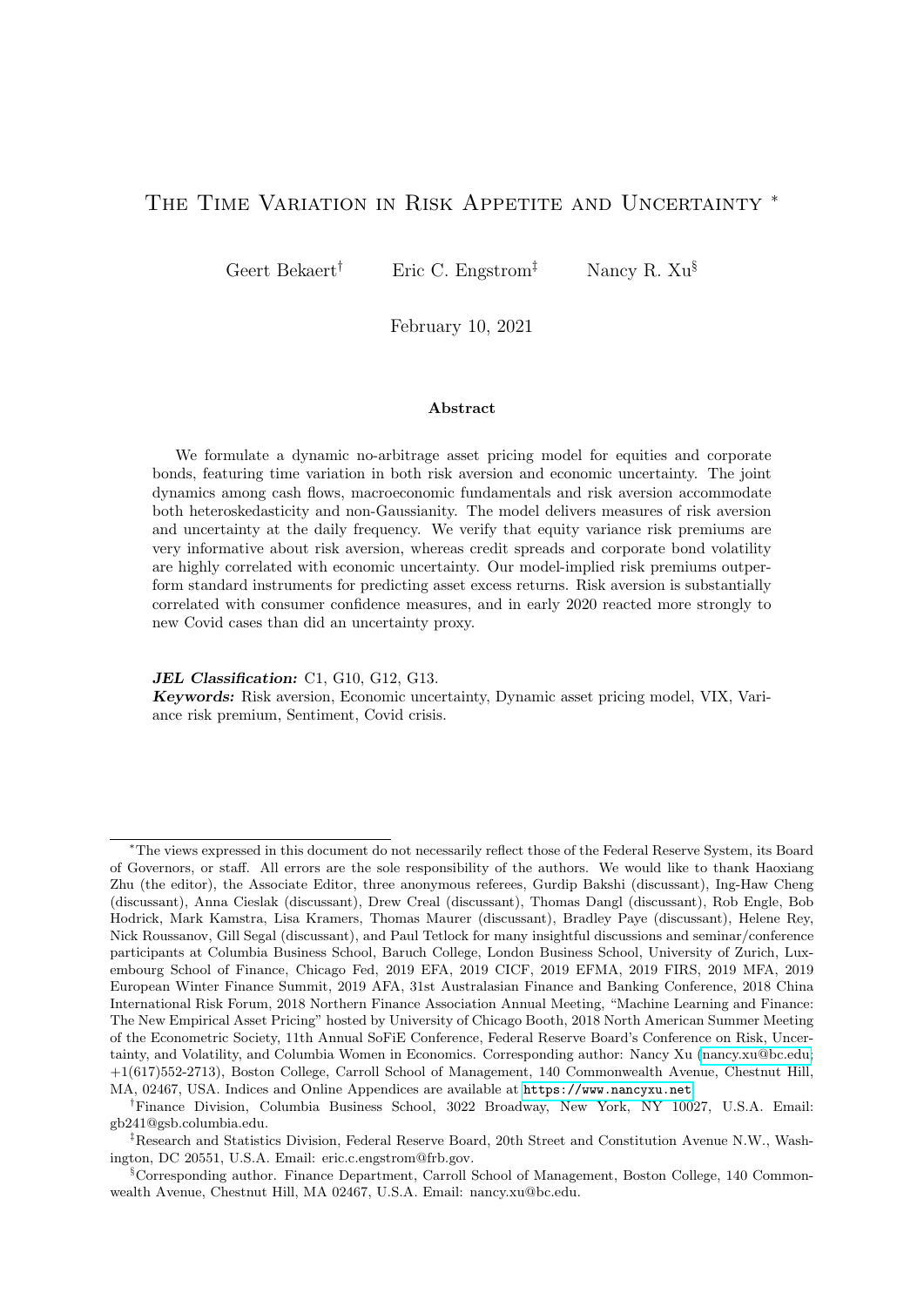<span id="page-34-0"></span>Table 10: On the Predictive Power of Risk Aversion and Uncertainty for Future Output Growth

This table reports the coefficient estimates of the following predictive regression,

$$
\frac{1}{k}\sum_{\tau=1}^k \theta_{t+\tau} = a_k + \mathbf{b}'_k \mathbf{x}_t + \omega_{t+k},
$$

where  $\frac{1}{k}\sum_{\tau=1}^k \theta_{t+\tau}$  represents the future k-month industrial production growth from  $t+1$  to  $t+k$ , and  $x_t$  represents a vector of current-month predictors: (1) our financial instrument proxy of economic uncertainty,  $unc^{BEX}$ , (2) our risk aversion,  $ra^{BEX}$ , (3) the risk-neutral conditional variance (the squared month-end VIX (VXO before 1990) index divided by 120000),  $QVAR$ , and (4) the true total macroeconomic uncertainty filtered from industrial production growth  $unc<sup>true</sup>$  (Table [1\)](#page-14-0). The coefficients are scaled by the standard deviation of the predictor in the same column for interpretation purposes. [Hodrick \(1992\)](#page-45-19) standard errors are reported in parentheses, and adjusted  $R^2$ s are in %. Bold (italic) coefficients have  $\langle 5\% \rangle$  (10%) p-values.

|                | $\overline{unc^{BEX}}$ | $ra^{BEX}$                          | $Q\overline{VAR}$ | $\overline{unc^{true}}$ |                  |
|----------------|------------------------|-------------------------------------|-------------------|-------------------------|------------------|
|                |                        | A. Univariate                       |                   |                         |                  |
| 1 <sub>m</sub> | $-0.0028$              | $-0.0021$                           | $-0.0016$         | $-0.0023$               |                  |
|                | (0.0004)               | (0.0004)                            | (0.0006)          | (0.0006)                |                  |
|                | 20.6%                  | 11.1%                               | $6.5\%$           | 13.1%                   |                  |
| 3m             | $-0.0027$              | $-0.0021$                           | $-0.0017$         | $-0.0023$               |                  |
|                | (0.0004)               | (0.0004)                            | (0.0005)          | (0.0005)                |                  |
|                | 37.9%                  | 21.9%                               | 15.3%             | 26.5%                   |                  |
| 12m            | $-0.0014$              | $-0.0007$                           | $-0.0006$         | $-0.0009$               |                  |
|                | (0.0003)               | (0.0003)                            | (0.0002)          | (0.0003)                |                  |
|                | 17.7%                  | 4.3%                                | $3.7\%$           | $6.5\%$                 |                  |
|                |                        | $\overline{B}$ . Multivariate $(1)$ |                   |                         | $\overline{R^2}$ |
| 1 <sub>m</sub> | $-0.0034$              | 0.0007                              |                   |                         | 21.1%            |
|                | (0.0007)               | (0.0006)                            |                   |                         |                  |
| 3m             | $-0.0031$              | 0.0005                              |                   |                         | $38.3\%$         |
|                | (0.0006)               | (0.0005)                            |                   |                         |                  |
| 12m            | $-0.0025$              | 0.0014                              |                   |                         | 23.3%            |
|                | (0.0005)               | (0.0004)                            |                   |                         |                  |
|                |                        | $C.$ Multivariate $(2)$             |                   |                         | $R^2$            |
| 1 <sub>m</sub> | $-0.0031$              |                                     | 0.0004            |                         | 20.9%            |
|                | (0.0005)               |                                     | (0.0004)          |                         |                  |
| 3m             | $-0.0028$              |                                     | 0.0001            |                         | 37.9%            |
|                | (0.0005)               |                                     | (0.0004)          |                         |                  |
| 12m            | $-0.0017$              |                                     | 0.0005            |                         | 18.8%            |
|                | (0.0004)               |                                     | (0.0002)          |                         |                  |
|                |                        | D. Multivariate (3)                 |                   |                         | $R^2$            |
| 1 <sub>m</sub> | $-0.0025$              |                                     |                   | $-0.0005$               | 20.9%            |
|                | (0.0005)               |                                     |                   | (0.0007)                |                  |
| 3m             | $-0.0022$              |                                     |                   | $-0.0007$               | 39.1%            |
|                | (0.0004)               |                                     |                   | (0.0004)                |                  |
| 12m            | $-0.0016$              |                                     |                   | 0.0003                  | 18.0%            |
|                | (0.0003)               |                                     |                   | (0.0003)                |                  |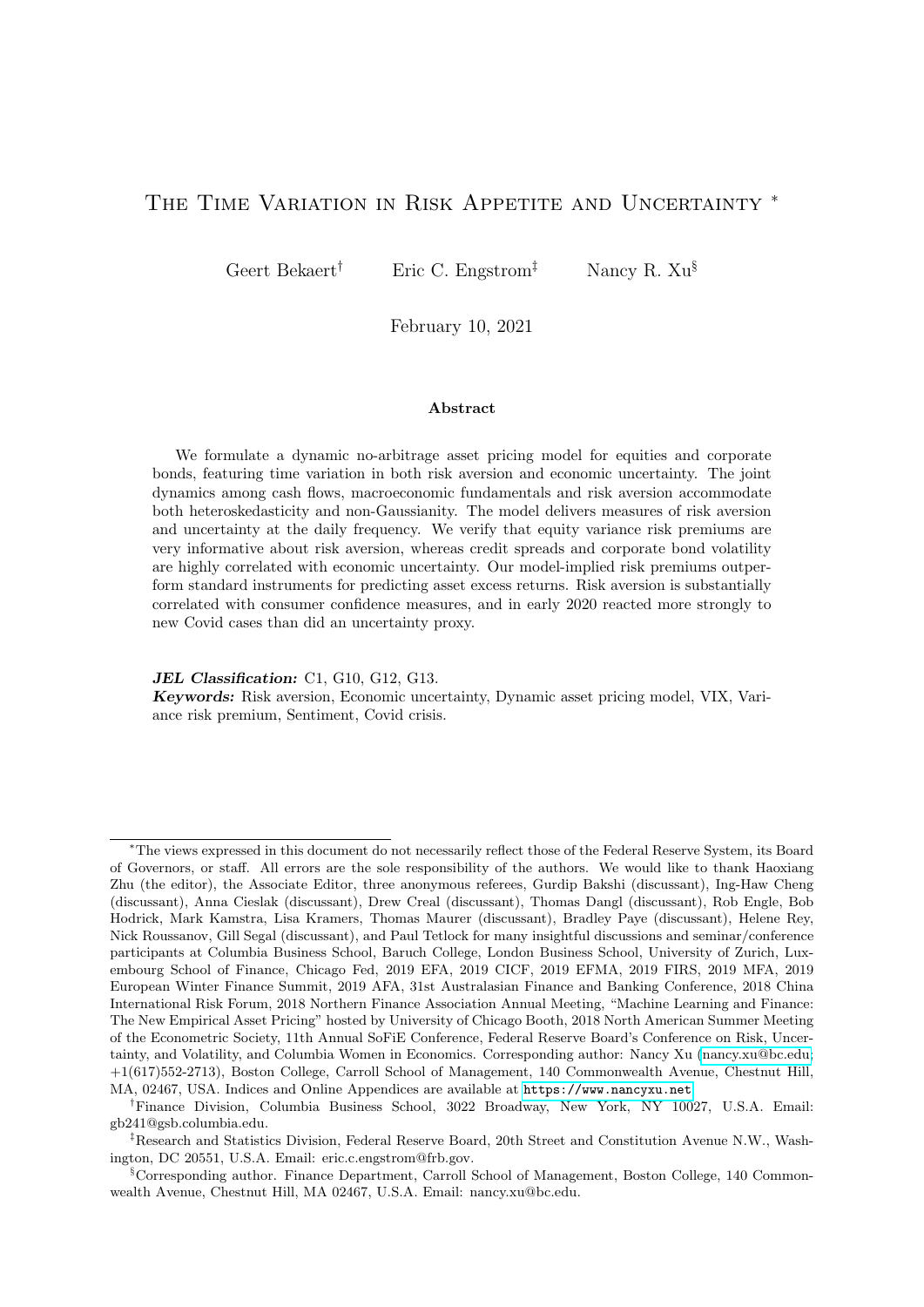Our financial instrument uncertainty index generates the highest  $R^2$  by far. This suggests that it is indeed macro uncertainty predicting output growth, with the VIX having much lower predictive power in univariate regressions. The actual macroeconomic uncertainty (Column "unc<sup>true</sup>") exhibits substantially more predictive power than the VIX (Column " $QVAR$ "), but still substantially less than the combination of financial instruments most correlated with it (Column " $unc^{BEX}$ "). This is likely due to the important role played by the credit spread in  $unc^{BEX}$ ; with the credit spread known to predict future economic activity (see [De Santis \(2018\)](#page-45-20), and the references therein).

This result is confirmed in multivariate regressions. In Panels B through D of Table [10,](#page-34-0) we pit the financial instrument uncertainty proxy versus risk aversion (Panel B), the squared VIX (Panel C) and actual economic uncertainty (Panel D). In every single case,  $unc^{BEX}$  is highly statistically significant at all horizons, whereas the coefficients on the other variables mostly turn insignificant and often become positive.[16](#page-0-0)

Uncertainty measures have become very popular in the macroeconomic literature. [Jurado,](#page-46-4) [Ludvigson, and Ng \(2015\)](#page-46-4) use the weighted sum of the conditional volatilities of 132 financial and macroeconomic series, with the bulk of them being macroeconomic. They have three versions of the measure depending on the forecasting horizon, but we focus on the one month horizon, which is most consistent with our model. The correlation with our economic uncertainty index, which only uses industrial production data, is highly significant and substantial at  $81\%$ .

Macroeconomic uncertainty may be correlated with political uncertainty, which has recently been proposed as a source of asset market risk premiums (Pástor and Veronesi (2013)). [Baker, Bloom, and Davis \(2016\)](#page-44-20) create a policy uncertainty measure, based on newspaper coverage frequency. The index shows a highly significant correlation of 0.34 with our uncertainty index.

Finally, we also examine the correlation between  $lp_t$ , the idiosyncratic variance component of corporate bond loss rates, with financial instruments, but the R2 in such a regression is only 9% (see the Online Appendix, Table F.3).

### <span id="page-35-0"></span>5.3 External Validation of the Risk Aversion Measure

Ultimately, our risk aversion proxy is a latent pricing kernel variable that helps the model fit corporate bond and equity risk premiums, variance dynamics and the risk neutral equity variance in an internally consistent fashion. We cannot, however, exclude that other models with alternative latent variables fit the data equally well. In addition, models outside of expected utility frameworks, such as prospect theory with probability weighting (see e.g. [Baele, Driessen,](#page-44-21) [Ebert, Londono, and Spalt \(2019\)](#page-44-21)), or models featuring biased expectations or beliefs (see e.g. [Lochstoer and Muir \(2020\)](#page-46-26)) may provide plausible alternative explanations for the data. To hopefully increase the reader's comfort with "Q" actually measuring aggregate risk aversion, we

<sup>&</sup>lt;sup>16</sup>The positive and significant coefficient at the 12 month horizon for risk aversion is surprising. However, if we replace industrial production growth with consumption growth (to better mimic the economic model), the coefficient on risk aversion is negative and insignificant (see Table F.2 in the Online Appendix). The coefficient on economic uncertainty remains very significant and negative, supporting our finding that uncertainty dominates risk aversion in predicting economic growth.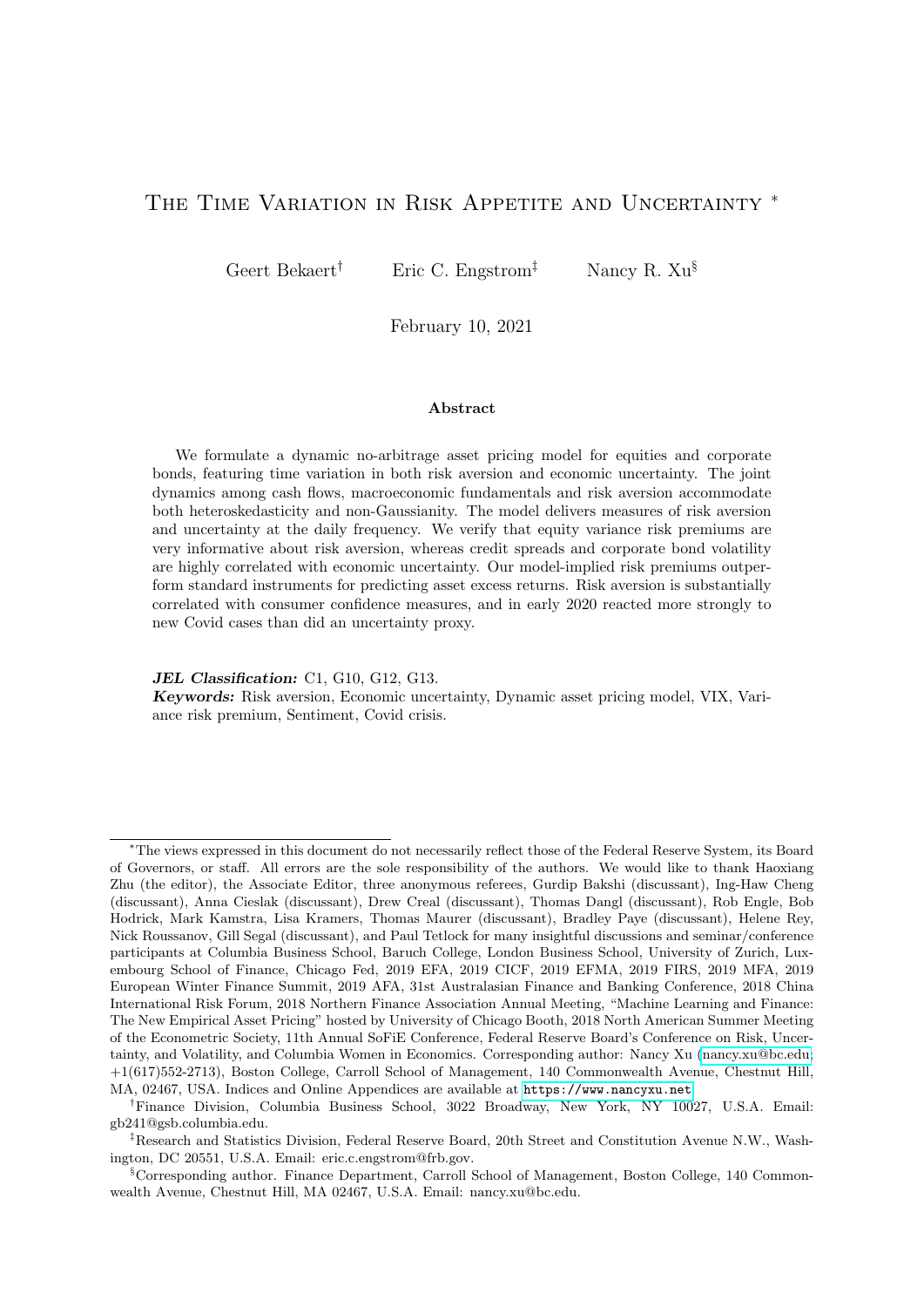now provide several external validation exercises.

First, while risk aversion features a pure preference shock in our model, it is motivated by a habit framework, and we therefore expect it to be consistent with the typical habit intuition. Following [Wachter \(2006\)](#page-46-1), we create a "fundamental" risk aversion process from consumption data and the parameter estimates of [Campbell and Cochrane \(1999\)](#page-45-0). Recall that the curvature of the utility function is a negative affine function of the log "consumption surplus ratio," which in turns follows a heteroskedastic autoregressive process with shocks perfectly correlated with consumption growth. This "habit" risk aversion has a 0.21 correlation with our risk aversion measure, which is significantly different from zero. Work by [Bekaert, Engstrom, and Grenadier](#page-44-14) [\(2010\)](#page-44-14) and [Martin \(2017\)](#page-46-5) also suggests the existence of more variable risk aversion in financial markets, imperfectly correlated with fundamentals.

A salient implication of the habit framework is that bad economic shocks should increase risk aversion. Even if true, it is unlikely that realized monthly or quarterly consumption growth data capture all relevant news. Much relevant economic news and events hitting markets every day are not captured in the actual economic data until much later, if at all. We therefore calculate daily measures of macro shocks (actual data minus survey expectations) around 7 macro announcements, industrial production, the unemployment rate, GDP, the CPI, balance of payments, consumer confidence and manufacturing confidence. We link our model implied risk aversion measure to their end-of-month cumulative shocks as a more direct measure of salient economic news. Models in the Campbell-Cochrane tradition predict negative links with industrial production and GDP news, and a positive link with unemployment rate news. Table ?? in the Online Appendix shows that these are indeed the three variables that show a statistically significant link with risk aversion, however, GDP growth news has an anomalous positive sign. Positive confidence news decreases risk aversion but the effect is insignificant, as are the effects of the balance of payments and inflation (undermining somewhat the [Brandt and Wang \(2003\)](#page-45-12) model linking risk aversion to inflation). When we run a multivariate regression, the three economic activity measures remain statistically significant and no other variables are significant, with the coefficient signs remaining unchanged. Among the 7 macro news shocks, industrial production shocks alone account for 50% of the risk aversion variation explained by macro news shocks, with unemployment accounting for 33% and GDP news only accounting for 12% of explained variation. Overall, the reaction of our risk aversion to macroeconomic announcements is mostly in line with the habit intuition. However, importantly, the  $R^2$  contributed by these macro shocks in all these regressions is quite low, which is of course consistent with our main finding that the bulk of the variation in risk aversion is not driven by macro fundamentals.

Second, and stepping outside of the paradigm of habit-based utility functions, the behavioral finance literature suggests that the sentiment of retail investors may drive asset prices and cause non-fundamental price swings. We now analyze in depth the relationship between our risk aversion measure and alternative sentiment/confidence measures that, importantly, do not rely on asset prices. The various measures are listed in Table [11.](#page-38-0) The expected sign is reported in the last column. In Panel A, we examine several measures that measure the sentiment of consumers, mostly through surveys, such as Conference Board, the University of Michigan (see also [Lemmon and Portniaguina \(2006\)](#page-46-8) and [Qiu and Welch \(2004\)](#page-46-27)), OECD and Reuter's sur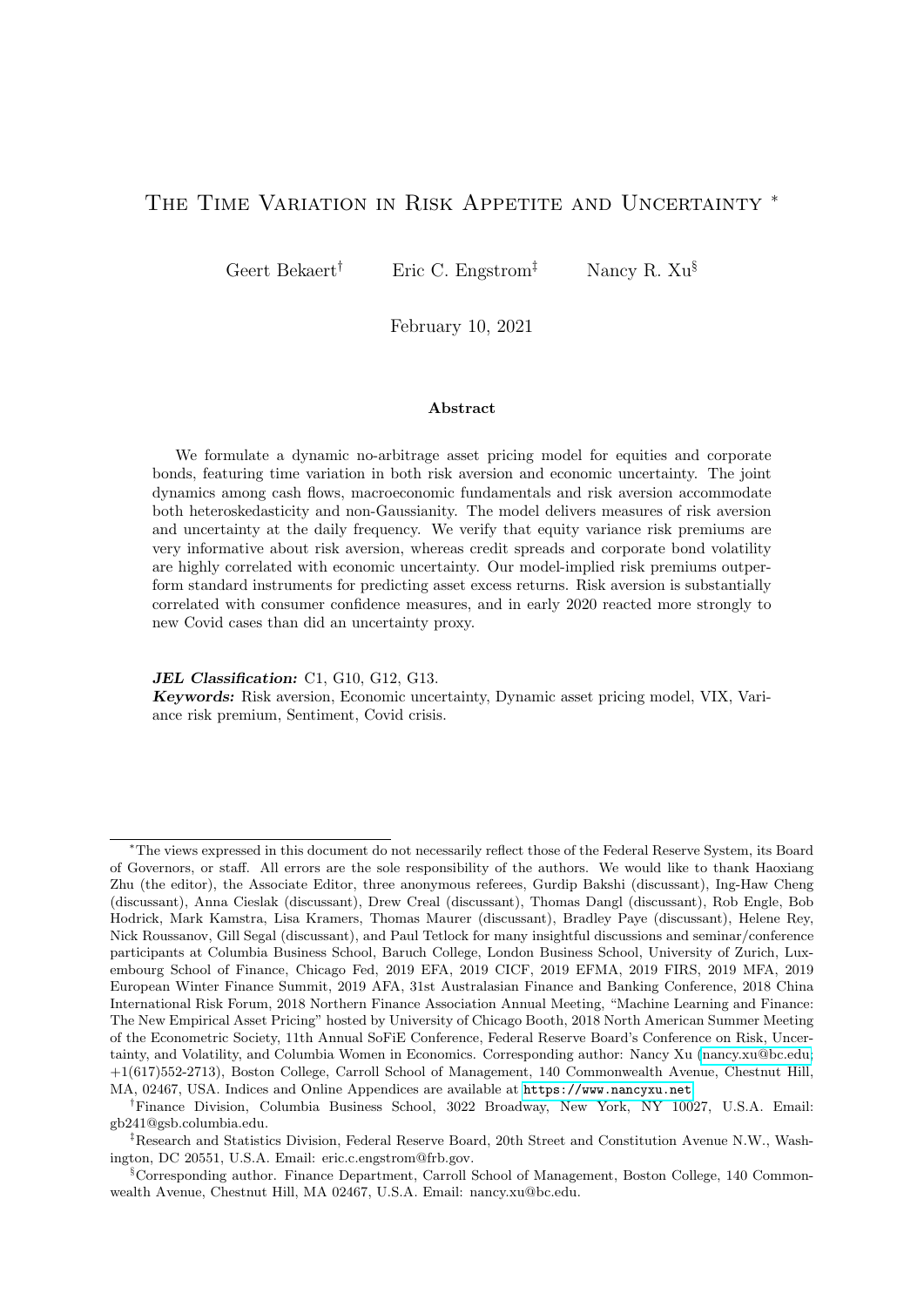veys. Such surveys tend to measure the confidence or sentiment of consumers regarding the economic outlook and may therefore be directly related to their overall risk aversion, without reference to asset prices. Table [11](#page-38-0) shows that all the 4 confidence/sentiment survey measures show significant and negative correlations. The strongest correlation is with Reuter's IPSOS consumer sentiment measure. Their index is a composite index of 11 questions regarding the overall and current economic and financial situation that is run monthly via online polls. We also use two variants of a text-based measure from [Da, Engelberg, and Gao \(2014\)](#page-45-21), who create a risk aversion measure based on the volume of internet searches for words such as "recession" and "bankruptcies". However, their month-end indices are weakly correlated with our measure, perhaps confirming that sentiment goes beyond pure economic news. In the next to last column, we orthogonalize the various sentiment measures with respect to our economic uncertainty measure and compute the risk aversion index's correlation with the residual. The correlations go down in magnitude, but remain negative and significant for all 4 confidence measures.

In Panel B of Table [11,](#page-38-0) we use confidence measures aimed at investors rather than consumers. Here, asset prices may indirectly influence the measures. The Yale and the American Association of Individual Investors (AAII) surveys essentially gauge the percentage of individual investors who are bullish or bearish about the stock market. The Sentix sentiment index measures investor emotion (fear, greed, etc.) using weekly surveys of more than 5,000 private and institutional investors in 14 financial markets. All measures show the correct sign, and all are significant, with the Sentix measure being particularly highly correlated with our risk aversion index (at -0.66). Again, the correlations decrease when the measures are orthogonalized with respect to economic uncertainty, but they remain significantly correlated with our risk aversion measure, with the exception of the AAII-bullish percentage. In Panel C, the OECD business confidence index is -0.36 correlated with our risk aversion index, whereas the news based sentiment measure of [Shapiro, Sudhof, and Wilson \(2020\)](#page-46-28) is -0.49 correlated with risk aversion in Panel D. The latter measure computes the average tone of economic news articles (therefore, positive economic news is associated with positive values of the index).

We also conduct a multivariate analysis, computing the first principal component (PCA) of the standardized and orthogonalized consumer- and investor-based sentiment measures. As Panel F of Table [11](#page-38-0) indicates, the consumer PCA receives a coefficient of 0.20; the investor PCA a coefficient of 0.16, both highly statistically significant. The consumer PCA accounts for 58.2% of the predictable variation; the investor PCA for 41.8% of the variation. The adjusted  $R^2$  is 30.5% so that a linear function of these two PCA's is more than 55% correlated with our risk aversion measure. Using the business confidence in either PCA measure actually worsens the fit (see Online Appendix, Table F.6).

Measures of confidence, especially when extracted from questions regarding future economic outcomes, may not necessarily be revealing about the mood and sentiment of consumers, and investors. In fact, [Barsky and Sims \(2012\)](#page-44-22), using an analysis of the predictive content of consumer confidence for economic activity far in the future, find that confidence innovations largely reflect genuine news about future productivity, which does not show up in current macroeconomic data. They find a relatively minor role for the standard "animal spirits," which they interpret as expectational errors (excessive optimism or pessimism about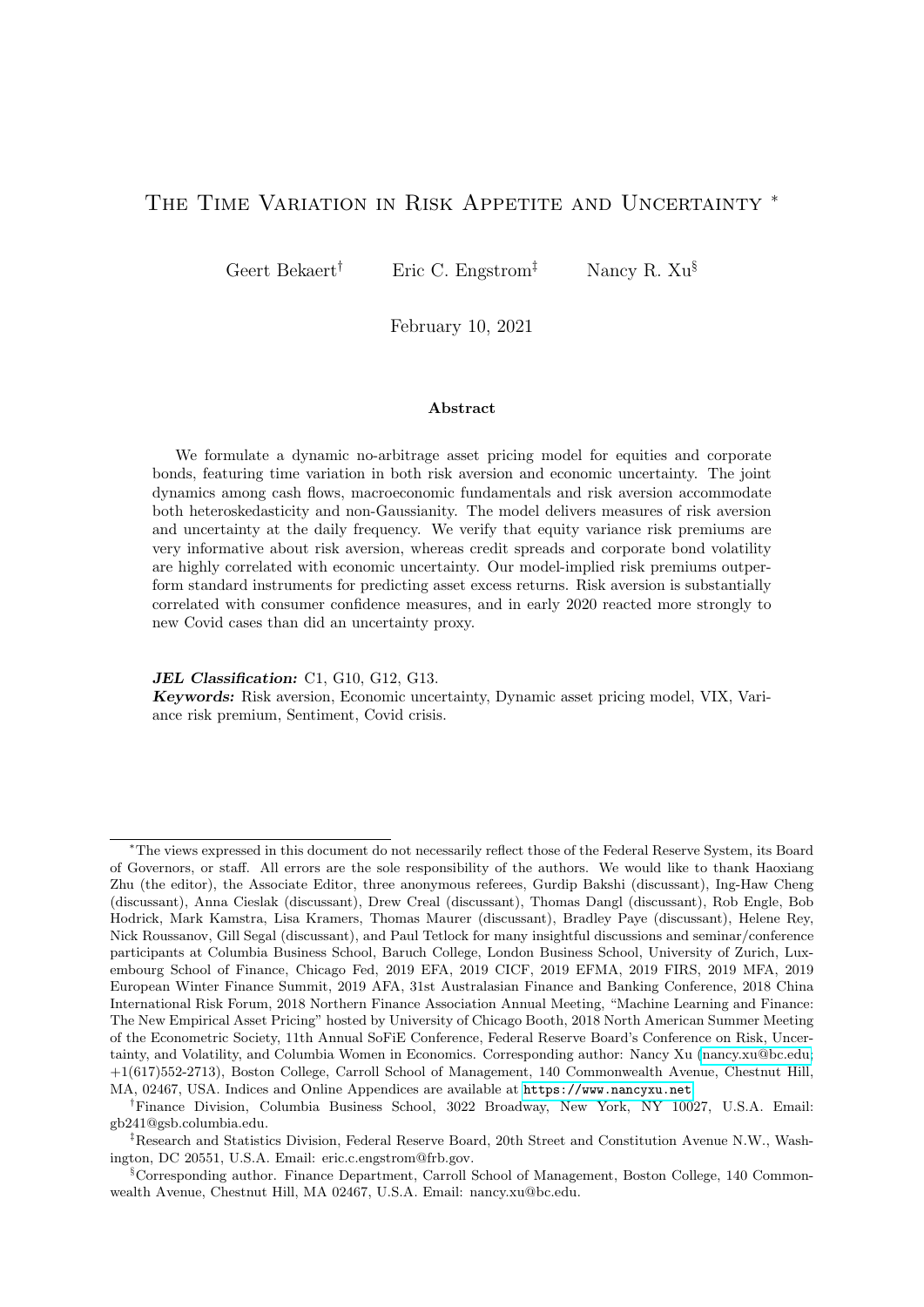## <span id="page-38-0"></span>Table 11: External Validation: Risk Aversion and Extant Consumer, Investor, Business and News Sentiment Measures

Panels A–E assemble a list of 16 widely-used sentiment and confidence measures, and then presents the correlations between our risk aversion index  $ra^{BEX}$  and these measures at the monthly (end-of-month) frequency using the longest overlapping sample. Column reports correlations with the raw sentiment/confidence measures, and Column  $\int_{0}^{O r t h}$  reports correlations with measures orthogonalized by economic uncertainty (obtained from Table [1\)](#page-14-0); bold correlation coefficients have <5% p-values. Column "Sign" indicates the expected sign of correlation, given the constructions of these measures. We thank Zhi Da for providing the updated data for the FEARS index. Panel F reports the contemporaneous regression results of  $ra^{BEX}$  on a consumer sentiment PCA and an investor sentiment PCA using adjusted (standardized, orthogonalized, sign-corrected) sentiment/confidence measures from Panels A and B. More details are provided in Tables F.5 and F.6 of the Online Appendix.

|                | Source                             |                                                      |                                                                        | $\rho$   | $\rho^{Orth}$ | Sign              |
|----------------|------------------------------------|------------------------------------------------------|------------------------------------------------------------------------|----------|---------------|-------------------|
|                |                                    |                                                      | A: Survey-based consumer sentiment                                     |          |               |                   |
| 1              |                                    | Conference Board consumer confidence                 |                                                                        | $-0.280$ | $-0.186$      |                   |
| $\overline{2}$ |                                    |                                                      | University of Michigan sentiment index, Surveys of Consumers           | $-0.359$ | $-0.225$      |                   |
| 3              |                                    | OECD consumer confidence                             |                                                                        | $-0.427$ | $-0.151$      |                   |
| 4              |                                    | Reuter/IPSOS consumer sentiment                      |                                                                        | $-0.526$ | $-0.394$      |                   |
| 5              |                                    | Da, Engleberg, and Gao (2014)'s FEARS25              |                                                                        | $-0.130$ | $-0.104$      | $+$               |
| 6              |                                    | Da, Engleberg, and Gao (2014)'s FEARS30              |                                                                        | $-0.130$ | $-0.102$      | $+$               |
|                |                                    |                                                      | B: Survey-based investor sentiment                                     |          |               |                   |
| 7              |                                    | Yale "crash" confidence (% believe in no crash)      |                                                                        | $-0.498$ | $-0.283$      | $\qquad \qquad -$ |
| 8              |                                    |                                                      | Yale valuation confidence (% believe the market is not too high)       | 0.359    | 0.248         | $+$               |
| 9              |                                    | AAII bullish percentage                              |                                                                        | $-0.114$ | $-0.070$      |                   |
| 10             | AAII bearish percentage            |                                                      |                                                                        |          | 0.206         | $+$               |
| 11             | Sentix investor sentiment          |                                                      |                                                                        |          | $-0.423$      |                   |
|                | C: Survey-based business sentiment |                                                      |                                                                        |          |               |                   |
| 12             |                                    | OECD business confidence                             |                                                                        | $-0.363$ | $-0.225$      |                   |
|                |                                    |                                                      | D: News-based sentiment                                                |          |               |                   |
| 13             |                                    | Shapiro, Sudhof, and Wilson (2020)                   |                                                                        | $-0.490$ | $-0.314$      |                   |
|                |                                    |                                                      | E: Price or macro data-based measures                                  |          |               |                   |
| 14             |                                    | Baker and Wurgler (2006)'s orthogonalized sentiment  |                                                                        | $-0.161$ | $-0.142$      |                   |
| 15             |                                    | Credit Suisse First Boston Risk Appetite Index       |                                                                        | $-0.491$ | $-0.282$      |                   |
| 16             |                                    | Wachter (2006)'s Habit risk aversion                 |                                                                        | 0.208    | 0.172         | $+$               |
|                |                                    |                                                      | F: Regressing $ra^{BEX}$ on Consumer and Investor PCAs ( $R^2$ =30.5%) |          |               |                   |
|                | Constant                           | Consumer PC1: $1 \quad 6$ Investor PC1: $7 \quad 11$ |                                                                        |          |               |                   |
| Coef.          | 2.839                              | 0.203                                                | 0.157                                                                  |          |               |                   |
| (SE)           | (0.078)                            | (0.059)                                              | (0.060)                                                                |          |               |                   |
| <b>VARC</b>    |                                    | 58.2%                                                | 41.8%                                                                  |          |               |                   |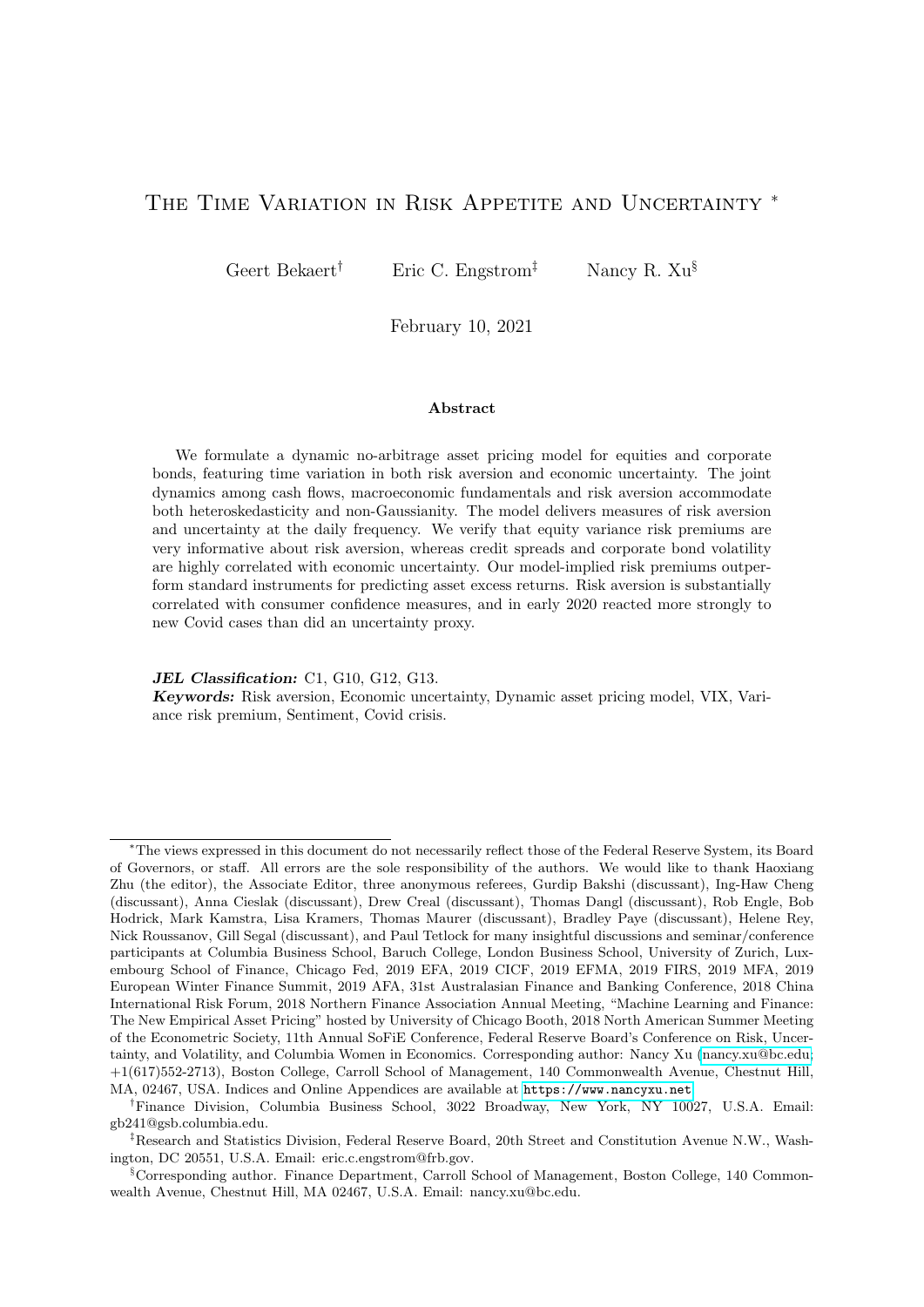growth rates), but may of course also reflect true temporary mood swings. Importantly, the experimental literature (Cohn, Engelmann, Fehr, and Maréchal  $(2015)$ ) suggests that positive (negative) news can invoke decreases (increases) in risk aversion. Thus, an increase in consumer confidence could still reflect a change in risk aversion, potentially even consistent with a wider interpretation of a habit model, where positive economic news should reduce risk aversion. We feel that our collective evidence is largely consistent with variation in Q reflecting changes in aggregate risk aversion. First, the strongest correlation is observed for the Sentix survey explicitly designed to reflect "investor's emotions which fluctuate between fear and greed." (<https://www.sentix.de/index.php/en/item/sntm.html>) Other measures that generate higher correlations such as the Michigan survey and Reuter's IPSOS consumer sentiment also feature questions more likely to elicit emotional responses, than predictions about the direction of the economy. Second, it is comforting to see economic news sentiment featuring such high correlation with our measure, consistent with the experimental evidence, and with models incorporating habit.

A well-known sentiment index in the academic literature is the one created by [Baker](#page-44-6) [and Wurgler \(2006\)](#page-44-6). The index is based on the first principal component of six (standardized) sentiment proxies including: the closed-end fund discount, the NYSE share turnover, the number and the average first-day returns of IPOs, the share of equity issues in total equity and debt issues, and the dividend premium (the log-difference of the average market-to-book ratios of payers and nonpayers). High values mean positive sentiment so we expect a negative correlation with our risk aversion indicator, and indeed the correlation is significantly negative but still relatively small at -0.16. Hence, our risk aversion index correlates more with pure consumer sentiment indices than with a sentiment index derived from financial variables.

In addition, many financial services companies create their own risk appetite indices. As a well-known example, we obtain data on the Credit Suisse First Boston Risk Appetite Index. The indicator draws on the correlation between risk appetite and the relative performance of safe assets (proxied by seven to ten-year government bonds) and risky assets (equities and emerging market bonds). The underlying assumption is that an increasing risk preference shifts the demand from less risky investments to assets associated with higher risks, thus pushing their prices up relative to low-risk assets (and vice versa). The indicator is based on a crosssectional linear regression of excess returns of 64 international stock and bond indices on their risk, approximated by their past 12-month volatility. The slope of the regression line represents the risk appetite index. The index shows a -0.49 correlation with our index and is thus highly correlated with our concept of risk aversion.

### 5.4 Risk Aversion, Uncertainty, and Crises

We first analyze the behavior of our risk aversion measure and uncertainty proxies during the Covid crisis. Being simple affine functions of financial instruments, we can compute both variables at the daily level throughout the March 2 , 2020 to June 23, 2020 Covid crisis period. The start date is determined by the first Covid death in the US, as before that date the daily data on US Covid cases were very erratic. We download data from OWID to compute the daily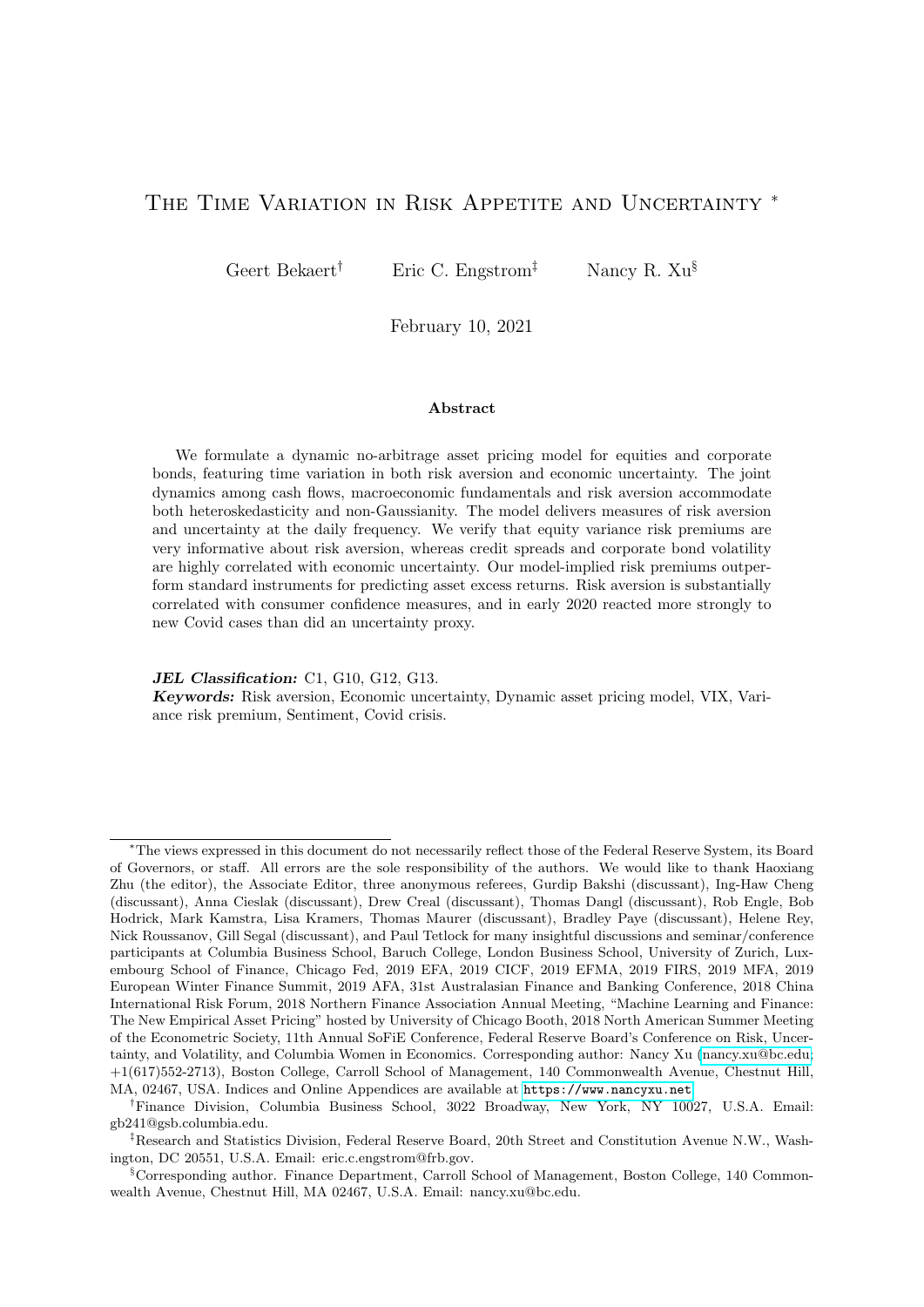logarithmic change in Covid cases. Naturally, the pandemic is associated with feelings of fear, anxiety and uncertainty, fed by reams of bad news regarding the spread of the disease worldwide and its devastating consequences. A higher incidence of Covid cases should be plausibly associated with higher overall risk aversion. Of course, the spread of the disease is also accompanied by economic devastation, which may directly increase risk aversion through a pure habit channel, and plausibly increase economic uncertainty as well. We verify how our financial instrument proxy to uncertainty and risk aversion react to Covid case increases in Table [12.](#page-40-0) Importantly, we control for economic news, by using the sentiment measure of [Shapiro, Sudhof, and Wilson](#page-46-28) [\(2020\)](#page-46-28). Recall that this daily measure is positive (negative) when economic news sentiment is positive (negative). For ease of interpretation, we standardize both variables, so that the coefficients indicate the risk response to a one standard deviation increase in the independent variable.

Table [12](#page-40-0) shows first that both independent variables are highly statistically significant in both regressions, with the adjusted  $R^2$  slightly higher for the uncertainty regression (52% versus 48%). Importantly, our high frequency risk aversion reacts more to information regarding the volume of new cases of infection, than does our high frequency proxy to economic uncertainty, with the response being twice as large. In contrast, uncertainty reacts more strongly to economic news than does risk aversion, consistent with our risk aversion measure being driven more by the non-fundamental shock. In all, 86% of the explained variation in the risk aversion regression comes from Covid news, whereas only 36% does in the uncertainty regression, where economic news dominates. While indirect, this evidence is plausibly consistent with variation in Q indeed being related to changes in risk aversion.

#### <span id="page-40-0"></span>Table 12: Risk and the Covid Crisis

We regress our daily risk variables (the risk aversion and the financial proxy to economic uncertainty) on log daily percentage changes in U.S. COVID-19 cases and the daily standardized economic news sentiment index [\(Shapiro, Sudhof, and Wilson](#page-46-28) [\(2020\)](#page-46-28)). The sample spans 80 (trading) days from March 2, 2020 to June 23, 2020; the starting date is set on March 2, 2020 (the first trading day after the first death case in the U.S. was confirmed by CDC on February 29) to avoid extreme case increases during the early days. "Z" indicates standardized variables; "VARC" indicates variance decomposition. Bold correlation coefficients have <5% p-values.

|                             | Daily risk aversion<br>$ra^{BEX}$ |          |      | Daily uncertainty<br>$unc^{BEX}$ |          |        |
|-----------------------------|-----------------------------------|----------|------|----------------------------------|----------|--------|
| DV:                         | Original                          | Z        | VARC | Original                         | Z        | VARC   |
| Cases $%$ Chg               | 22.473                            | 5.184    | 86\% | 2.401                            | 3.328    | $36\%$ |
|                             | (2.848)                           | (0.657)  |      | (0.455)                          | (0.630)  |        |
| Economic News Sentiment, Z. | $-1.001$                          | $-0.231$ | 14%  | $-0.409$                         | $-0.567$ | $64\%$ |
|                             | (0.353)                           | (0.081)  |      | (0.056)                          | (0.078)  |        |
| Constant                    | 3.644                             | $-0.503$ |      | 3.137                            | $-0.323$ |        |
|                             | (0.446)                           | (0.103)  |      | (0.071)                          | (0.099)  |        |

With our daily risk measures in hand, we can also compare their behavior during the current Covid crisis and the Great Financial Crisis (GFC, henceforth). Figure [5](#page-42-0) shows risk aversion and the daily proxy to uncertainty from January 2, 2020 to June 23, 2020 for the Covid crisis and from September 2, 2008 till March 31, 2009 for the GFC. Focusing first on uncertainty,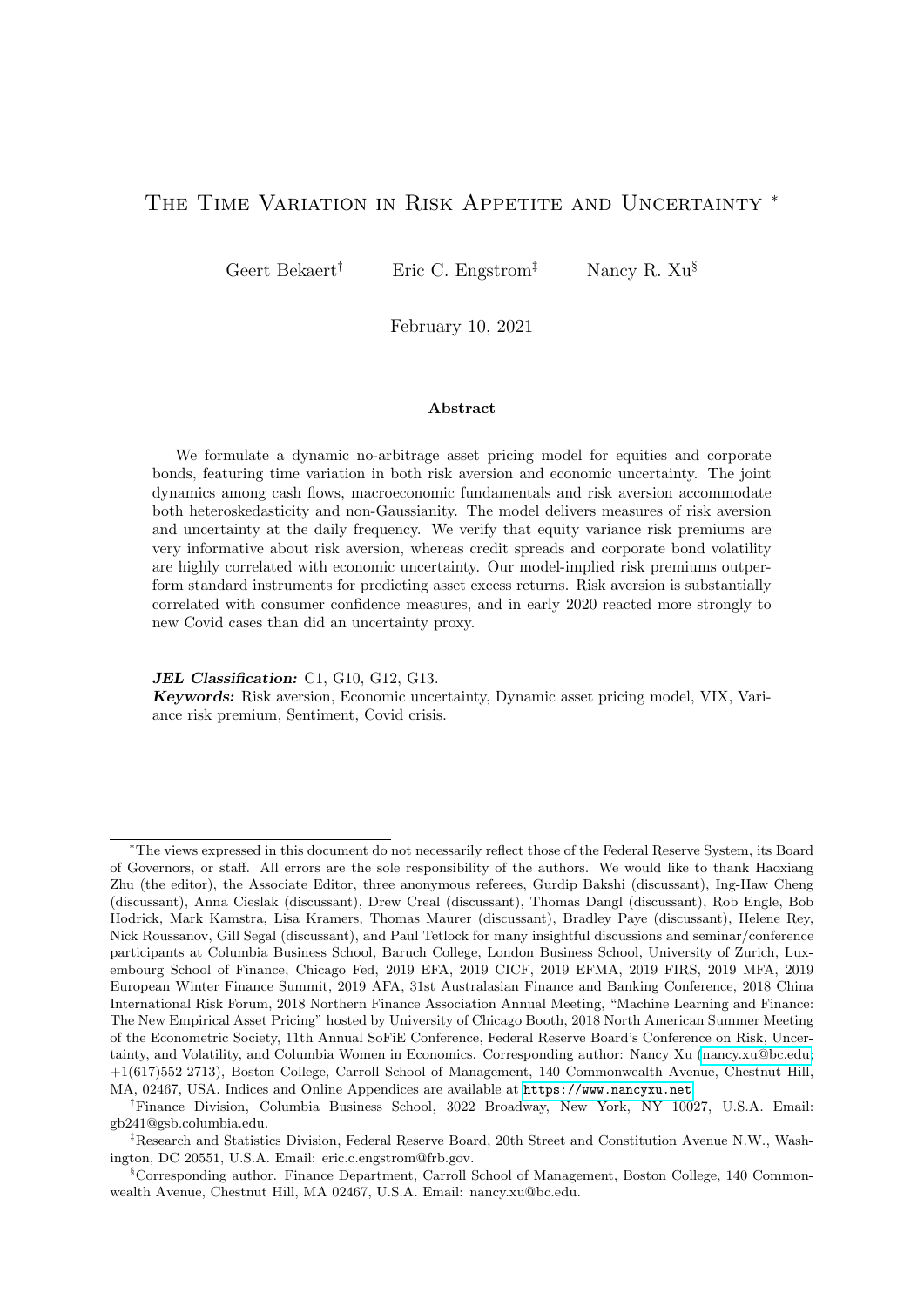note that the long-run volatility is about 1.88%. During the Covid crisis, uncertainty almost doubled to over 4% in March and April, 2020 before dropping to below 3% in May. Using industrial production data to filter  $p_t$  and  $n_t$  during the Covid crisis, it turns out that true economic uncertainty in May, 2020, given the devastating drop in output, increased to 7.5%, a number never reached during the GFC. The financial proxy to uncertainty stayed elevated at slightly higher levels and for a longer time period, from October 2008 to April 2009, often exceeding 4%.

As to risk aversion, with a long term level of around 3, risk aversion was actually slightly below its long term level in January and February 2020 but then skyrocketed in March, reaching a high of 26.36 on March 16, when the Federal Reserve cut the Federal Funds rate to 0. Average risk aversion over March 2020 was about 10, and then dropped to an average of 4.85 in April. The steep increases in risk aversion early on in the crisis also occurred during the GFC with risk aversion peaking on October 10, 2008 (after Lehman Brothers collapsed) at 23.76. Risk aversion averaged 13.4 during October 2008, dropped to an average of 11.5 in December and then hovered around 7 till March 2009. In contrast, during the Covid crisis risk aversion has fallen more quickly and more steeply, averaging 3.9 in May 2020. More summary statistics on the behavior of the two risk variables during various months in the two crises are reported in the Online Appendix.

# <span id="page-41-0"></span>6 Conclusion

We formulate a no-arbitrage model where fundamentals such as industrial production, consumption earnings ratios, corporate loss rates, etc. follow dynamic processes that admit time-variation in both conditional variances and the shape of the shock distribution. The agent in the economy takes this time-varying uncertainty into account when pricing equity and corporate bonds, but also experiences preference shocks that are less than perfectly correlated with fundamentals. The state variables in the economy that drive risk premiums and higher order moments of asset prices involve risk aversion, good and bad economic uncertainty and the conditional variance of loss rates on corporate bonds. We use equity and corporate bond returns, physical equity and corporate bond return variances and the risk neutral equity variance to estimate the model parameters and simultaneously derive a risk aversion spanning process. Risk aversion is spanned by 6 financial instruments, namely the term spread, credit spread, a detrended earnings yield, realized and risk-neutral equity return variances, and the realized corporate bond return variance.

We find that risk aversion loads significantly and positively on the risk neutral equity variance and the realized corporate bond variance, and negatively on the realized equity return variance. Risk aversion is much less persistent than the risk aversion process implied by standard habit models. It is the main driver of the equity premium and the equity return risk neutral variance. It also accounts for 72% of the conditional variance of equity returns with the remainder accounted for by bad macro uncertainty. For corporate bonds, bad economic uncertainty plays a relatively more important role. It accounts for 18% of the risk premium variation and 85% of the corporate bond physical variance. Hence, different asset markets reflect differential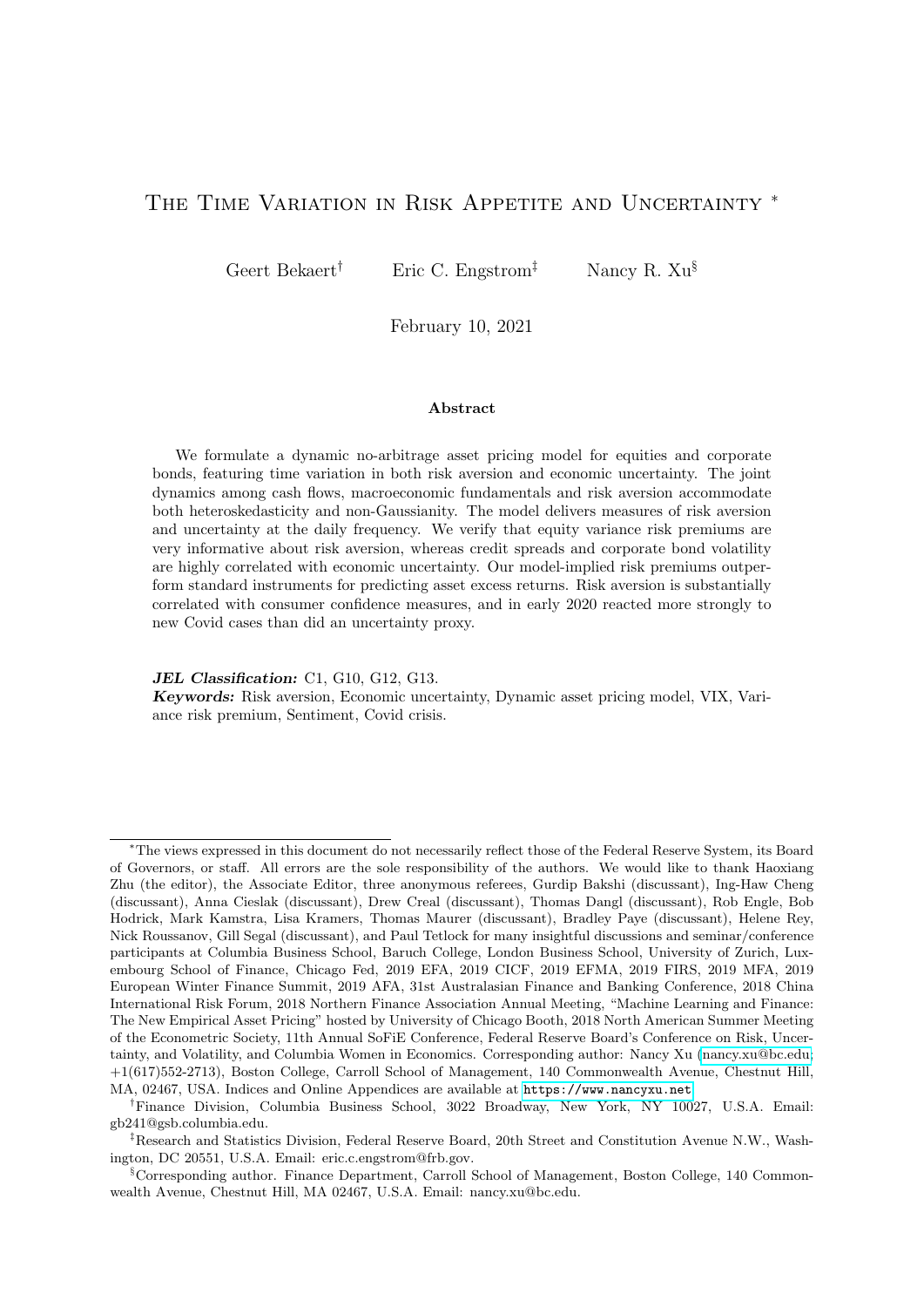

<span id="page-42-0"></span>Figure 5: Risk aversion and economic uncertainty at daily frequencies around the COVID-19 Figure 5: Risk aversion and economic uncertainty at daily frequencies around the COVID-19 crisis (top two) and the Global Financial Crisis (bottom two). crisis (top two) and the Global Financial Crisis (bottom two).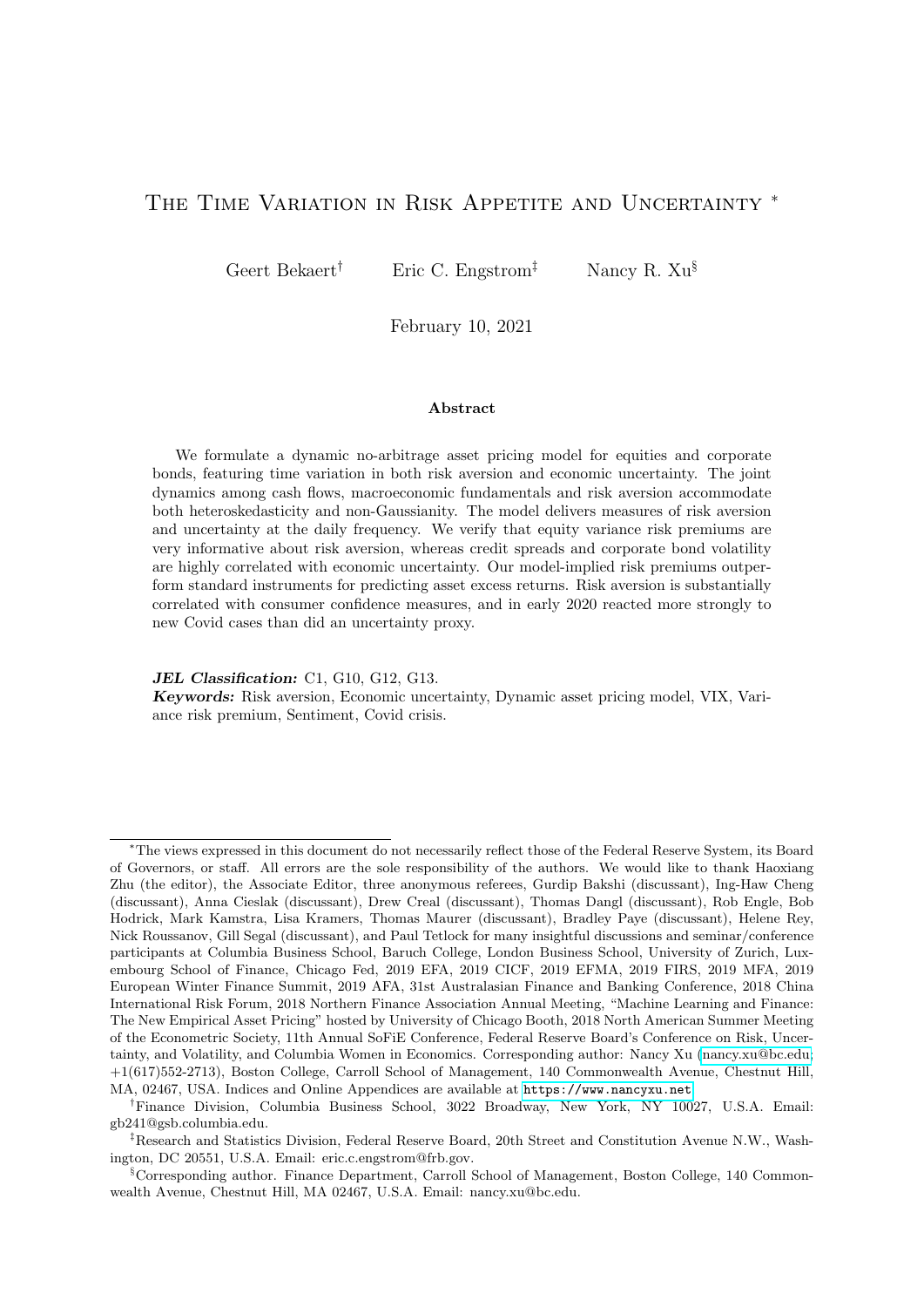information about risk appetite versus economic uncertainty. Our model-implied risk premiums beat standard predictors of equity and corporate bond returns in an out-of-sample horse race.

Our risk aversion measure is highly correlated with the variance risk premium in equity markets, but also shows strong correlation with existing confidence/sentiment indices especially indices measuring consumer confidence. It shows the strongest correlation with a sentiment measure focused on investor emotions. We also detect several empirical links confirming the habit model intuition beyond the strong link with measured consumption growth data. Our measure significantly reacts to industrial production news shocks, for instance, and is highly correlated with economic news sentiment.

Because the spanning instruments represent financial data, we can track the risk aversion index at higher frequencies. We also construct a financial proxy to economic uncertainty (the conditional variance of industrial production growth) which can be obtained at the daily frequency as well. The financial proxy to economic uncertainty predicts output growth negatively and significantly and is a much stronger predictor of output growth than is the VIX. In an outof-sample analysis on the Covid crisis, risk aversion strongly reacts to Covid case increases and more so than does the uncertainty proxy. Our risk aversion and uncertainty indices are available on our websites and we plan to update them regularly, which could potentially be useful for both academic researchers and practitioners.

Our work also has implications for the dynamic asset pricing literature. To explain asset return dynamics in different asset classes, both changes in risk aversion and economic uncertainty must be accommodated. In addition, aggregate risk aversion must contain a relatively nonpersistent, variable component. This variation also causes substantial variation in economically important variables such as the conditional equity premium, which is in line with recent estimates in [Martin \(2017\)](#page-46-5). [Bretscher, Hsu, and Tamoni \(2019\)](#page-45-22) show that risk aversion significantly affect the impact of uncertainty shocks on equity prices. Given that in our model this variation arises from an externality in preferences, it is conceivable that it is economically inefficient. More research on the determinants of risk aversion changes is clearly warranted.

Finally, we only used risky asset classes to create the risk appetite index, omitting Treasury bonds, arguably an additional important asset class. In principle, given a process for inflation our model should also price Treasury bonds. In fact, [Cremers, Fleckenstein, and Gandhi \(2020\)](#page-45-23) claim that an implied volatility measure computed from Treasury bonds predicts the level and volatility of macroeconomic indicators better than stock market implied indicators do. However, a problem with considering Treasuries as determining general risk aversion is that they are often viewed as the benchmark "safe" assets and are subject to occasional flights-to safety (see [Baele,](#page-44-23) [Bekaert, Inghelbrecht, and Wei \(2020\)](#page-44-23)). This makes it ex-ante unlikely that a simple pricing model such as ours can jointly price the three assets classes. In our current model, interest rates are excessively volatile, for example. We therefore defer incorporating Treasury bonds to future work.

# References

<span id="page-43-0"></span>Abel, A. B., 1990. Asset prices under habit formation and catching up with the joneses. American Economic Review 80, 38–42.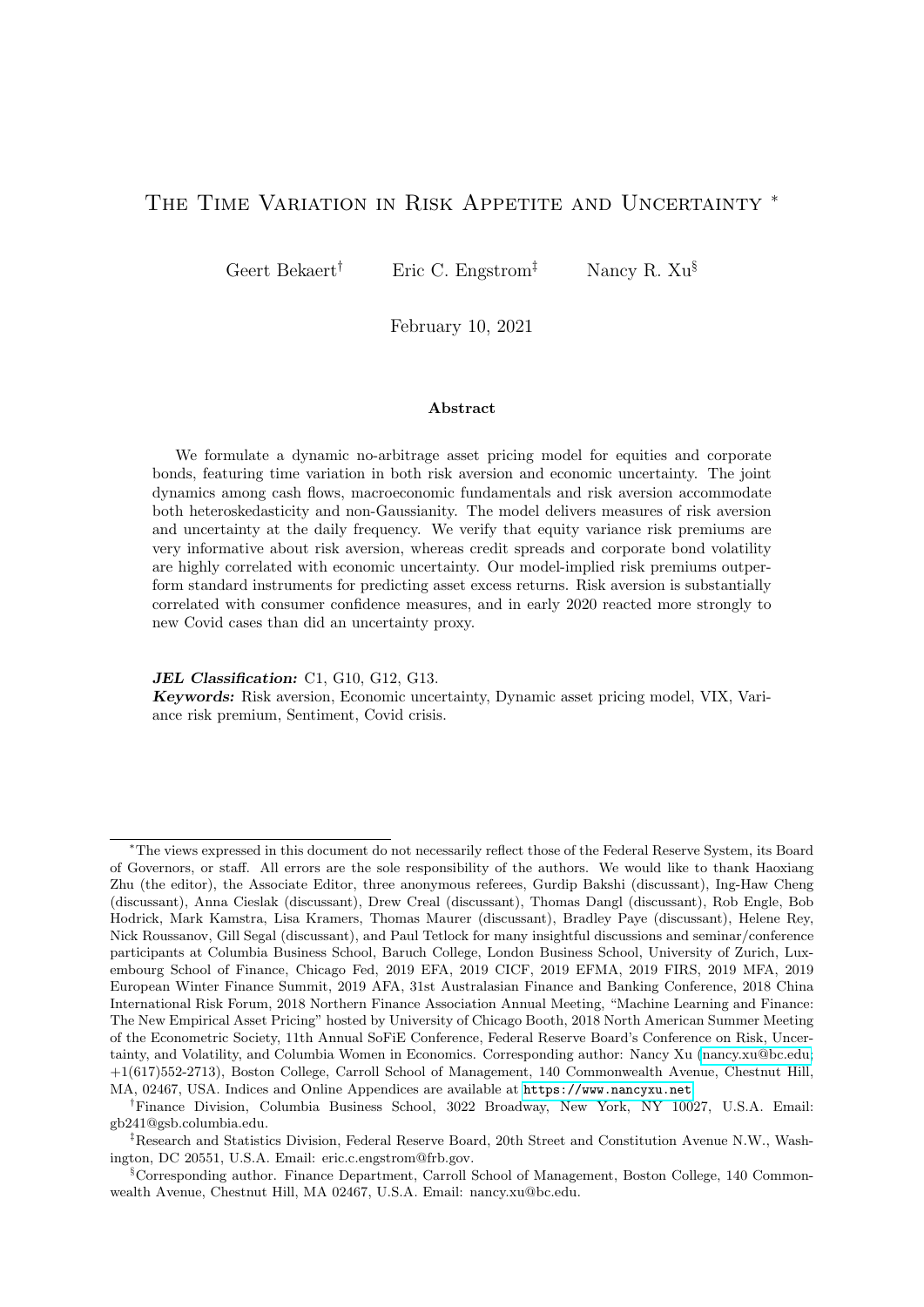<span id="page-44-7"></span>Adrian, T., Shin, H. S., 2009. Money, liquidity, and monetary policy. American Economic Review 99, 600–605.

- <span id="page-44-1"></span>Adrian, T., Shin, H. S., 2013. Procyclical leverage and value-at-risk. Review of Financial Studies 27, 373–403.
- <span id="page-44-10"></span>Aıt-Sahalia, Y., Lo, A. W., 2000. Nonparametric risk management and implied risk aversion. Journal of Econometrics 94, 9–51.
- <span id="page-44-17"></span>Albuquerque, R., Eichenbaum, M., Luo, V. X., Rebelo, S., 2016. Valuation risk and asset pricing. The Journal of Finance 71, 2861–2904.
- <span id="page-44-3"></span>Andersen, T. G., Bollerslev, T., Diebold, F. X., Labys, P., 2003. Modeling and forecasting realized volatility. Econometrica 71, 579–625.
- <span id="page-44-19"></span>Baele, L., Bekaert, G., Cho, S., Inghelbrecht, K., Moreno, A., 2015. Macroeconomic regimes. Journal of Monetary Economics 70, 51–71.
- <span id="page-44-23"></span>Baele, L., Bekaert, G., Inghelbrecht, K., Wei, M., 2020. Flights to safety. The Review of Financial Studies 33, 689–746.
- <span id="page-44-21"></span>Baele, L., Driessen, J., Ebert, S., Londono, J. M., Spalt, O. G., 2019. Cumulative prospect theory, option returns, and the variance premium. The Review of Financial Studies 32, 3667–3723.
- <span id="page-44-6"></span>Baker, M., Wurgler, J., 2006. Investor sentiment and the cross-section of stock returns. Journal of Finance 61, 1645–1680.
- <span id="page-44-20"></span>Baker, S. R., Bloom, N., Davis, S. J., 2016. Measuring economic policy uncertainty. Quarterly Journal of Economics 131, 1593–1636.
- <span id="page-44-11"></span>Bakshi, G., Kapadia, N., Madan, D., 2003. Stock return characteristics, skew laws, and the differential pricing of individual equity options. Review of Financial Studies 16, 101–143.
- <span id="page-44-5"></span>Bakshi, G., Madan, D., 2006. A theory of volatility spreads. Management Science 52, 1945–1956.
- <span id="page-44-13"></span>Bakshi, G., Wu, L., 2010. The behavior of risk and market prices of risk over the nasdaq bubble period. Management Science 56, 2251–2264.
- <span id="page-44-0"></span>Bansal, R., Kiku, D., Shaliastovich, I., Yaron, A., 2014. Volatility, the macroeconomy, and asset prices. Journal of Finance 69, 2471–2511.
- <span id="page-44-22"></span>Barsky, R. B., Sims, E. R., 2012. Information, animal spirits, and the meaning of innovations in consumer confidence. American Economic Review 102, 1343–77.
- <span id="page-44-16"></span>Bates, D. S., 2006. Maximum likelihood estimation of latent affine processes. Review of Financial Studies 19, 909–965.
- <span id="page-44-2"></span>Bekaert, G., Engstrom, E., 2017. Asset return dynamics under habits and bad environment–good environment fundamentals. Journal of Political Economy 125, 713–760.
- <span id="page-44-14"></span>Bekaert, G., Engstrom, E., Grenadier, S. R., 2010. Stock and bond returns with moody investors. Journal of Empirical Finance 17, 867–894.
- <span id="page-44-18"></span>Bekaert, G., Hoerova, M., 2014. The vix, the variance premium and stock market volatility. Journal of Econometrics 183, 181–192.
- <span id="page-44-4"></span>Bekaert, G., Hoerova, M., 2016. What do asset prices have to say about risk appetite and uncertainty? Journal of Banking & Finance 67, 103–118.
- <span id="page-44-8"></span>Bekaert, G., Hoerova, M., Lo Duca, M., 2013. Risk, uncertainty and monetary policy. Journal of Monetary Economics 60, 771–788.
- <span id="page-44-12"></span>Bliss, R. R., Panigirtzoglou, N., 2004. Option-implied risk aversion estimates. Journal of Finance 59, 407–446.
- <span id="page-44-15"></span>Bloom, N., 2009. The impact of uncertainty shocks. Econometrica 77, 623–685.
- <span id="page-44-9"></span>Bollerslev, T., Gibson, M., Zhou, H., 2011. Dynamic estimation of volatility risk premia and investor risk aversion from option-implied and realized volatilities. Journal of Econometrics 160, 235–245.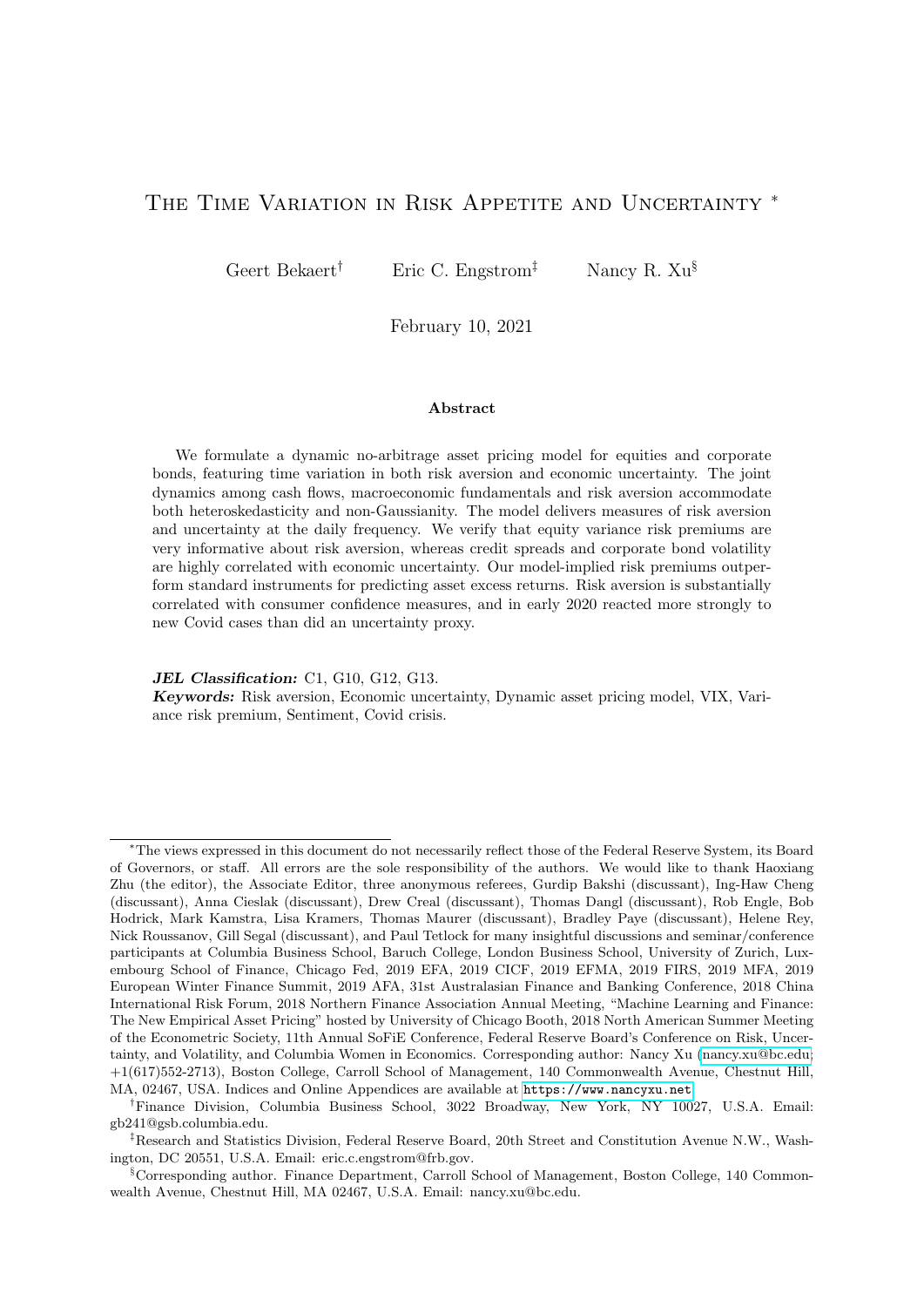- <span id="page-45-7"></span>Bollerslev, T., Tauchen, G., Zhou, H., 2009. Expected stock returns and variance risk premia. Review of Financial Studies 22, 4463–4492.
- <span id="page-45-3"></span>Bollerslev, T., Todorov, V., 2011. Tails, fears, and risk premia. Journal of Finance 66, 2165–2211.
- <span id="page-45-17"></span>Boudoukh, J., Michaely, R., Richardson, M., Roberts, M. R., 2007. On the importance of measuring payout yield: Implications for empirical asset pricing. Journal of Finance 62, 877–915.
- <span id="page-45-12"></span>Brandt, M. W., Wang, K. Q., 2003. Time-varying risk aversion and unexpected inflation. Journal of Monetary Economics 50, 1457–1498.
- <span id="page-45-22"></span>Bretscher, L., Hsu, A., Tamoni, A., 2019. The real response to uncertainty shocks: the risk premium channel. Georgia Tech Scheller College of Business Research Paper .
- <span id="page-45-10"></span>Britten-Jones, M., Neuberger, A., 2000. Option prices, implied price processes, and stochastic volatility. Journal of Finance 55, 839–866.
- <span id="page-45-0"></span>Campbell, J. Y., Cochrane, J. H., 1999. By force of habit: A consumption-based explanation of aggregate stock market behavior. Journal of Political Economy 107, 205–251.
- <span id="page-45-11"></span>Carr, P., Wu, L., 2016. Analyzing volatility risk and risk premium in option contracts: A new theory. Journal of Financial Economics 120, 1–20.
- <span id="page-45-18"></span>Cheng, I.-H., 2019. The vix premium. Review of Financial Studies 32, 180–227.
- <span id="page-45-14"></span>Cohn, A., Engelmann, J., Fehr, E., Maréchal, M. A., 2015. Evidence for countercyclical risk aversion: an experiment with financial professionals. American Economic Review 105, 860–85.
- <span id="page-45-4"></span>Coudert, V., Gex, M., 2008. Does risk aversion drive financial crises? testing the predictive power of empirical indicators. Journal of Empirical Finance 15, 167–184.
- <span id="page-45-23"></span>Cremers, M., Fleckenstein, M., Gandhi, P., 2020. Treasury yield implied volatility and real activity. Journal of Financial Economics .
- <span id="page-45-21"></span>Da, Z., Engelberg, J., Gao, P., 2014. The sum of all FEARS investor sentiment and asset prices. Review of Financial Studies 28, 1–32.
- <span id="page-45-20"></span>De Santis, R. A., 2018. Unobservable systematic risk, economic activity and stock market. Journal of Banking & Finance 97, 51–69.
- <span id="page-45-6"></span>Drechsler, I., Yaron, A., 2011. What's vol got to do with it. The Review of Financial Studies 24, 1–45.
- <span id="page-45-5"></span>Faccini, R., Konstantinidi, E., Skiadopoulos, G., Sarantopoulou-Chiourea, S., 2019. A new predictor of us real economic activity: The s&p 500 option implied risk aversion. Management Science 65, 4927–4949.
- <span id="page-45-8"></span>French, K. R., Schwert, G. W., Stambaugh, R. F., 1987. Expected stock returns and volatility. Journal of Financial Economics 19, 3–29.
- <span id="page-45-13"></span>Gai, P., Vause, N., 2006. Measuring investors' risk appetite. International Journal of Central Banking 2.
- <span id="page-45-15"></span>Gilchrist, S., Zakrajšek, E., 2012. Credit spreads and business cycle fluctuations. American Economic Review 102, 1692–1720.
- <span id="page-45-16"></span>Harvey, C. R., 1988. The real term structure and consumption growth. Journal of Financial Economics 22, 305– 333.
- <span id="page-45-1"></span>He, Z., Krishnamurthy, A., 2013. Intermediary asset pricing. American Economic Review 103, 732–70.
- <span id="page-45-19"></span>Hodrick, R. J., 1992. Dividend yields and expected stock returns: Alternative procedures for inference and measurement. Review of Financial Studies 5, 357–386.
- <span id="page-45-9"></span>Jackwerth, J. C., 2000. Recovering risk aversion from option prices and realized returns. Review of Financial Studies 13, 433–451.
- <span id="page-45-2"></span>Joslin, S., Le, A., Singleton, K. J., 2013. Why gaussian macro-finance term structure models are (nearly) unconstrained factor-VARs. Journal of Financial Economics 109, 604–622.